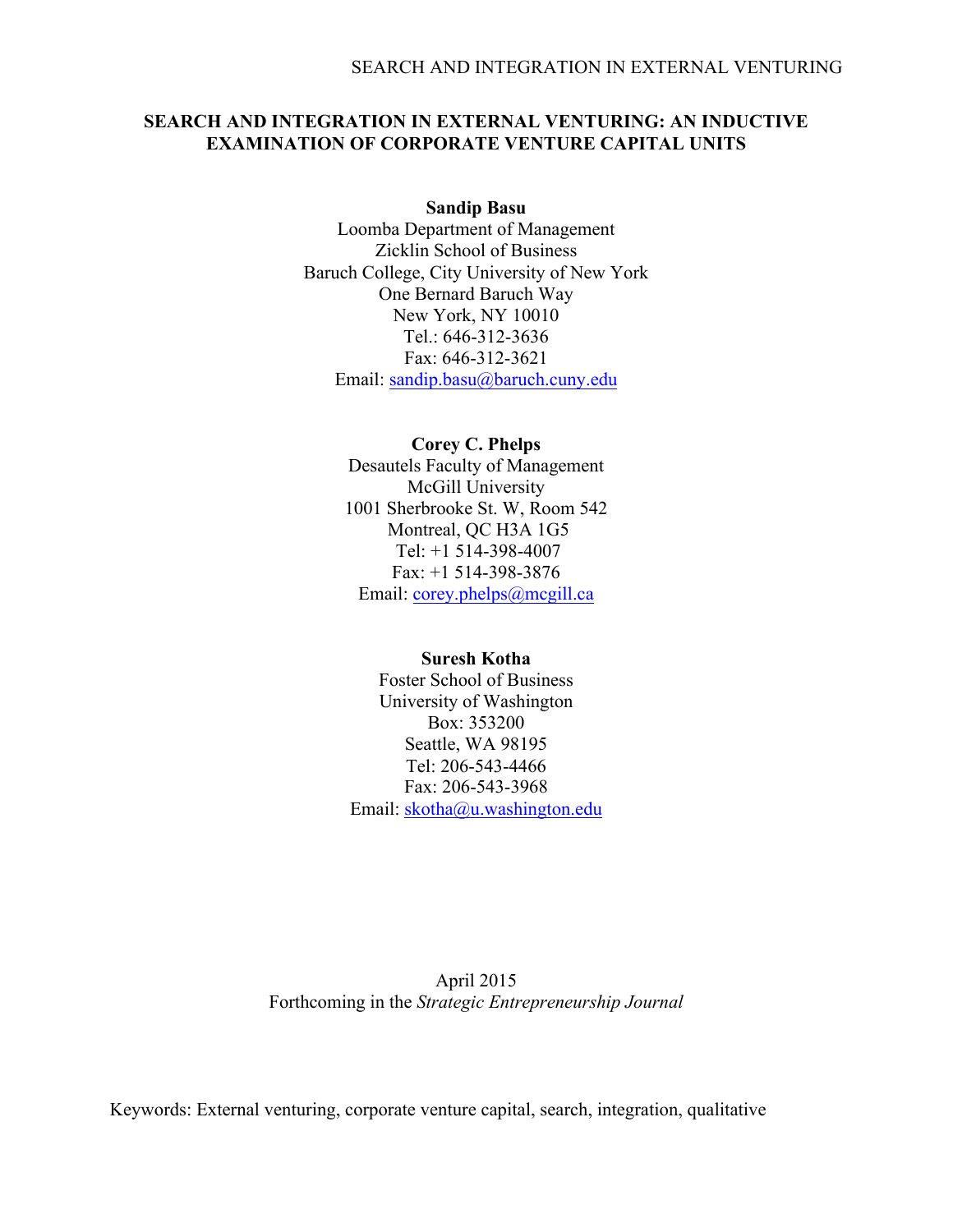## **SEARCH AND INTEGRATION IN EXTERNAL VENTURING: AN INDUCTIVE EXAMINATION OF CORPORATE VENTURE CAPITAL UNITS**

#### **Research summary**

How do external venturing units effectively achieve external knowledge search and integration of their initiatives with mainstream organizational units? We investigate this largely unexplored question through an inductive study of 17 corporate venture capital units. We document a set of five novel practices that influence the efficacy of a unit's external search and internal integration, and identify how these practices complement a broader set of practices used by all units. We highlight the entrepreneurial nature of managing an external venturing unit, often to overcome unfavorable corporate contexts, a perspective that prior research has largely overlooked. Our findings provide unique insights into why some corporate investors are better at learning from external startups than others.

## **Managerial summary**

External venturing involves strategic partnerships by established firms with entrepreneurial ventures. Top management usually tasks autonomous units with searching for willing and potentially valuable partners. These units must integrate their activities with the operations of parent firms to elicit cooperation from important business units. To understand how external venturing units implement search and integration in combination, we study corporate venture capital (CVC) units, which form external partnerships through minority investments in startups. While all units adopted fundamental processes that are well-established in the venture capital community, certain processes that are idiosyncratic to corporate investing helped units demonstrate superior performance in their strategic missions. These processes often required CVC unit managers to be entrepreneurial and politically savvy in building connections with relevant personnel in parent firms.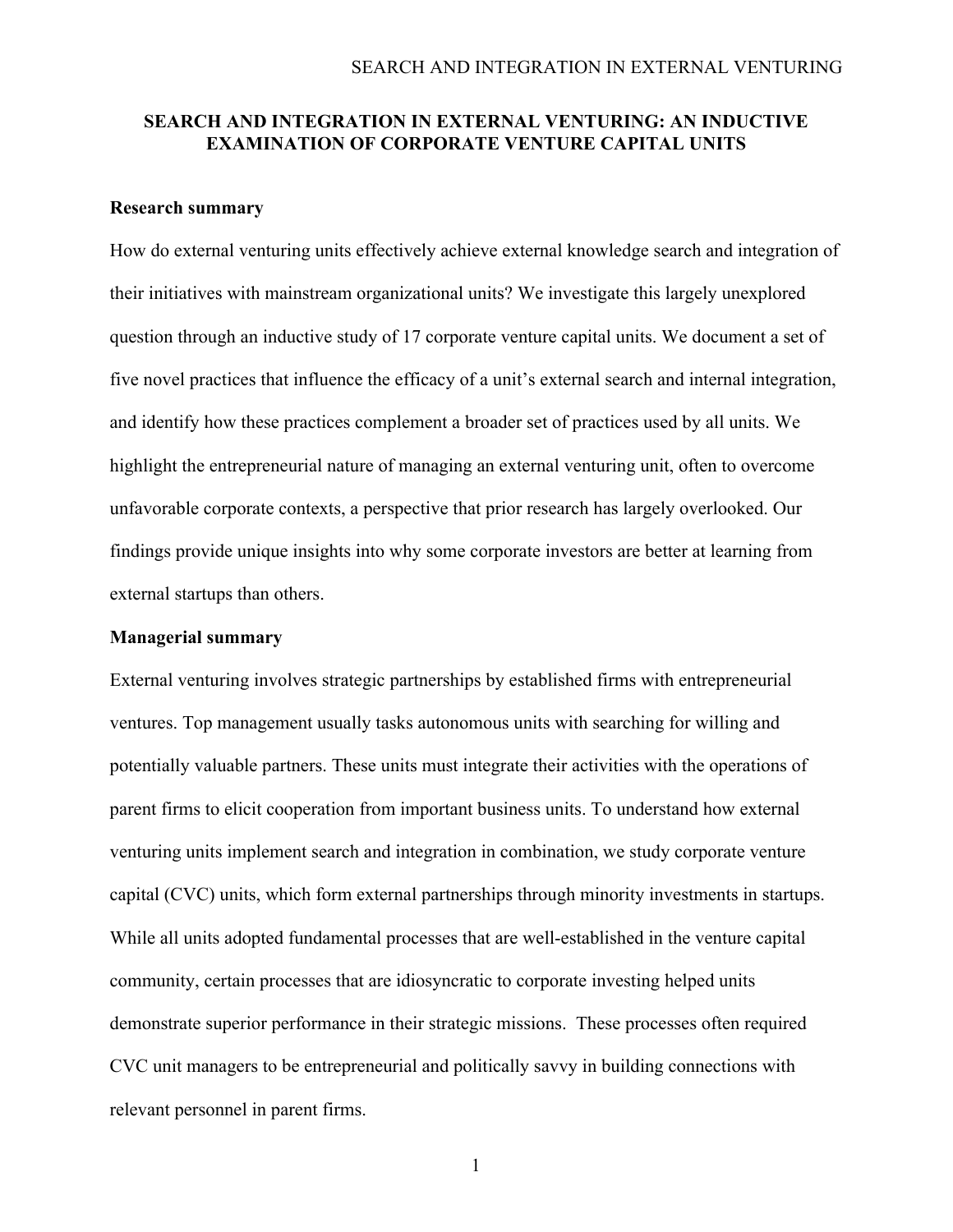Although established firms need to adapt to changing competitive environments to survive and prosper over time, they are often constrained in doing so by their own processes, cultures, and capabilities (Leonard-Barton, 1994). An important way incumbents can remain nimble while continuing to compete in core businesses is through corporate venturing programmatic efforts to create new entrepreneurial ventures within the firm (Block and MacMillan, 1993). Venturing can be internal or external, depending on whether the venture idea and required resources originate inside or outside firm boundaries (Sharma and Chrisman, 1999).

In internal corporate venturing, new business ideas are generated and nurtured within the firm, often through autonomous efforts by lower-level employees rather than explicit top-down direction (Burgelman, 1985).<sup>1</sup> In contrast, external venturing involves a deliberate search for new ideas and knowledge outside firm boundaries (Keil, 2004; Keil et al., 2008). Established firms typically pursue external venturing by partnering with and learning from young entrepreneurial ventures (Wadhwa and Kotha, 2006), through dedicated units distinct from the mainstream organization (Dushnitsky, 2012). These external venturing units are tasked with the responsibility of searching for new ventures that are willing and potentially valuable partners (Keil, 2004). Thus, the effectiveness of an external venturing unit depends considerably on the efficacy of its external search processes (Dushnitsky and Lenox, 2005).

Research also suggests the extent to which external venturing units are effectively integrated with mainstream units complements their external search efforts (Hill and Birkinshaw, 2014). External venturing units act as boundary-spanners between external partners and units within their parent firms (Keil, Autio, and George, 2008) and thereby face unique challenges in

 <sup>1</sup> For example, firms often create autonomous units such as incubators or skunk works to nurture internal ventures with strategic potential but poor strategic fit with mainstream businesses (Burgelman, 1985; Sykes, 1990).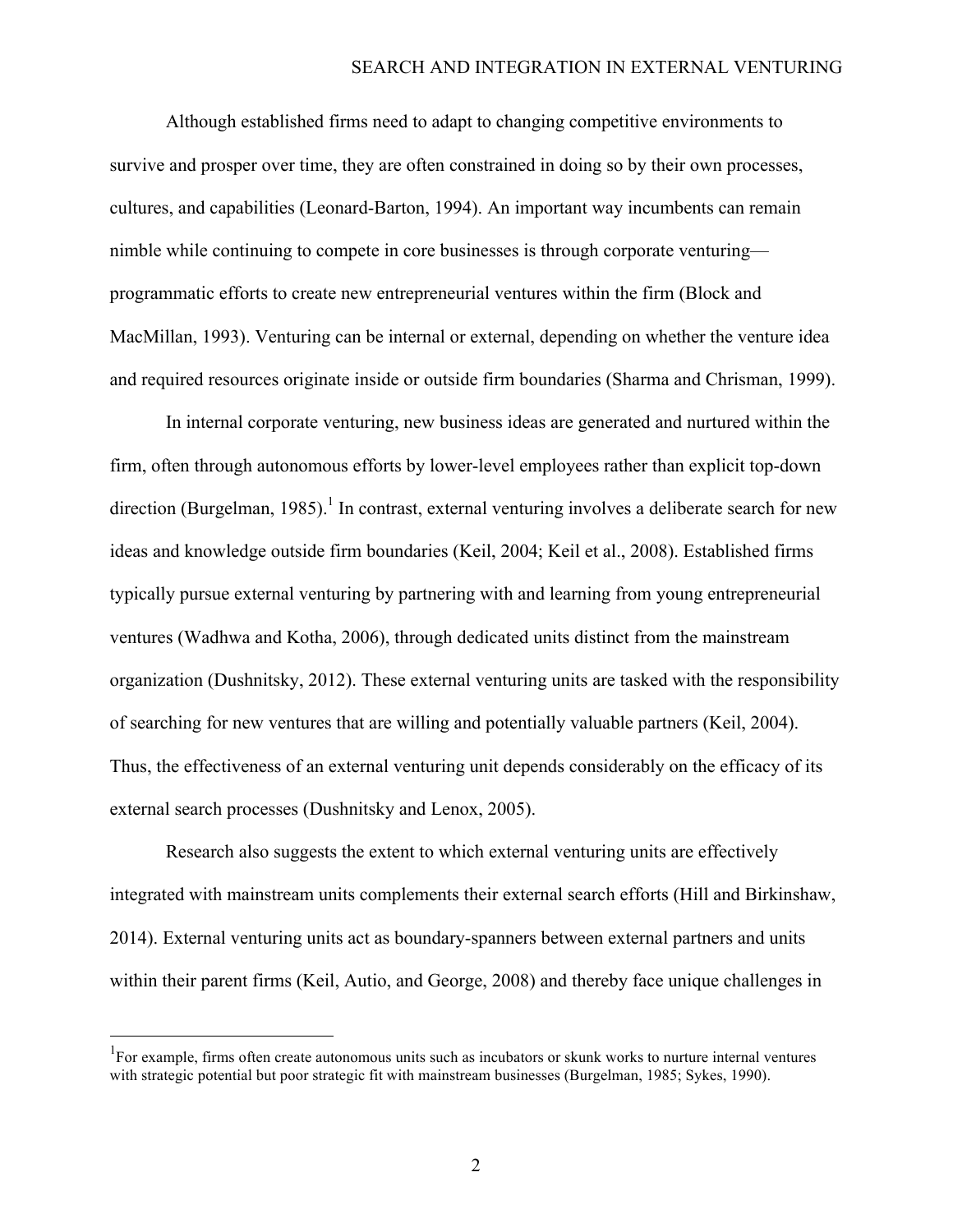fostering knowledge sharing between these parties (Puranam and Srikanth, 2007). To perform their assigned role effectively, external venturing units must overcome the apathy or outright resistance of mainstream units towards sharing resources with, or learning from, external venture partners (Chesbrough and Rosenbloom, 2002).<sup>2</sup> Effective integration of external venturing units secures cooperation for themselves and external partners from the mainstream organization, enhancing these units' performance (Gaba and Bhattacharya, 2012).

In sum, research demonstrates that external venturing can contribute to the renewal and resilience of incumbent firms and is distinct from internal venturing in important ways. Scholars have pointed out that while it is important for external venturing units to engage in both search and integration, achieving both simultaneously can be challenging. Focusing on external search can result in relative isolation from the mainstream organization (Chesbrough and Rosenbloom, 2002; Sykes, 1990), while efforts at enhancing integration can detract from the unit's primary search mission (Hill and Birkinshaw, 2014).

Despite these contributions to our understanding of external venturing, this literature is limited in two important respects. First, while prior research has highlighted the importance and challenges of search and integration during external venturing, there is little examination of the specific practices<sup>3</sup> that allow venturing units to overcome these challenges. Prior research has typically highlighted effective search processes without elaborating on how they may affect integration or vice versa. Therefore, research has yet to identify how search and integration processes can work in tandem without impeding each other. For example, Keil et al. (2008) identify particular problems external venturing units face in searching for external ventures and in

<sup>&</sup>lt;sup>2</sup> Mainstream units often lack incentives to work with new ideas or knowledge generated by external venturing units, view such units as a threat to their internal activities, and resist ideas that are inconsistent with the organization's dominant cognitive frameworks and business logic.

<sup>3</sup> Throughout this paper, we use the terms *practices* and *processes* as synonyms.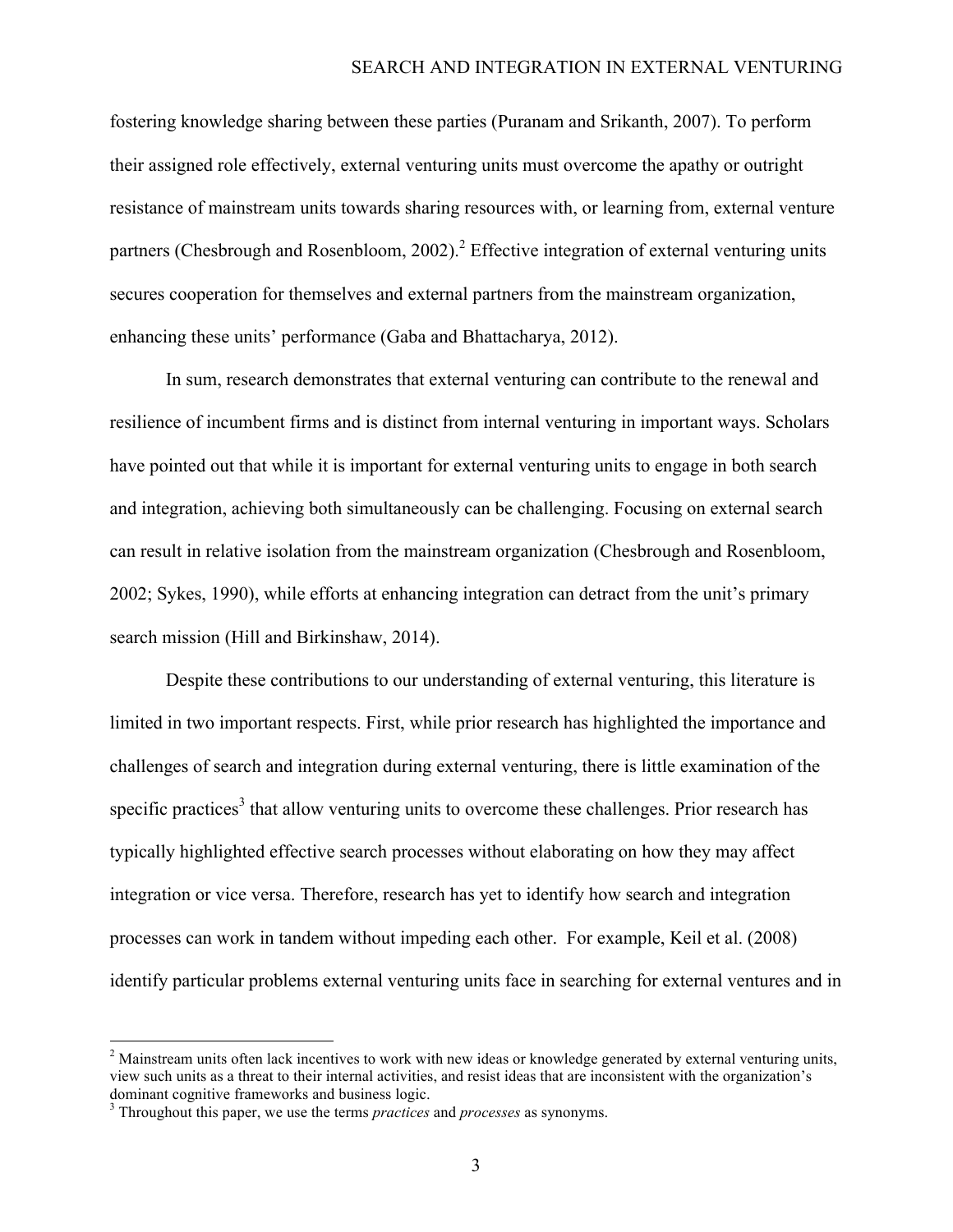integrating with mainstream units, but do not explore how particular venturing practices address these problems. Souitaris, Zerbinati and Liu (2012) demonstrate trade-offs between structures that increase venturing units' legitimacy with external venturing audiences (facilitating search) and those that increase legitimacy with internal mainstream unit audiences (facilitating integration). However, this study does not examine how these inconsistencies can be resolved so that units can be efficacious in search *and* integration. Similarly, Souitaris and Zerbinati (2014) identify and describe eight practices that differentiate corporate venture capitalists (a particular form of external corporate venturing) from independent venture capitalists (VCs) but do not investigate which of these practices aid search or integration, and how.

Second, research has primarily focused on top management initiatives that foster search and integration (Dushnitsky and Shapira, 2010; O'Reilly and Tushman, 2008). Scholars have highlighted how senior managers who create specialized units also try and find ways to integrate these units with the mainstream organization (Tushman and O'Reilly, 1996)<sup>4</sup>, and establish performance metrics and incentives to influence the search for external partners (Dushnitsky and Shapira, 2010). By emphasizing top management's role in integration and search, researchers have overlooked the potential for entrepreneurial agency by unit-level managers, particularly in the context of external venturing, to overcome the constraints and challenges of their corporate environment. While some recent studies acknowledge the importance of integration initiatives external venturing units undertake to build relationships with the mainstream organization (e.g., Hill and Birskinshaw, 2014), research is yet to highlight specific practices that unit-level managers can adopt in this regard.

 $\frac{1}{4}$ For example, an organization's top management is responsible for "strategic integration," which consists of "a common strategic intent, an overarching set of values, and targeted structural linking mechanisms to leverage shared assets … orchestrated by a senior team with a common fate incentive system and team processes capable of managing these inconsistent alignments in a consistent fashion" (O'Reilly and Tushman, 2008: 22-23).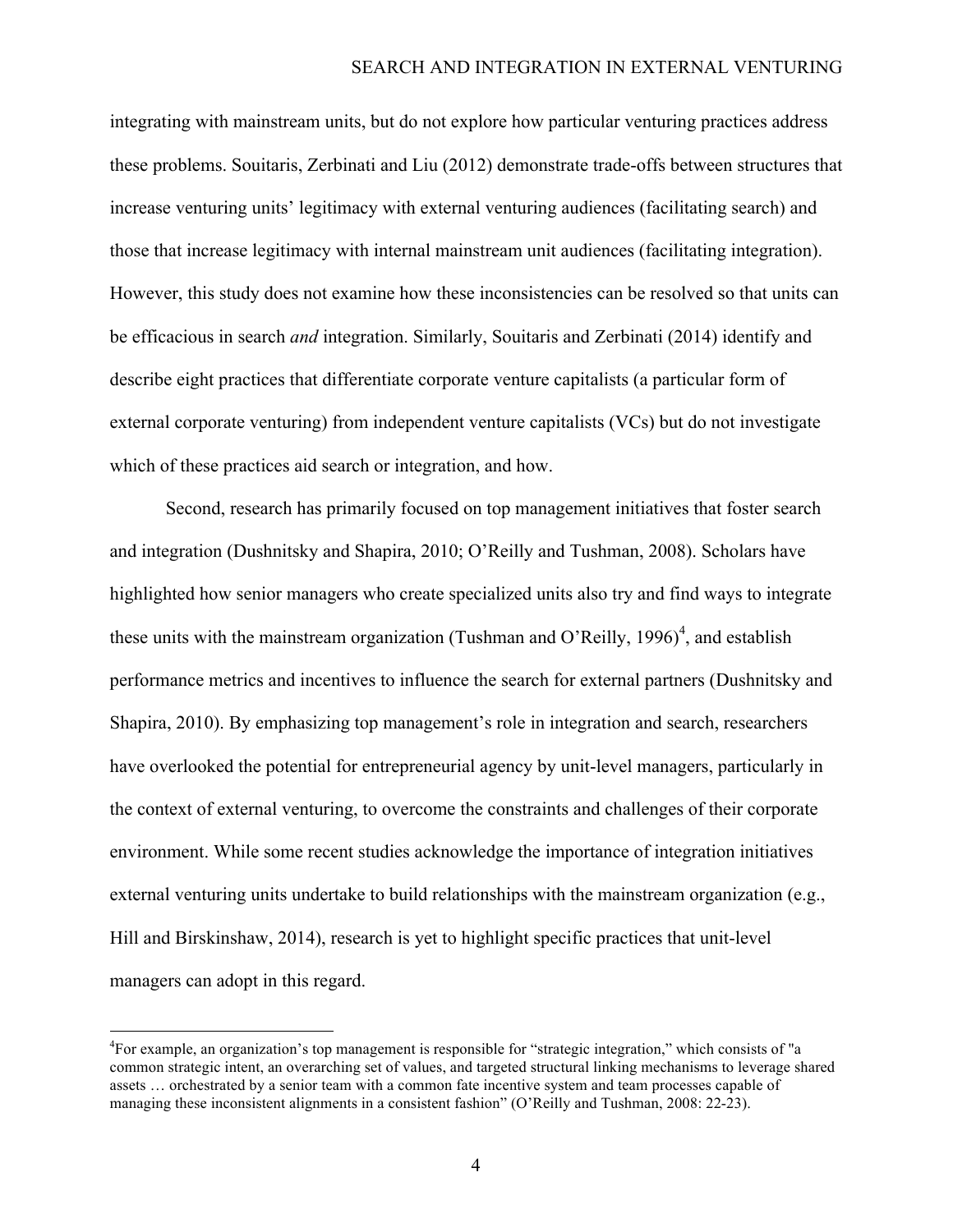We address these limitations by studying *how external venturing units effectively achieve external knowledge search and integration of their initiatives with mainstream organizational units.* We seek to identify processes that help overcome the challenges of implementing search and integration in combination. We examine an important type of external venturing unit, responsible for corporate venture capital (CVC) investments, to address our research question. CVC units are dedicated, specialized units of established firms that make minority equity investments in privately held entrepreneurial ventures (Dushnitsky and Lenox, 2005, Wadhwa and Kotha, 2006). CVC investments allow corporate investors to access and learn about potentially valuable or disruptive knowledge their portfolio companies are developing (Basu, Phelps and Kotha, 2011; Dushnitsky and Lenox, 2005).The rapid global growth in the pursuit of CVC by incumbent firms over the past decade (Global Corporate Venturing, 2015) has been accompanied by increasing academic research on the topic (see Dushnitsky, 2012).

Given the lack of research into how and why external venturing units achieve effective search and integration, we conducted a qualitative, inductive study of 17 corporate venture capital units. This study extends substantive theory of CVC unit performance by explaining how unitlevel processes differentially influence the efficacy of its search and integration. In particular, we document a set of five practices that prior research has not adequately examined, but which were found to have important influences on either CVC unit search or integration. Our results suggest that CVC units that minimize the complexity of deal negotiations with ventures and protect ventures' strategic interests improve their reputation among start-ups and VCs as attractive investors. Units that evaluate and select ventures based on an early stage of development increase the search benefits they offer their parent firms by helping them probe potentially useful, but uncertain technologies, markets, or business models before rivals. Moreover, CVC units that help develop explicit collaborative blueprints between venture partners and mainstream businesses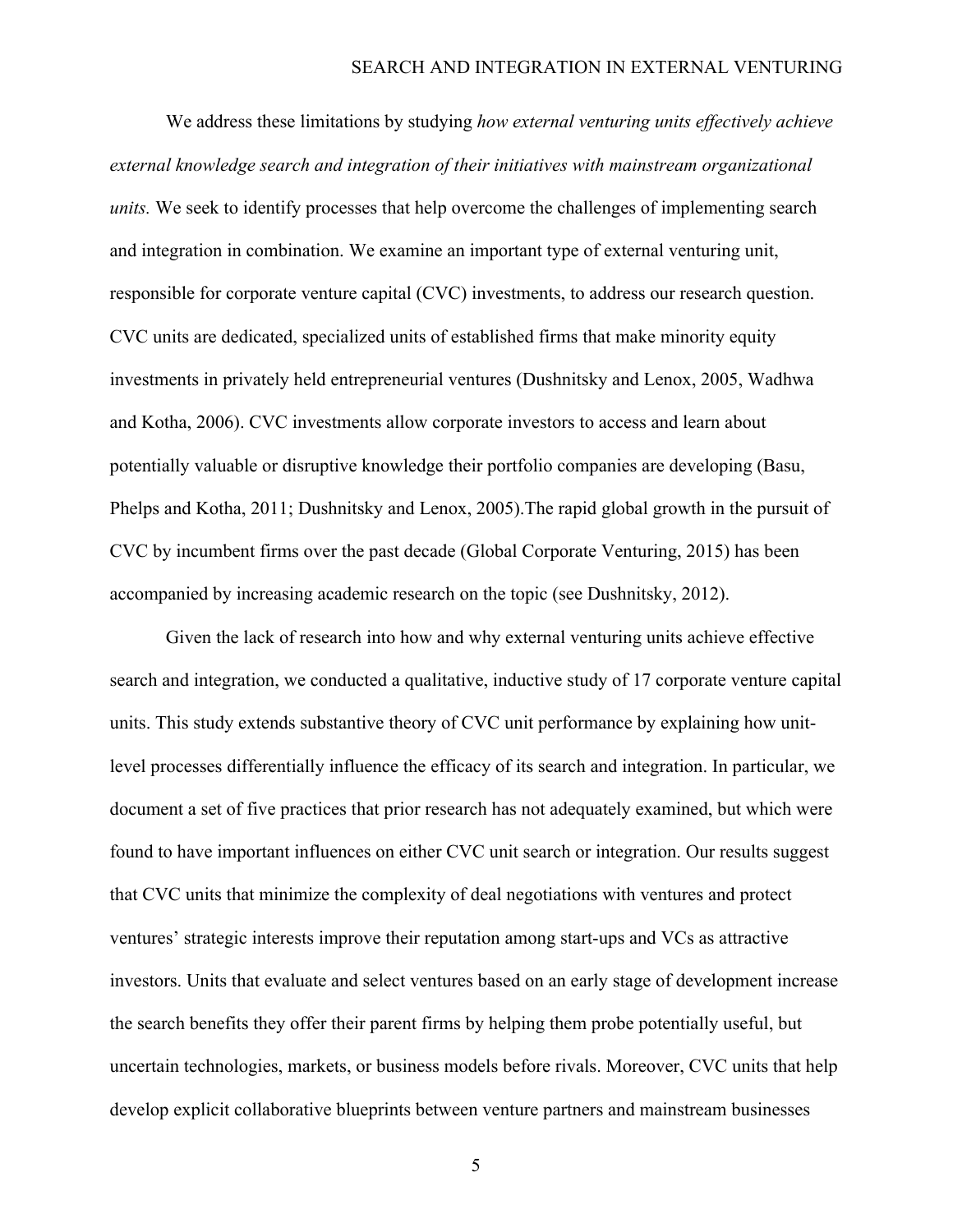create social contracts between the parties, thereby increasing venture integration. Finally, CVC units that avoid competing with mainstream units and frame their role as complementary reduce internal political resistance to their activities, resulting in more effective unit integration.

Drawing from our data, we provide in-depth explanations for how these processes enhance aspects of search or integration, and how they are complementary to each other as well as with other fundamental practices. Therefore, our study highlights how CVC units can overcome the trade-offs of effective search and integration and accomplish both effectively. It also suggests the benefits of an organizational configuration approach (Miller, 1996), in which variations in bundles of practices are responsible for favorable organizational outcomes rather than individual practices alone. Through our focus on micro-level practices adopted by unit managers, we highlight how these managers are required to be entrepreneurial and politically savvy, to respond to corporate contexts that are sometimes unfavorable. These insights are often counter to conventional wisdom and have largely been overlooked by prior research.

#### **THEORETICAL BACKGROUND**

Prior research on CVC has been conducted at three levels of analysis (Narayanan, Yang, and Zahra, 2009). First, considerable research has focused on established firms' motivations to engage in CVC activity and the resultant outcomes to these firms from such efforts (Basu et al., 2011; Dushnitsky and Lenox, 2005; Gaba and Meyer, 2008). Second, researchers have examined ventures' motivations for pursuing CVC relationships, how they manage the relationships with their investors, and how such ties affect venture performance (Dushnitsky and Shaver, 2009; Katila, Rosenberger and Eisenhardt, 2008; Maula, Autio, and Murray, 2009). Finally, research has focused on CVC unit structures and practices that enable them to function more effectively (Hill et al., 2009; Souitaris et al., 2012; Yang, Narayanan, and Zahra, 2009). We elaborate on the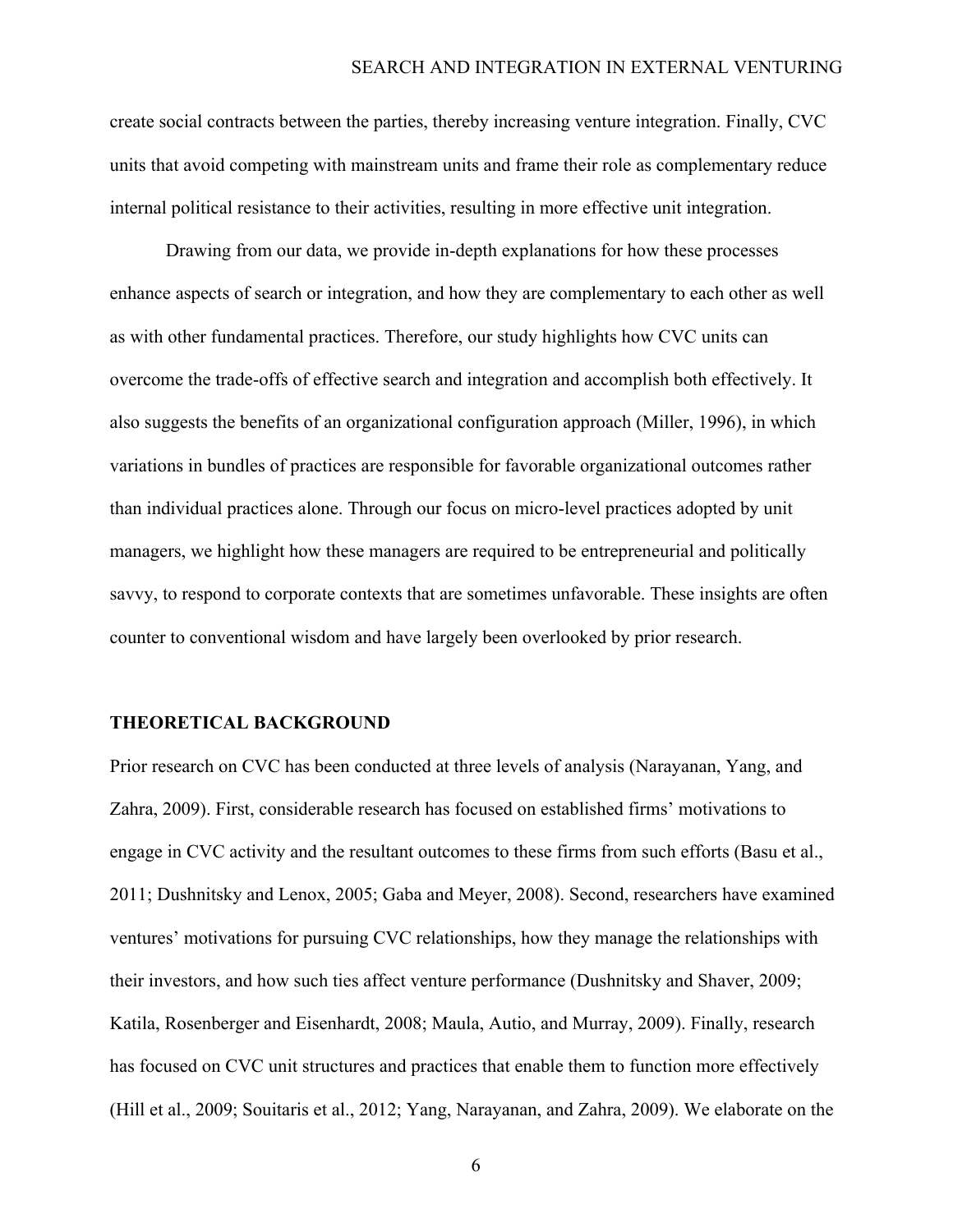last research stream given its relevance to our research question.

#### **Search and integration in CVC units**

Recent studies have examined CVC units' search activities, that is, the formal role which these units are tasked with (Dushnitsky and Lenox, 2005). An important aspect of search is the generation of investment opportunities. Some studies highlight the benefits of "syndication" or co-investing with other investors such as independent VCs (Hill et al., 2009; Yang et al., 2009). Syndication partnerships are beneficial in increasing the "deal flow" of potential investment opportunities (Wright and Lockett, 2003), and particularly for corporate investors, can help in learning good investment practices from experienced investors (Maula, Keil, and Zahra, 2013). While it is difficult for CVC units to form these relationships initially, they can gain legitimacy within the VC community by mimicking its decision-making and compensation practices (Souitaris et al., 2012). CVC units can also access greater investment opportunities by enhancing their reputations as valuable partners that nurture portfolio companies with critical resources (Wadhwa and Basu, 2013).

CVC units' search activities also involve selection of ventures for investment from available opportunities. Some studies highlight the importance of selecting appropriate sectors in which to invest, proposing that relatedness to the investor's expertise (Keil et al., 2008) and the technological opportunities that sectors offer (Dushnitsky and Lenox, 2005) should be considered. Moreover, research examines how learning from existing CVC relationships should also inform subsequent selection criteria. Keil et al. (2008) characterized CVC relationships as a form of "disembodied experimentation", wherein multiple trials with new technologies and business models take place outside the boundaries of the corporate investor, providing information about their potential economic value.

Other studies have focused on the integration approaches that enable CVC units to fulfill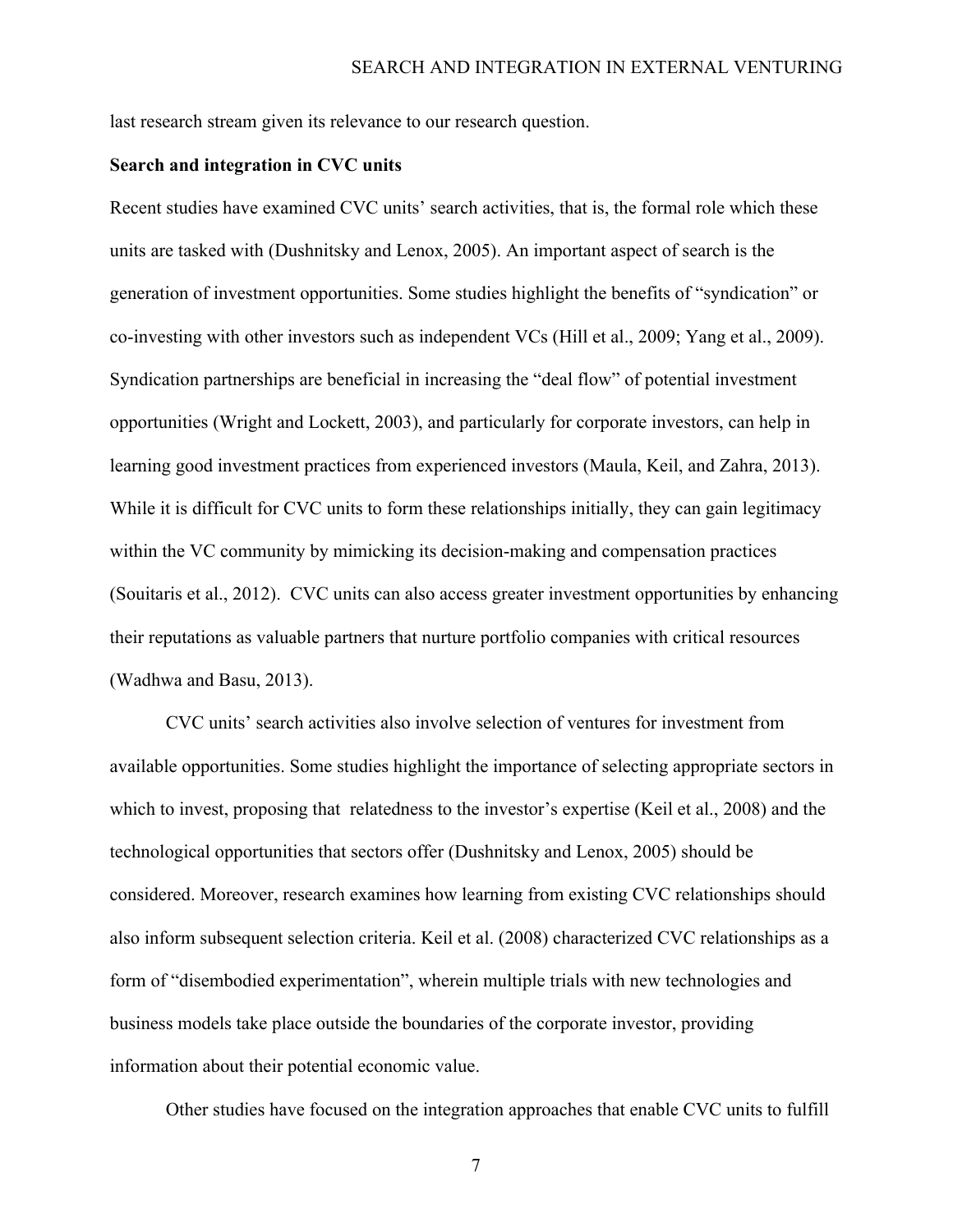their role as knowledge brokers between parent firms and portfolio ventures. They suggest that effective CVC units should monitor their investments through board memberships or observation rights (Wadhwa and Kotha, 2006). Further, CVC units can facilitate integration with mainstream units by emphasizing knowledge sharing at the organizational level, and by building relationships with those units' managers based on trust and commitment (Weber and Weber, 2011). CVC units may also sacrifice the pursuit of legitimacy with VC firms to increase their legitimacy with internal mainstream units for more effective integration (Souitaris et al., 2012).

In sum, research has typically examined how CVC units pursue either search or integration activities, and highlighted the challenges of pursuing both aspects simultaneously (Souitaris et al., 2012; Weber and Weber, 2011). However, we know little about how CVC units effectively manage search and integration simultaneously, which is crucial to their own survival and their parent firms' renewal (Hill and Birkinshaw, 2014; Keil et al., 2008).

### **METHODS**

We employed a qualitative, inductive research approach, which is appropriate for "how" and "why" questions (Eisenhardt and Graebner, 2007) such as those motivating our research. We sought to elaborate on "substantive" theory – theory pertaining to a specific context and phenomenon (Burgelman, 2011) – of how and why CVC units achieve effective search and integration. Theory elaboration is implemented when pre-existing conceptual ideas or a preliminary model drive a study's design and results are contrasted with past findings through description, interpretation, and explanation (Lee, 1999).

#### **Design and sample**

*Design*. We used a multiple case design following "replication" logic where cases are analogous to experiments. Each case serves to confirm or disconfirm the inferences drawn from others (Yin,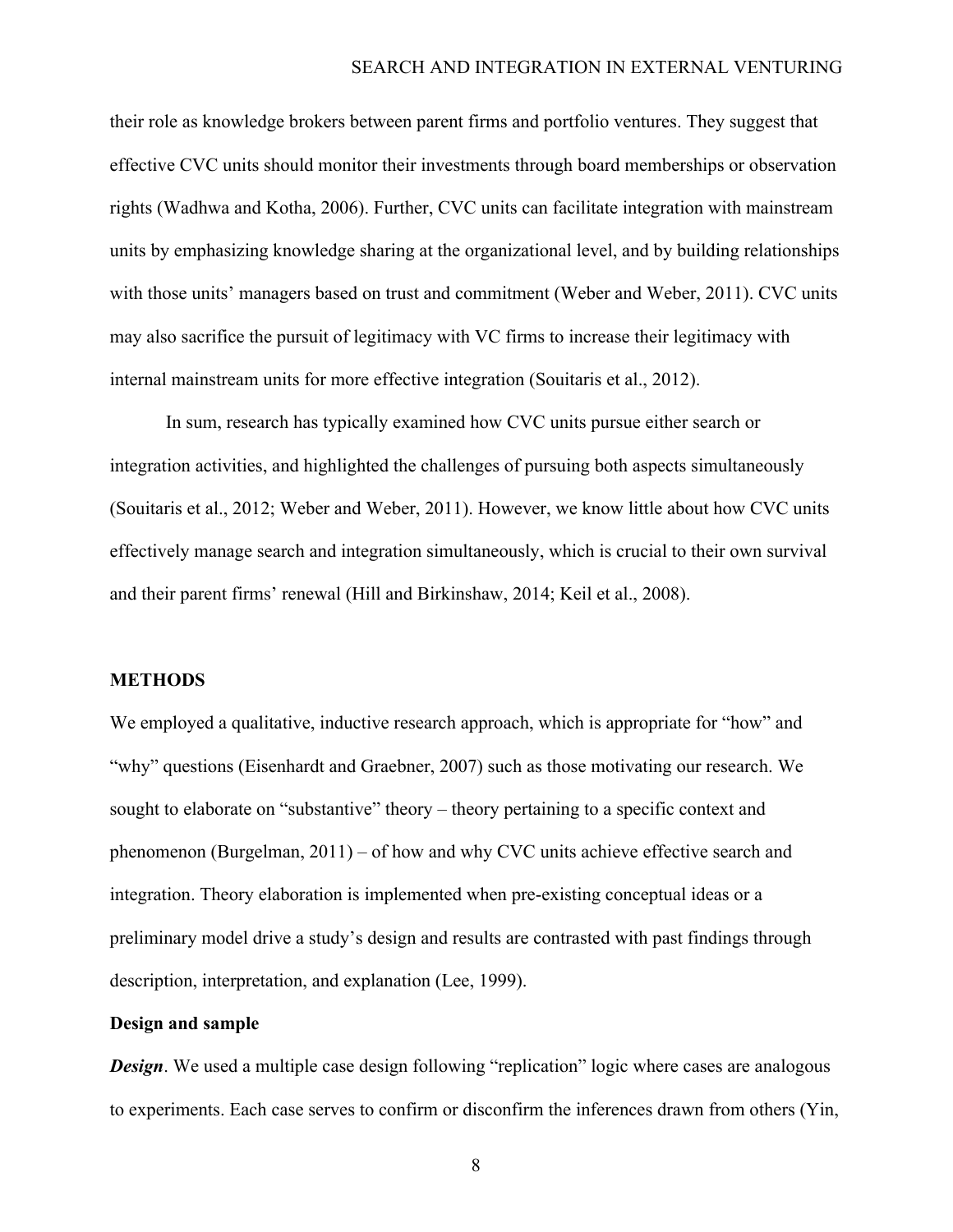1994). This approach enables a broader exploration of the research question and a better grounding for theoretical insights using empirical evidence (Eisenhardt and Graebner, 2007). Although our research question primarily addresses the level of the CVC unit, we employed an embedded design involving multiple levels of analysis including the CVC unit and the parent corporation, which increases the likelihood of inducting richer and more reliable theoretical insights (Yin, 1994). Multiple-case embedded designs have been adopted in prior research on CVC to study related research questions (Keil et al., 2008; Weber and Weber, 2011).

**Sample.** We sought to observe the CVC units of U.S.-based firms<sup>5</sup> that exhibited maximum variation in certain observable characteristics (Miles and Huberman, 1994). Based on our reading of the CVC literature, we selected CVC units that varied by four observable characteristics: parent firm primary industry, parent firm size, CVC unit size and age. This approach helped examine any variances in CVC unit practices in different contexts. To increase the likelihood of finding contrasting patterns and polar differences in performance (Yin, 1994), we sought cases that involved active CVC investors and recently disbanded units.

We used Thomson Financial Corp.'s VentureXpert database to identify active or recently inactive corporate investors that exhibited variation across the above dimensions. Next, we contacted a senior manager at each CVC unit and invited him or her to be interviewed. If our initial contact declined, we contacted others in the same unit. If none of the managers responded positively, we expanded our list to other CVC units. Finally, we assembled a set of 17 cases (i.e., units) – 13 active and four recently disbanded. To ensure the sample was consistent with our research question, we asked specific questions to corroborate media reports that all units had a

 <sup>5</sup> U.S.-based units carry out the vast majority of CVC investments (Dushnitsky, 2012). Sampling only these units also holds the influence of formal and informal national institutions constant.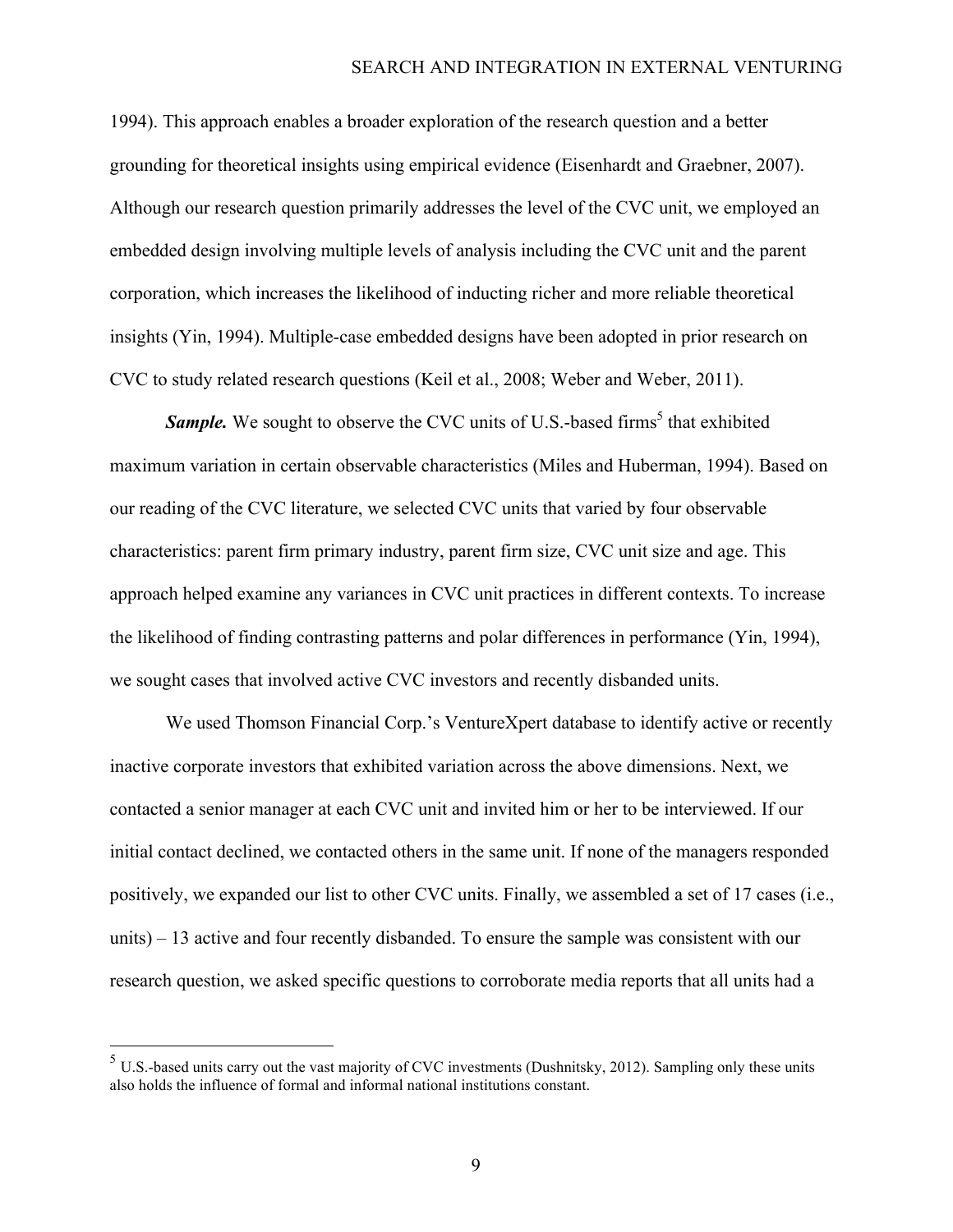primarily strategic mission involving access to external knowledge. Our CVC units pursued three types of strategic objectives: horizon scanning, gap filling, and ecosystem building, each of which have been identified and described in prior literature (Chesbrough,  $2002$ ; Kann,  $2000$ ).<sup>6</sup>

Descriptive information about our sample of CVC units, their parent firms, and interview subjects is provided in Table 1. We disguised unit names to protect their identities.

*--Insert Table 1 about here--*

## **Data collection and sources**

*Interviews.* We conducted interviews in multiple waves between 2006 and 2012. As Table 1 shows, our primary respondents were senior managers of active CVC units and former senior managers of disbanded units. They represent "key informants" who are highly knowledgeable about the phenomenon being studied (Kumar, Stern and Anderson, 1993). To assess the perspectives of different internal stakeholders about a particular CVC program, we also interviewed senior managers from business units and corporate functions (e.g., R&D) at the parent organizations of many of the CVC units. These managers typically had long tenures and technological backgrounds at their respective firms. Our choice of respondents therefore helped minimize recall problems that could potentially influence the results (Huber and Power, 1985).

Consistent with the theory-elaboration objective, we adopted a focused approach in which findings from prior research guided the data collection and analytical procedures (Eisenhardt, 1989). In particular, because our motivation is to extend theory concerning the role of search and integration in external corporate venturing, our data collection efforts were focused on, but not limited to, these specific aspects of units' activities. We developed a semi-structured protocol,

 <sup>6</sup>  $\epsilon$ Most units had more than one type of objective. Twelve units pursued horizon scanning, i.e., investing in ventures that were developing technologies and business models that could potentially disrupt their parents' products or technologies. Nine units pursued gap filling, i.e., investing in ventures with knowledge their parents did not possess but needed in order to develop new products and processes. Three units pursued ecosystem building, i.e., investing in ventures with complementary products which may enhance the demand for the parents' products.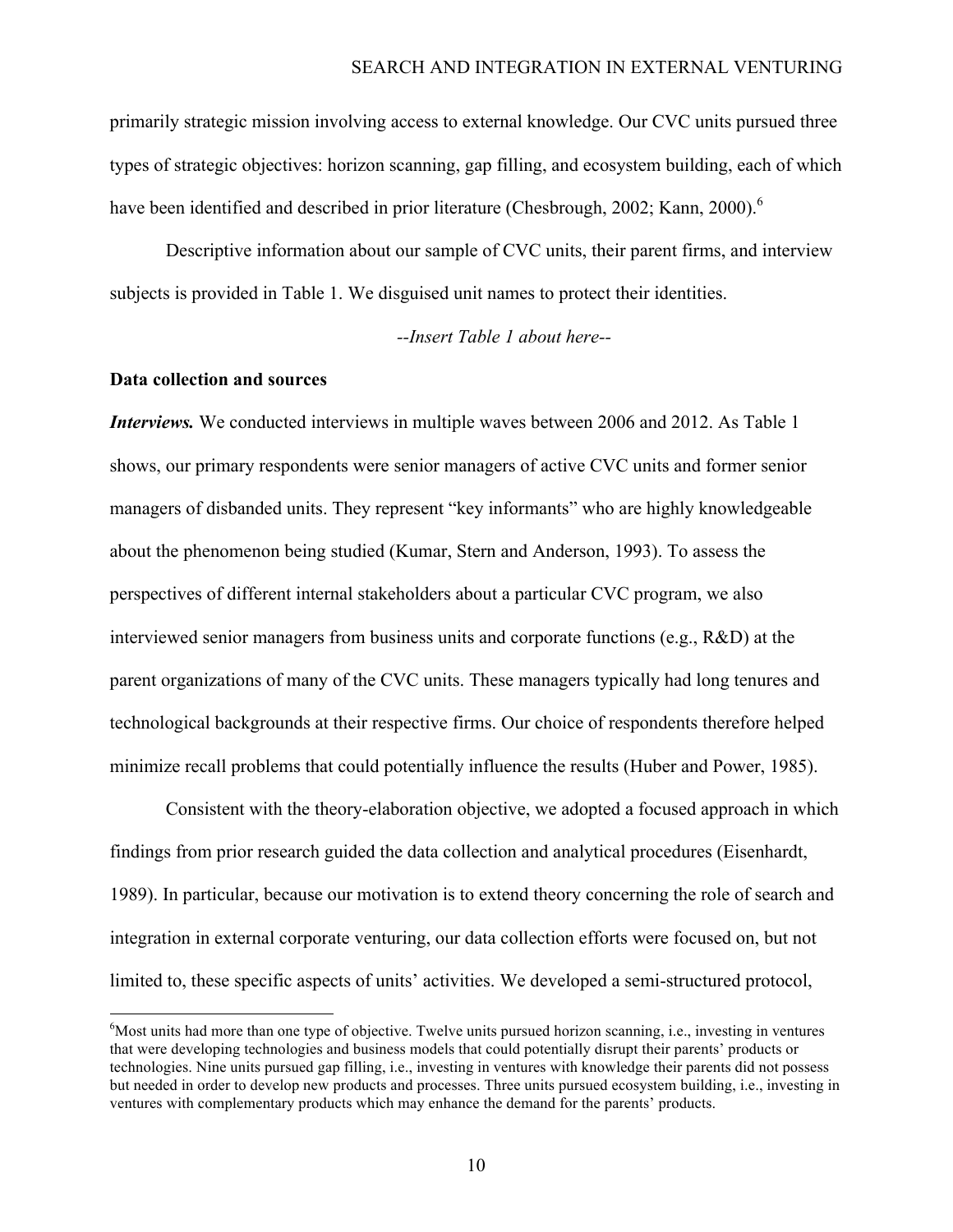with some variation among active and disbanded unit managers, and parent organization managers. Open-ended questions in the protocol concerned the following areas of CVC unit operations: 1) motivation and structure of the CVC program; 2) determinants of investment volume and deal flow; 3) unit hiring and compensation practices; 4) evaluation and selection of portfolio companies; 5) monitoring of investment relationships; and 6) evaluation of individual investment and program success. Interviews followed the "courtroom" procedure (Eisenhardt, 1989) focusing on facts, concrete examples, and quantitative data, which are less subject to cognitive biases and impression management than opinions or interpretations (Huber and Power, 1985).<sup>7</sup> Each interview lasted approximately one hour on average and was typically recorded and transcribed. We did a total of 28 interviews with a combined transcript length of 530 pages. Of these, 17 were with current and former CVC unit managers and 11 were from other perspectives (mostly parent firm managers, but also a few portfolio company managers, co-investors, and competing firm managers).

*Archival data.* We supplemented interview data and follow-up emails with archival information about each CVC unit and corresponding parent firm. This information was collected from a variety of sources such as parent firm 10K statements, company websites, Factiva, Lexis-Nexis, and the VentureXpert database. It included data on unit investment volumes and patterns, choices of sectors, motivations, rounds of investments, and syndication activities. The supplementary data enriched informant statements, helped to clarify ambiguous statements, and confirmed interview data where applicable. Such diverse sources helped triangulate our primary data (Jick, 1979) and examine them from multiple vantage points (Yin, 1994).

<sup>-&</sup>lt;br>7  $T_0$  encourage candor and accurate information, all subjects were assured confidentiality and the opportunity to review and revise the transcripts (Huber and Power, 1985).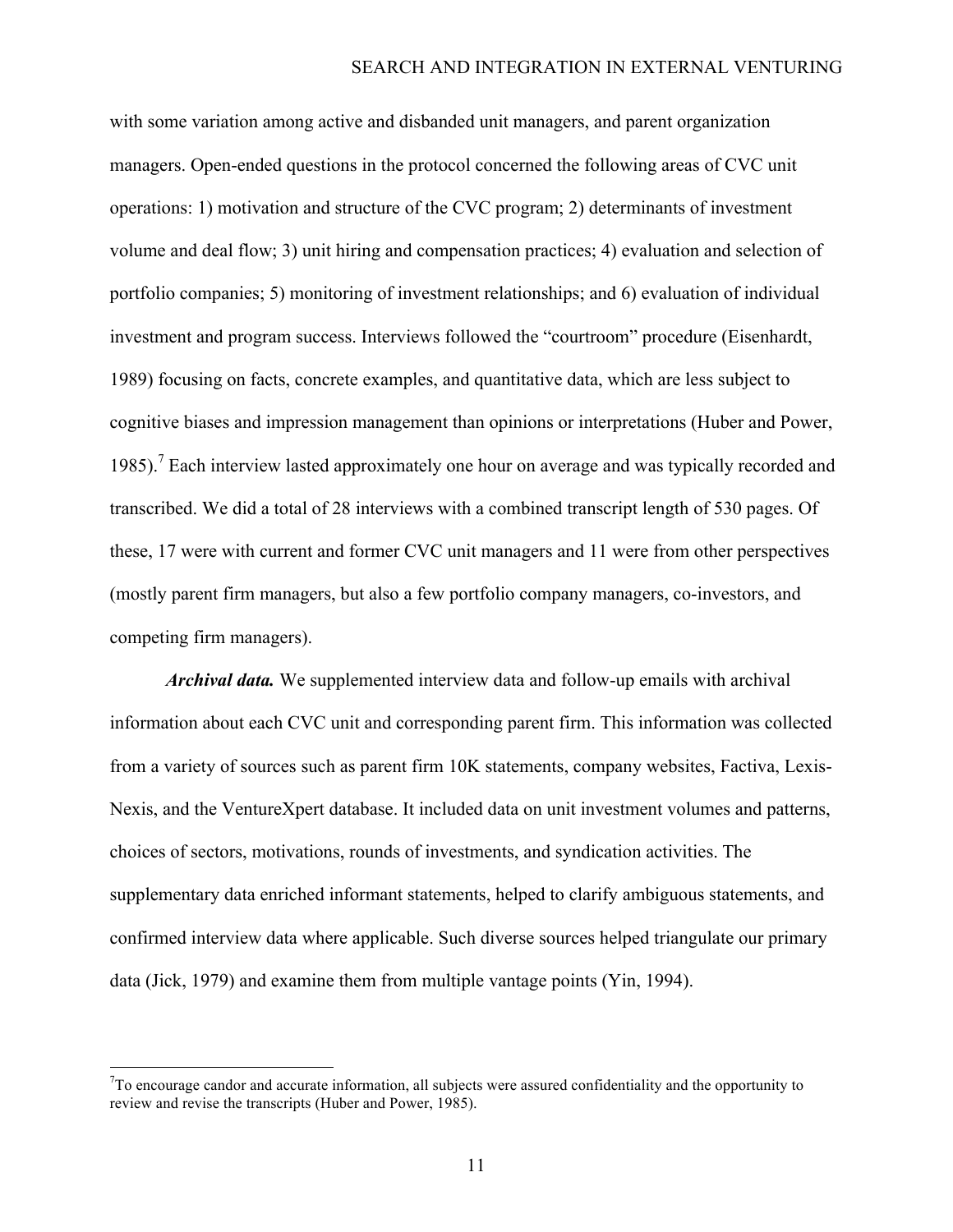#### **Data coding and analysis**

Following prior research (Eisenhardt and Graebner, 2007; Miles and Huberman, 1994), we used a three-step analytical procedure, as described below:

*Step 1: Within-case analysis to identify search and integration processes.* We treated all data about a sample CVC unit as constituting a single case (Miles and Huberman, 1994). We followed the practice of "constant comparison" (Strauss and Corbin, 1998) through cycles of comparing basic coding of raw data with induced higher level abstractions. First, we carefully read the interview transcripts and associated archival materials in order to "open code" an informant's responses, using his or her own language (retaining words, phrases, terms, or labels offered by the informant). We tagged each passage that conveyed a particular point, thought, or idea with one or more codes that reflected what the informant was describing. Next, we reduced the dimensionality of these open codes by constructing first-order processes (Strauss and Corbin, 1998). Finally, first order processes were grouped into broad activity themes that involved a critical aspect of search or integration. The mapping and clustering of codes and processes involved numerous iterations until we reached "theoretical saturation" (Miles and Huberman, 1994), where no new theoretical categories emerged from the last few cases studied.

*Step 2: Evaluating performance outcomes for each case.* Research suggests that high performing CVC units positively affect diverse stakeholders and maintain favorable relationships with these stakeholders (Bassen et al., 2006; Hill and Birkinshaw, 2014). Thus, we sought to capture the nature of our units' relationships with three important sets of stakeholders: the parent firm's top management, business unit personnel, and investing partners, each of whom is vital to the units' continuance (Hill and Birkinshaw, 2014). Observations by unit managers (and parent firm managers wherever applicable) on relationships with these critical stakeholders were used to evaluate each unit's performance in fulfilling its strategic mission.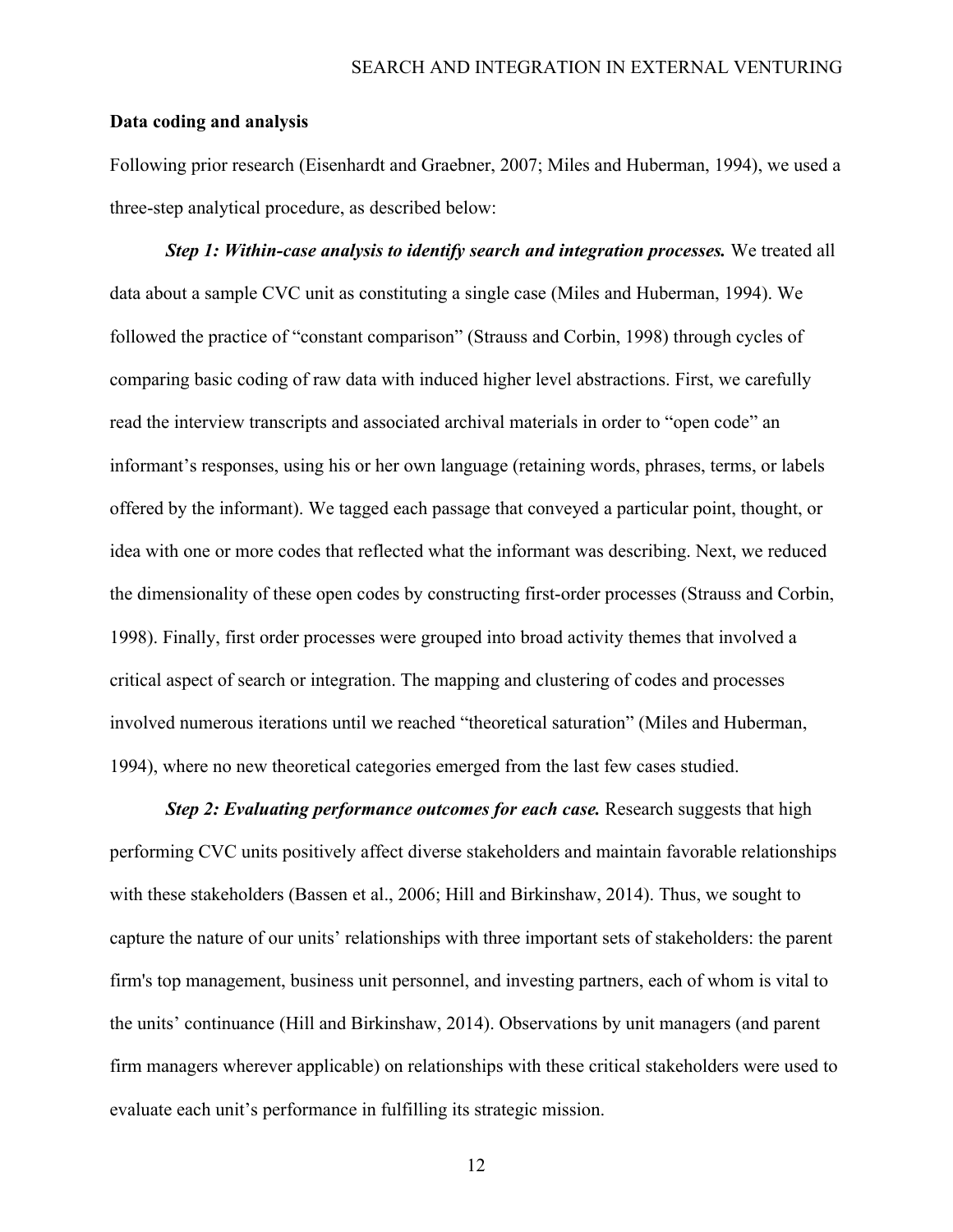We identified four strong performers based on respondents' observations of favorable relationships with all three stakeholders: Impressive, Qualified, Momentous, and Leading Ventures. We also identified three weak performers where respondents reported unfavorable relationships with each of these stakeholders: Booming, Advanced, and Knockout Ventures. The remaining units, which had mixed assessments, were treated as average performers.

In 2006 (when we conducted our initial interviews), the four strong performers had been active for between five and 16 years, and their cumulative investments ranged from \$80 million to \$3 billion. In contrast, two of our weak performers, Booming and Advanced, had been disbanded recently. The third unit, Knockout, was still active and had accumulated investments of around \$100 million, but annual investment volumes were volatile and the unit was often on the verge of termination.<sup>8</sup>

The strong and weak performers are highlighted in Table 2, along with representative quotes regarding their relationships with the three types of important stakeholders.

## *-- Insert Table 2 about here --*

We also attempted to confirm our categorizations of strong, average, and weak performers using archival data to evaluate the extent to which the CVC units were able to transfer knowledge to and from portfolio firms<sup>9</sup>. Building on prior research (e.g., Gomes-Casseres, Hagedoorn, and Jaffe, 2006), we used patent cross-citations to measure interfirm knowledge transfer. We collected bibliometric data on all U.S. patents issued between 2001 and 2006 (the five years prior to when we conducted our first round of interviews) to parent firms and their portfolio

<sup>&</sup>lt;sup>8</sup> The unit was terminated in 2012 as we were working on subsequent revisions, which increased our confidence in the predictive reliability of our evaluative approach. The respondents from the other two disbanded units reported mixed outcomes and suggested their closure might have occurred for reasons other than performance.

 $^{9}$ Both inbound and outbound knowledge transfers are central to the performance of a CVC unit (Basu et al., 2011). While inward learning is necessary to realize investor strategic objectives (Wadhwa and Kotha, 2006), outbound knowledge transfer indicates an investor's ability to nurture portfolio firms and thereby realize long-term collaborative goals (Keil et al., 2008).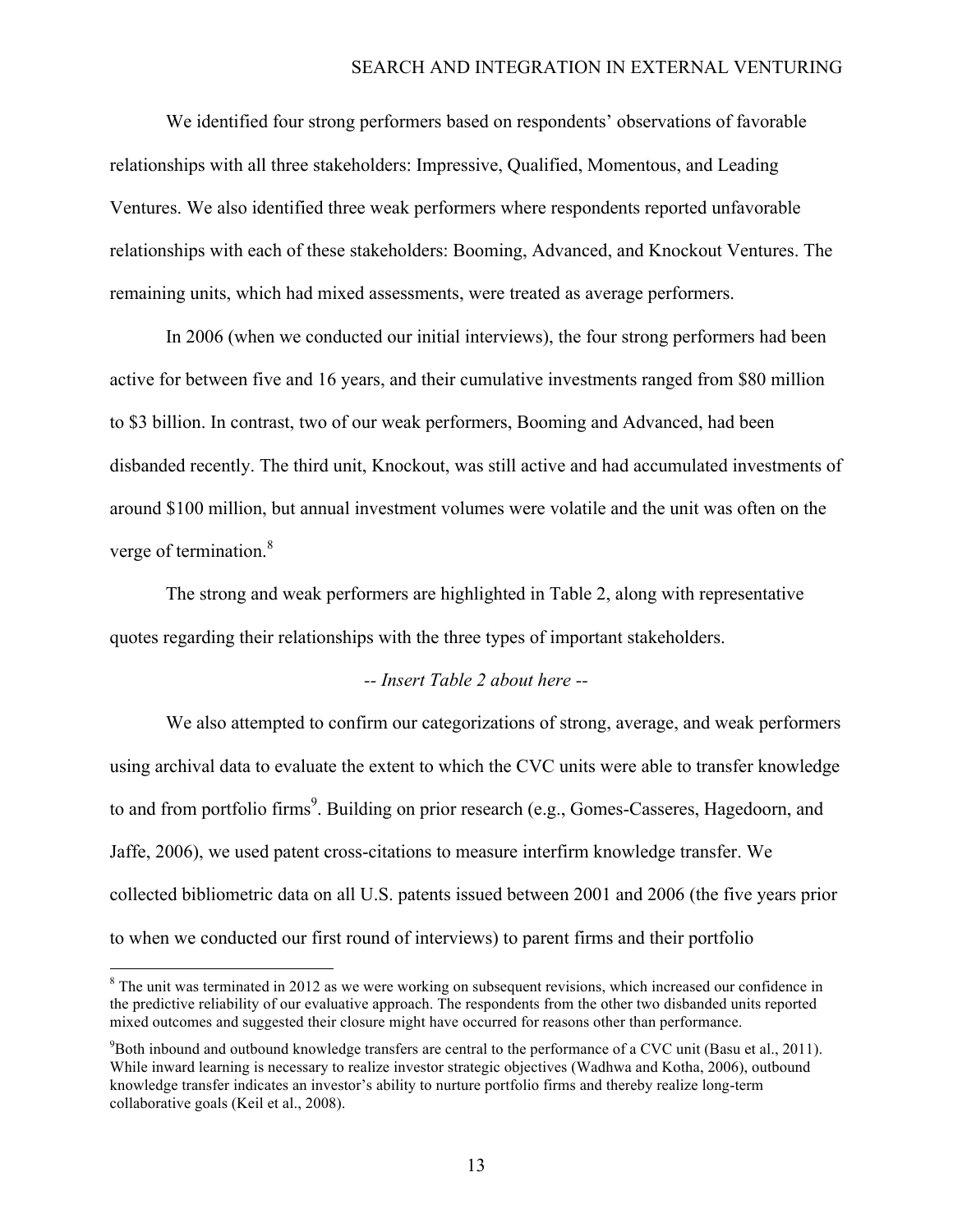companies. Inbound knowledge transfer from a portfolio company was assumed when the focal corporate investor's patents cited the portfolio company's patents (at least once) after the investor's initial investment. Outbound knowledge transfer to a portfolio company was assumed when the portfolio company's patents cited the patents owned by the corporate investor (at least once). Parent companies of the strongly-performing units generated inbound learning from 17% of their portfolio firms, while 27% of portfolio firms garnered outbound learning from these parents, which were significantly higher than corresponding figures for the average and weak performers. In contrast, weakly-performing units' parents generated inbound learning from 7% of their portfolio firms while 11% of the portfolio firms garnered outbound learning from the parents. Both values were significantly lower than those for the strong and average performers.

*Step 3: Cross-case analyses using predictor-outcome matrices.* Finally, we created "case-ordered predictor-outcome matrices" (Miles and Huberman, 1994) to discern similarities and differences in adoption of processes among strong and weak performers. A focused comparison of only the polar cases enabled clearer contrasts to emerge and stronger inferences to be made (Yin, 1994). This exercise allowed us to identify key search and integration processes that appear to enhance unit performance (cf. Weber and Weber, 2011, for a similar approach). We also examined how average performers adopted these processes in combination. Throughout our analyses, we developed causal explanations for the observed relationships by theorizing about underlying mechanisms, considering existing evidence, and checking respondents' explanations for any linkages (Miles and Huberman, 1994).

#### **FINDINGS: IMPORTANT UNIT PROCESSES**

As discussed above, we first conducted within-case analyses to identify all search and integration processes adopted by units. This approach helped us uncover processes related to generating and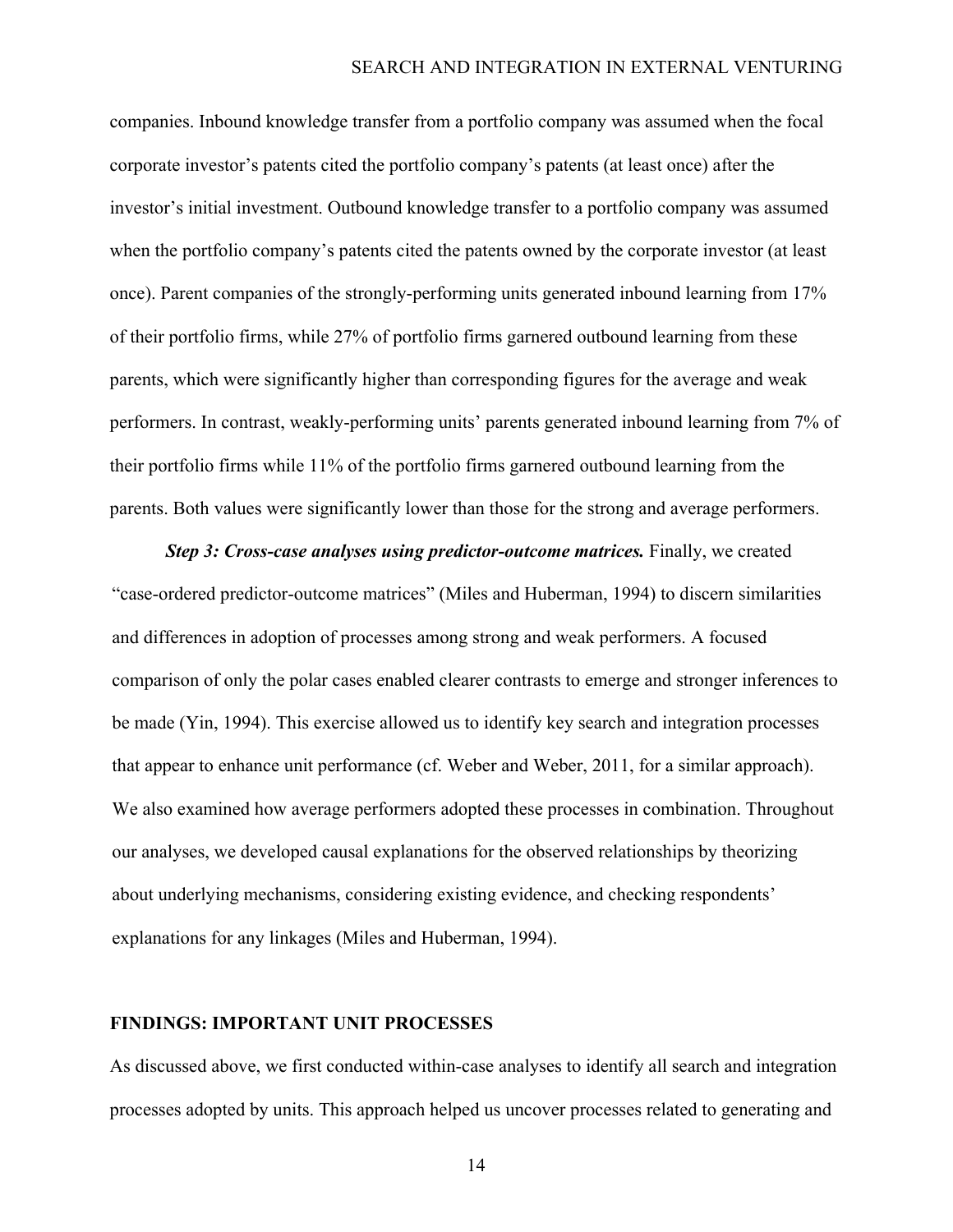selecting venture investment opportunities (aspects of a unit's search mission), and integrating specific ventures as well as overall unit activities with the mainstream. We summarize the primary links between these practices and the different dimensions of search and integration in Figure 1. We subsequently discuss how some practices have secondary links with other aspects of search and integration.

## *--Insert Figure 1 about here--*

After identification of strong, weak, and average performers reported earlier, we conducted cross-case analyses to identify patterns in the adoption of each search and integration process. The results of these analyses are presented as a case-ordered matrix in Table 3, depicting the use of all observed search and integration practices by each sample unit, arrayed by unit performance.

## *--Insert Table 3 about here--*

Based on differences in adoption among sample units, we identified three types of unitlevel processes which are also depicted in Figure 1. Four of the search processes and two integration processes were adopted by all units, and were therefore termed as *universal* processes. Most CVC managers probably understand the benefits of these processes resulting in their widespread adoption. Consequently, these processes appear to be necessary but not sufficient to ensure that a unit stands out as a strong performer. Our findings also highlighted a few *contingent* processes, of which one was in search and two in integration. For these processes, the links to unit performance appear to be ambiguous since some strong units did not adopt these processes while some weak units did. While these processes perhaps help unit performance in certain situations, they may impede performance in others.

While we briefly describe processes of the above two types in this section for the sake of completeness, we focus particularly on a third type of unit-level process, which all the strong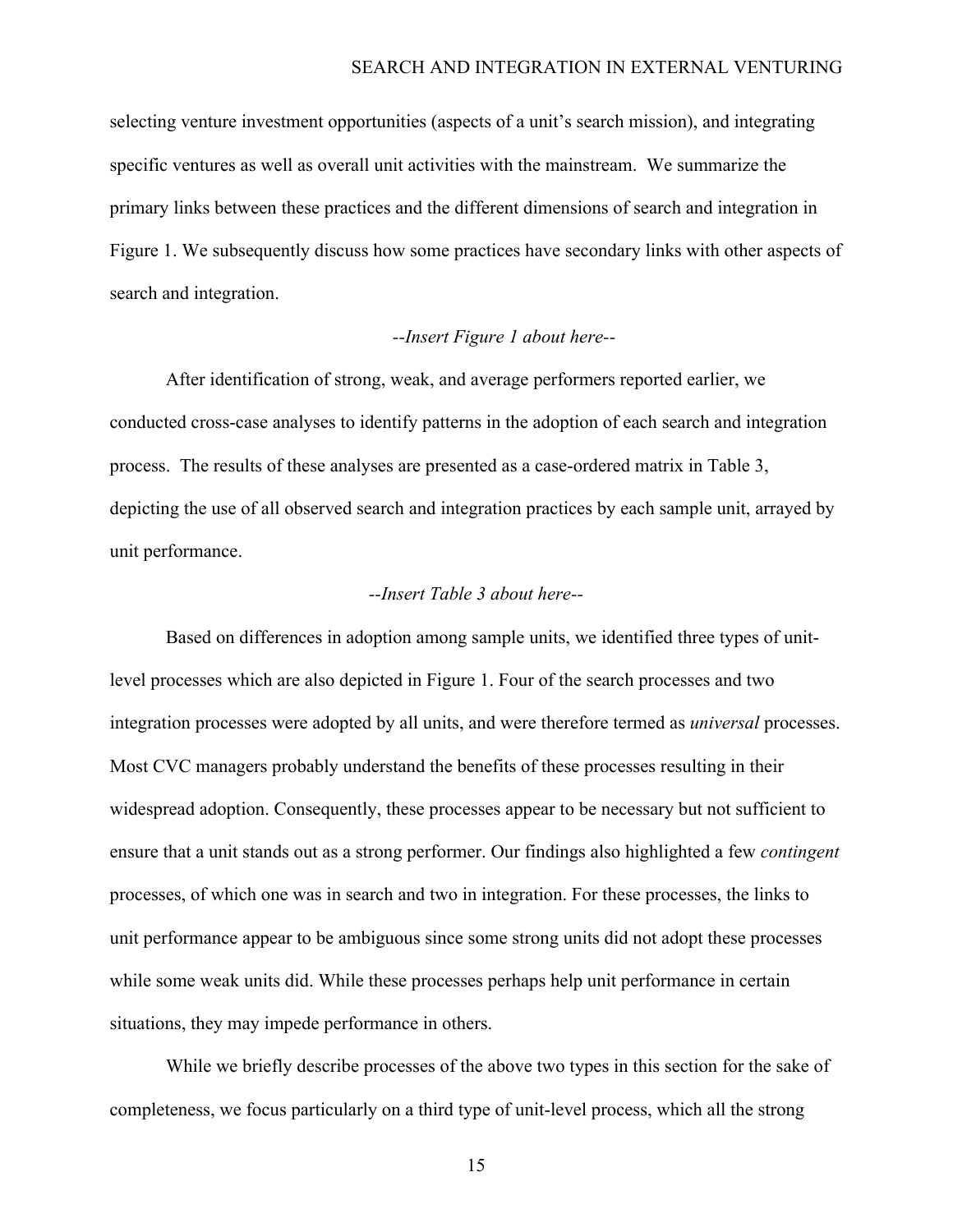performers had adopted but none of the weak performers.<sup>10</sup> Processes of this type, which we term *differentiating*, therefore appear to be strongly related to CVC unit performance. We identified three differentiating search and two differentiating integration processes. The qualitative evidence for the differences in adoption of these processes between strong and weak performers is provided in Tables 4 and 5.

*--Insert Tables 4 and 5 about here--*

## **Search processes**

The formal role of a CVC unit is to search for new investment opportunities (Dushnitsky and Lenox, 2005). Effectively doing so ensures that valuable knowledge from portfolio firms is available to mainstream units and complements their internal competencies (Chesbrough, 2002). As vital aspects of the search function (Siggelkow and Levinthal, 2003), we found that CVC units adopted processes that helped in both generating adequate venture investment opportunities and selecting ventures for investment. All three types of processes— universal, contingent, and differentiating— were among the search processes observed.

*Opportunity generation.* We observed two *universal* processes, adopted by all units, for generating new investment opportunities. The first such fundamental approach was *syndication with traditional VCs*, that is, investing in partnership with such investors. This practice enabled units to gain visibility and legitimacy within the investor community and consequently increase deal flow. As the manager of Productive Ventures asserted:

*We also happen to be a pretty nice syndication partner because we invest relatively small amounts. We do add credibility due to our brand. Our venture friends tend to pick up the phone and show us a lot of stuff.*

Another universal process adopted by all units was to pursue a *nurturing orientation*

<sup>&</sup>lt;sup>10</sup>We found evidence that either a weakly performing unit had not adopted a particular process or no evidence to show it had adopted the process, whereas we found strong evidence for the adoption of each process by all strongly performing units.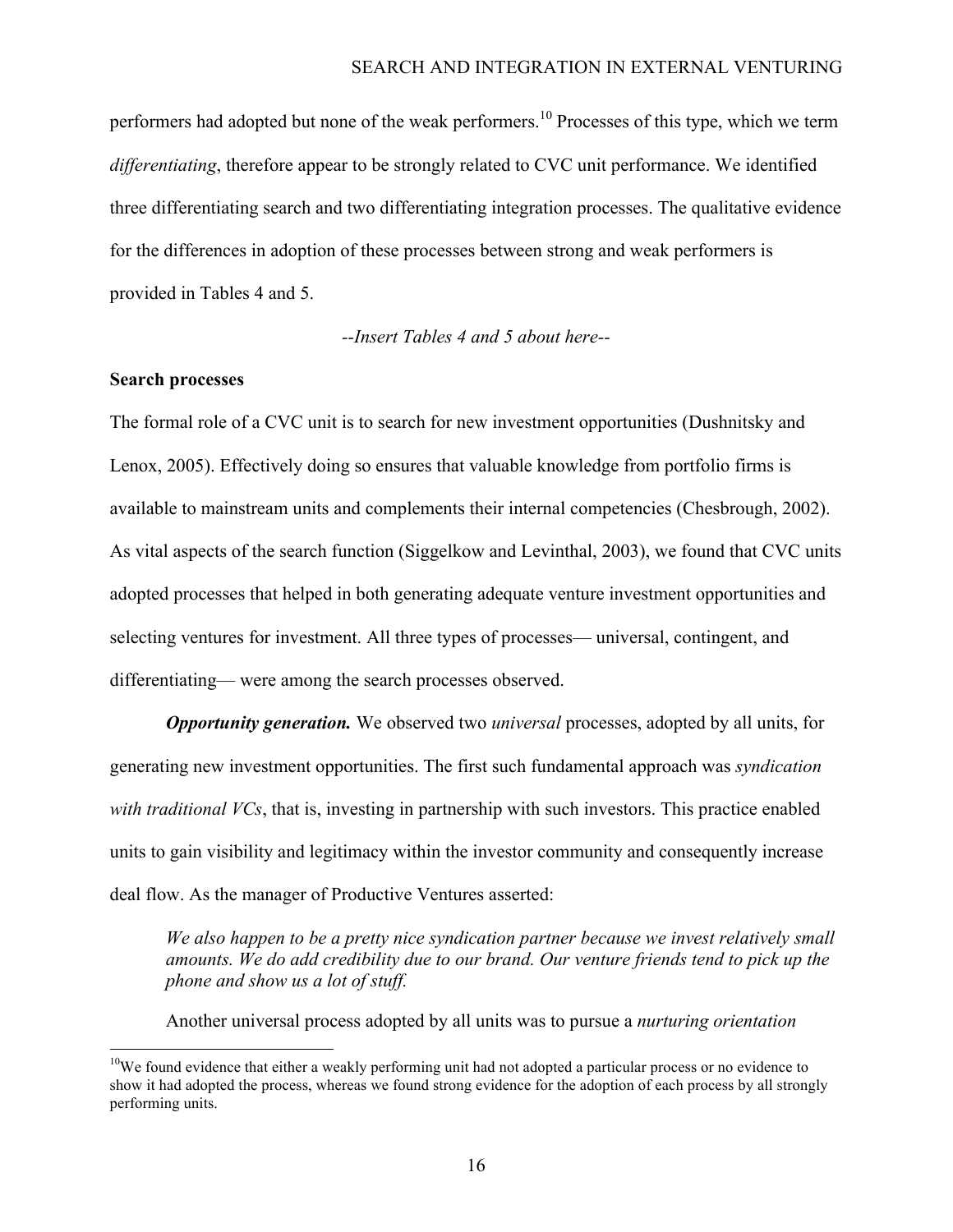towards their portfolio firms by transferring vital resources from their parent companies. Units using this approach built a reputation as a valuable partner, which again helped attract a greater volume of investment opportunities. As the manager of Dynamic Ventures remarked:

*I need to know that that a strong connection is made that will continue. Then, the small company benefits because it knows somebody's going to help them exploit their technology while using [the investor's] customers or market access, whatever we agreed.* 

One *contingent* process that some of our units pursued was to take a *lead investor role* in several investments. Different approaches to leading an investment involved being the only investor in a round, inviting other investors to form a syndicate, and deciding the terms of the deal. A lead investor role resulted in greater visibility in the investment community and thereby more invitations to participate in financing other ventures<sup>11</sup>. For example, the manager of

Qualified Ventures remarked:

*As we had more visibility into the market and better understanding of the product or technology, we took on more of a co-lead role. We brought [in] the VCs, helped them understand the opportunity better from a technical and market standpoint, and influenced the terms of the investment.*

We now highlight two important *differentiating* processes that appeared to strongly help opportunity generation, but which prior research has not examined adequately. This first was to pursue *reductions in deal complexity,* through efforts to simplify and minimize the terms and conditions of the investment contract. Units pursuing this process made investments more quickly, more transparently, and less restrictively for the portfolio venture. As the manager of Impressive Ventures noted, such efforts were of high priority for his unit:

*We typically heard [from ventures] that our deal process is too complex; we have a lot of terms and conditions. I think we're addressing and getting a lot better at [these areas].* 

 $11$  However, some of our respondents remarked that taking a lead investor role may be counterproductive if a corporate investor lacks the expertise or credibility to put together an investment deal, which might explain the mixed effects of this process.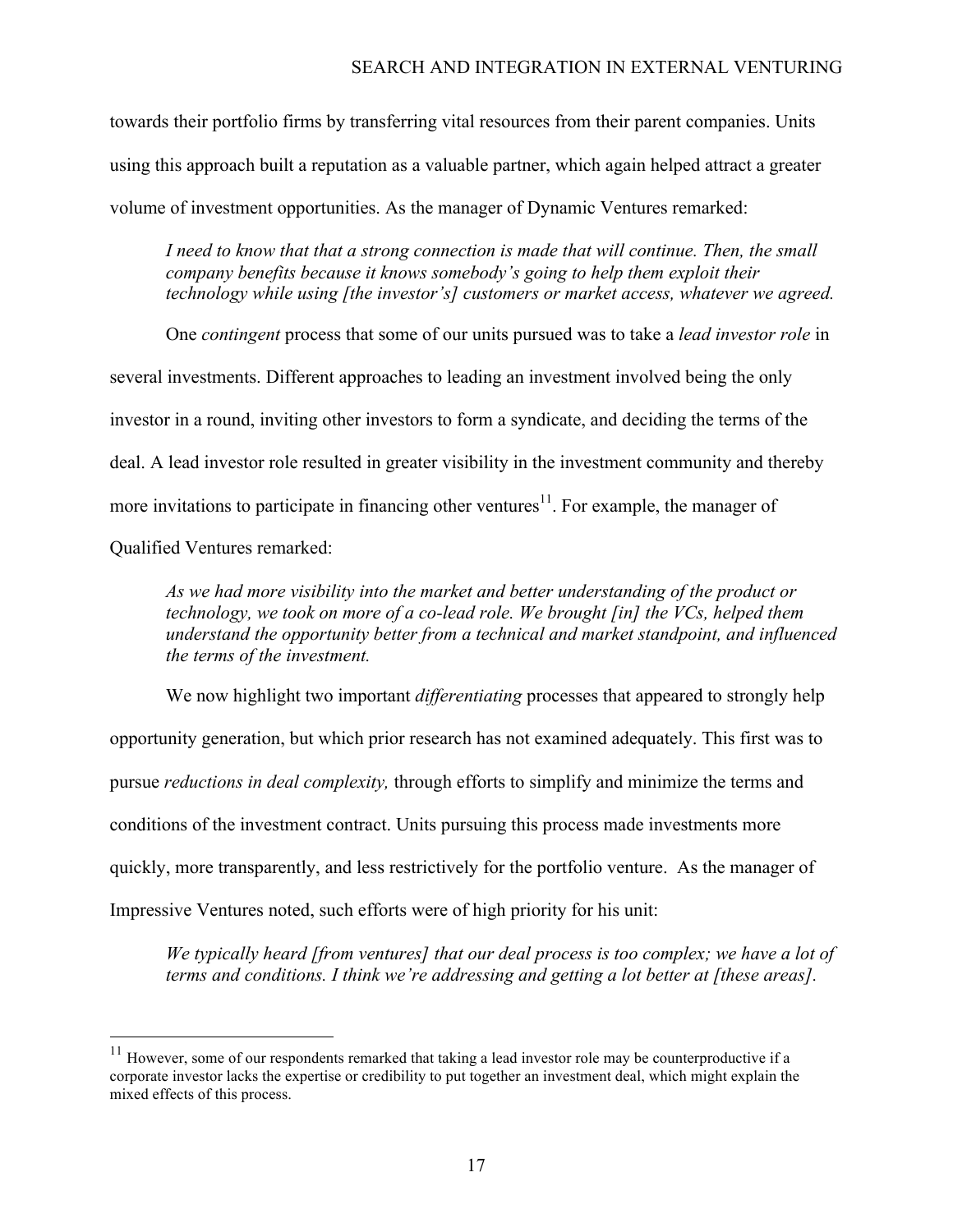The manager of Momentous Ventures suggested that restrictive contractual clauses made potential portfolio companies reluctant to form relationships. Therefore, the absence of such clauses resulted in a unit becoming more desirable for ventures as a partner.

## *Contractual terms like the right to first refusal are rare [for the unit] because they create a financial impediment to the company and quite frankly most companies won't sign them.*

Table 3 indicates and Table 4 provides further evidence that all strongly performing units recognized the importance of this process. However, respondents from the weakly performing units did not indicate that reducing deal complexity was an area of concern and further remarked that they often tried to insert contractual rights into a contract (with the often unintended effect of increasing its complexity).

The second differentiating opportunity generation process was to ensure *protection of venture interests*, such that units' own or parent activities did not negatively impact a portfolio venture's prospects. This addressed entrepreneurs' concerns regarding investor opportunistic behavior and resulted in more opportunities seeking investment in the long run. For example, the manager of Momentous Ventures explained that he tried to protect the portfolio companies' intellectual property before they received funding from his unit.

*We don't want to invest in things that we have conflict with. We tell people: if you don't have the intellectual property [protection] on something yet, [we] don't want to see it.* 

The Qualified Ventures manager described another approach used to protect venture interests. He consciously avoided investing in ventures that directly competed with any of the unit's existing venture partners, signaling the unit's commitment to these partners.

*We would not invest in competitors of our portfolio company. We were very loyal to the company that we invested in. So, that created a reputation of these companies wanting to have us on as an investor versus looking at us as a sort of necessary evil.*

As Tables 3 and 4 indicate, all strong performers took deliberate steps to protect portfolio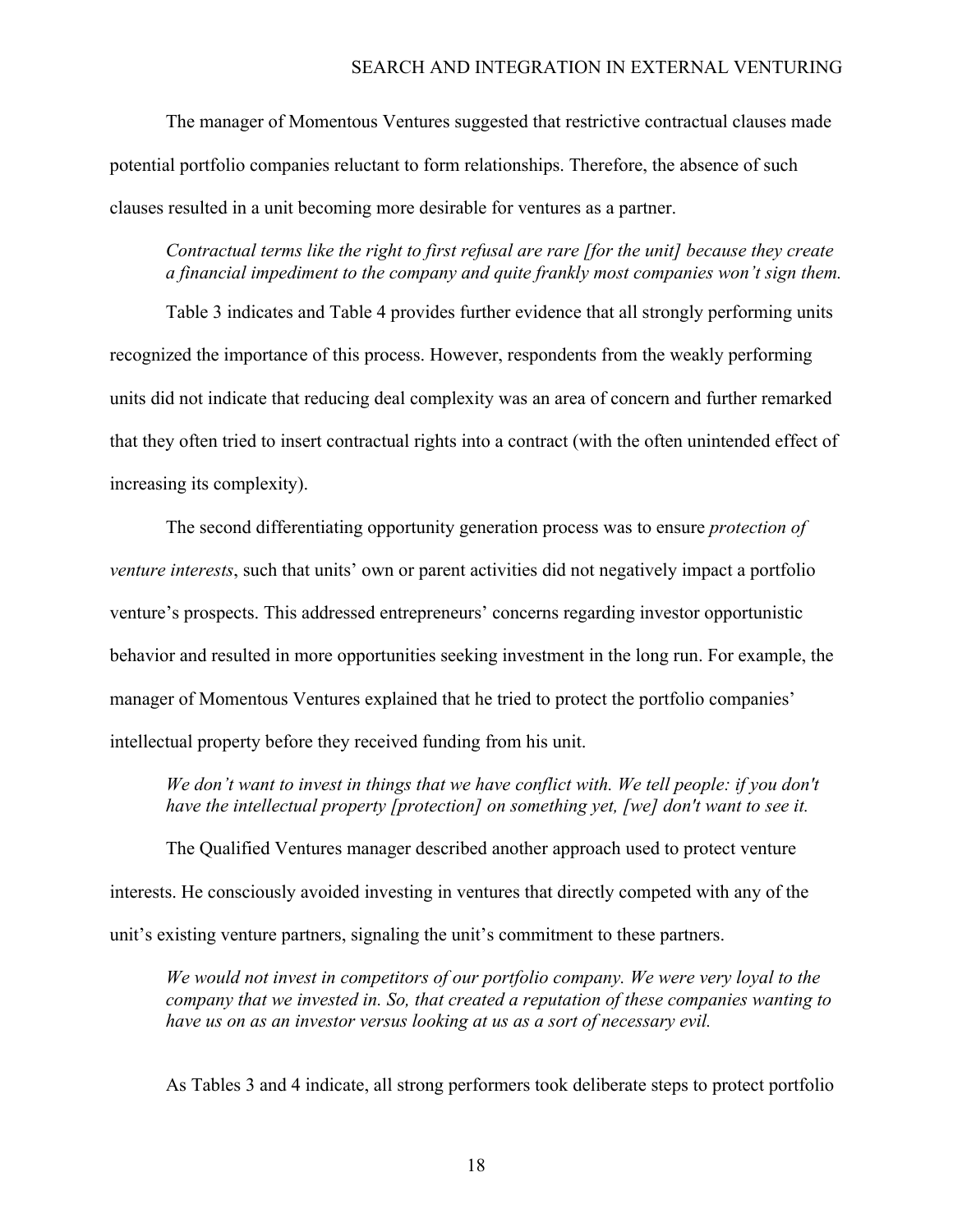company interests while the weak performers did not undertake any such specific actions. Moreover, there were instances at Booming Ventures when their mainstream units violated a portfolio company's interests. The average performers were split between adopting these two differentiating opportunity generation processes. Four average performers made efforts to reduce deal complexity and were also conscious of protecting venture interests. The joint adoption of these processes by some units suggests complementarities such that adopting one makes the other less costly or more valuable.

Our data suggests important reasons why reducing deal complexity and protecting venture interests result in the generation of quality investment opportunities. A common perception of entrepreneurs is that corporate investors are difficult to work with (Katila et al., 2008), which can dissuade ventures from seeking CVC funding. Our respondents often faced similar concerns such as, "corporations move too slowly," and their "deal process is too complex." Potential portfolio companies were worried that the investor could be "looking to potentially buy them,", "infringing on the probability of raising more money," and "tainting in some form [through investment]." Simplifying the terms and conditions in the investment contract helped venture managers see that the investor had "an ability to move quickly if necessary," was foregoing "any special rights," and keeping investments at "arm's length where the company does not experience a bear-hug."

Further, the threat of intellectual property misappropriation by corporate investors is a major concern for entrepreneurial ventures, which can inhibit them from accepting CVC investments (Dushnitsky and Shaver, 2009). Many of our respondents similarly noted that their portfolio companies did "sometimes have problems with technological leakage" and believed that their knowledge would be used to "fill white spaces within the corporation." The onus was usually on the CVC units to "go out of [their] way to partner in a meaningful way" and "clarify the intent of the investment model."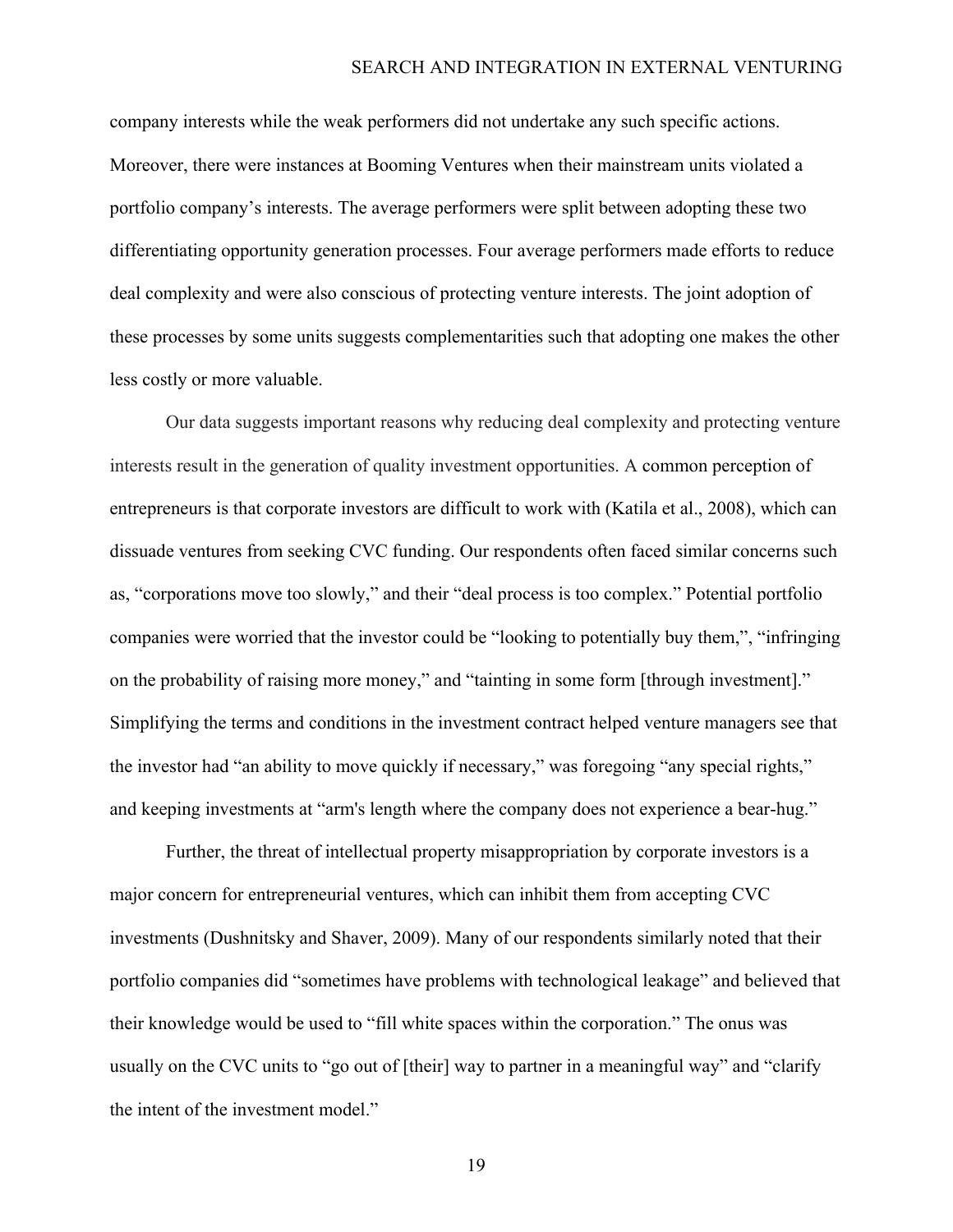*Opportunity selection.* The opportunity selection aspect of search involves the development of criteria for evaluating ventures for investment. Following standard VC practices, a *universal* process that all our units tried to implement was a careful *evaluation of venture potential* prior to making an investment. In particular, they exercised due diligence in evaluating the quality of ventures' technology and management, which are often important predictors of subsequent performance. As our respondent from Ultimate Ventures remarked:

*We often evaluate a technology that's still trying to prove itself. Clearly their management's experience with that type of business opportunity is going to be important to us.* 

Another universal process was a *focus on broad thematic areas* for investment by all units. Such thematic areas were often identified by considering the complementarity or relatedness with the investors' areas of expertise. Some units developed strategic plans to formally identify the sectors they would be focusing on in future. Our respondent from Joyous Ventures observed:

## *We seek novel therapies, devices, or technology pl atforms that are strategically aligned with [the firm's] areas of focus. We proactively seek investments in such specific areas.*

In contrast to these well-known universal processes, a relatively novel *differentiating*  selection process involved the *commitment to early-stage ideas*. Units adopting this process invested in ventures that possessed potentially valuable knowledge but which required significant further development, such as recently founded ventures and/or ventures that had not yet launched a product,. Therefore, they focused on the long-term potential of portfolio companies as opposed to an immediate route to commercialization. The manager of Leading Ventures noted:

*Strategically our interest is in seeing enough early stage innovation get funding. So we're trying to make closer alliances with the few very early stage investors that remain in the life sciences, and we're trying to establish some capability for ourselves there.*

This process also included commitment to a venture's development as its early-stage ideas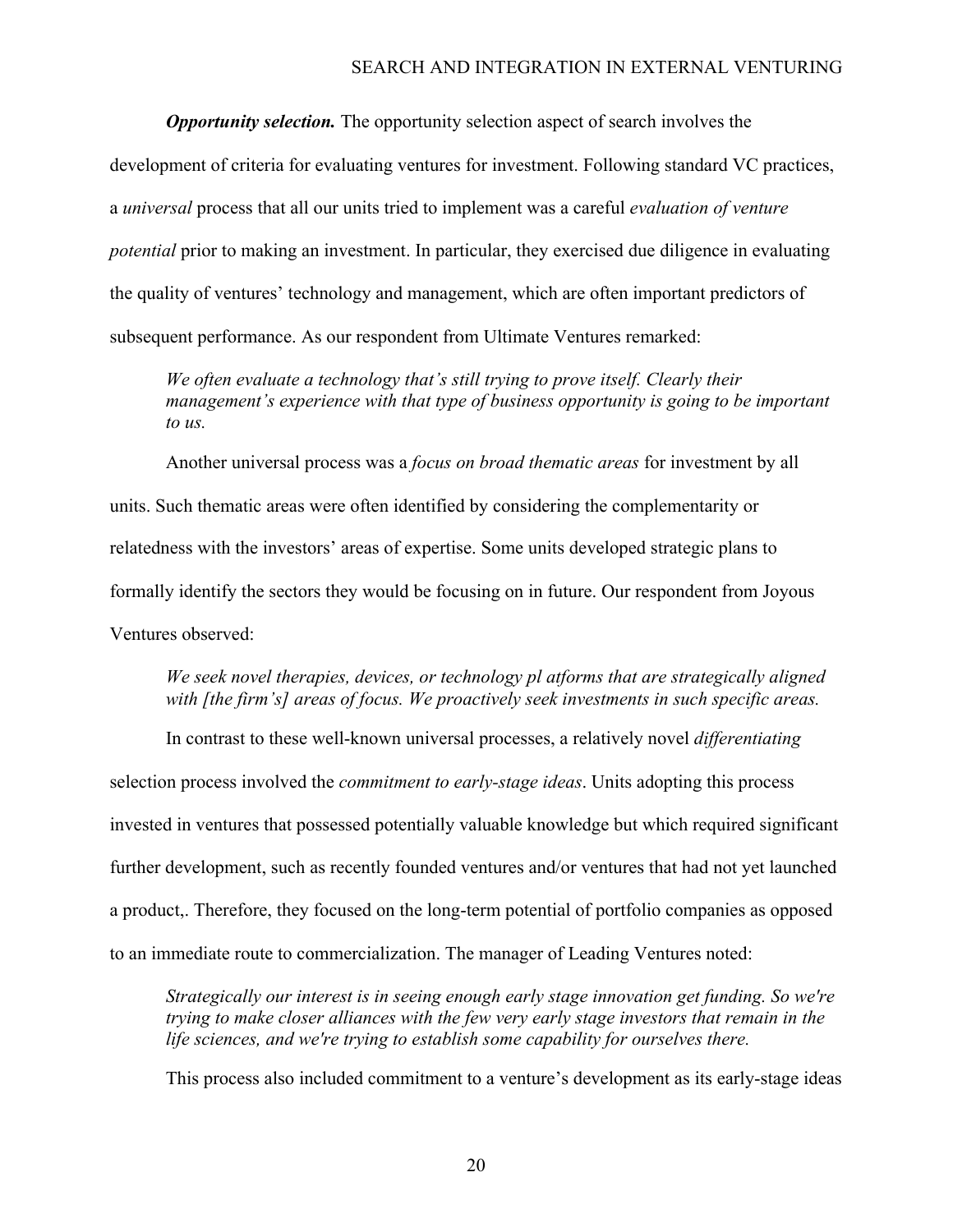matured. One approach that units used to display commitment was by making follow-on investments in later funding rounds. Follow-on investments also prevented dilution of ownership in a venture to the point where access to its ideas became difficult for the corporate investor. The manager of Impressive Ventures noted his unit's committed approach, thus:

*For a reasonably healthy portion of our deals, we can look at something and say, that thing really looks like it has serious long term potential. And we're relatively patient money as long as the company is progressing and moving and doing the things that make sense. We can stick with it.* 

As Tables 3 and 4 indicate, our respondents from strongly performing units mentioned a continuing commitment to ventures' development while their early-stage ideas matured. In contrast, none of our weak units reported an overriding emphasis on early-stage ideas or a patient approach to nurturing ideas. The former manager of Advanced Ventures explained that if he did invest in early-stage ventures, it was with a view to increasing financial returns rather than gaining access to ventures' ideas. While the former manager of Booming Ventures did invest in early-stage ventures, he did not usually make follow-on investments, indicating a lack of continued commitment. Of the 10 average performers, only five adopted this process, as indicated in Table 3. Three of these five units also adopted both the differentiating opportunity generation processes<sup>12</sup>, suggesting some complementarity between the earlier processes and this key opportunity selection process.

In contrast to prior research that argues for the conditional benefits of making early-stage ideas for both corporate investors (Markham et al., 2005) and ventures (Kann, 2000), <sup>13</sup> our results also suggest that corporate investors can *always* benefit from investing in early-stage

 $12$ As discussed below, these units were deficient in one or more differentiating integration processes.

 $<sup>13</sup>$ Despite its recognized benefits, the actual adoption of this process is rare since CVC managers tend to be relatively</sup> risk-averse, perhaps because compensation structures do not incentivize taking risks (Dushnitsky and Shapira, 2010) or because of limited experience with VC investment processes (Dokko and Gaba, 2012).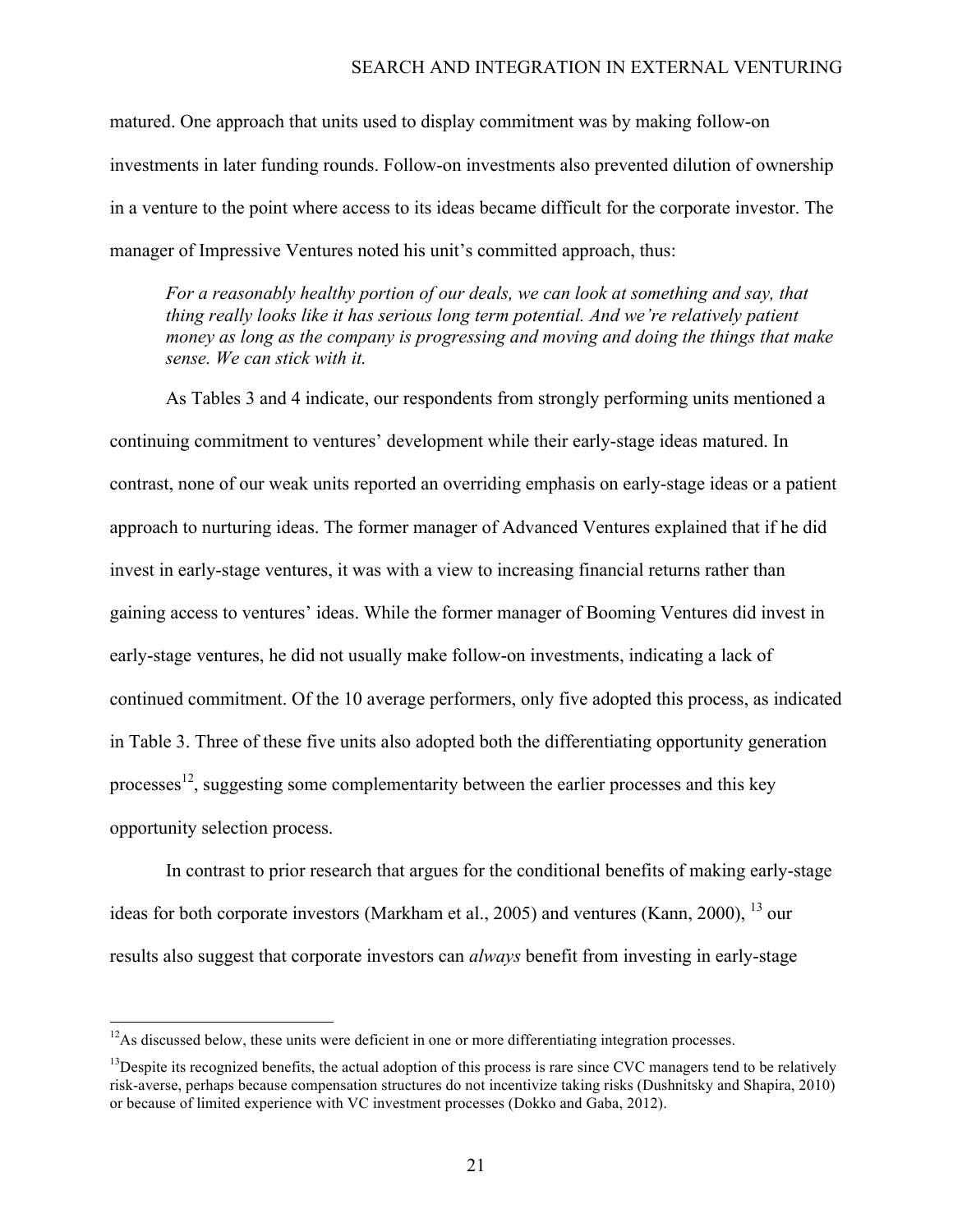ideas, once they have taken steps to protect venture interests as discussed earlier. In such cases, CVC investments can be beneficially used as low-cost probes to evaluate uncertain but potentially valuable initiatives before further commitment is made. Drawing from multiple interviews, our respondents mentioned that "we use the minority equity model when we don't think we know enough about what the company has or what the technology could do for us", or that "the companies that we bring in for investment evaluation have a two to five year horizon in terms of things that might impact our business." The CVC investment model is most appropriate when "the risk profile of the asset is such that an equity stake is the most applicable tool for minimizing risk and maximizing future option value."

Moreover, continued commitment to early-stage ideas in the form of participation in follow-on rounds, or "staging" investments, can help a unit maintain access to collaborative opportunities with portfolio companies. Many respondents echoed similar reasons for staging their investments, such as enabling "staying power through at least a couple of subsequent value inflection points," ensuring that their ownership and leverage "do not get diluted too badly" and signaling their commitment "as long as the portfolio company still has strategic value."

In sum, we observed that our units adopted five opportunity generation processes of which two were universal, one contingent, and two differentiating. We also observed the adoption of three opportunity selection processes, of which two were universal and one differentiating. We now move to a discussion of the integration processes depicted in Figure 1.

## **Integration processes**

Integration refers to the extent to which other organizational units will cooperate and coordinate activities with a CVC unit to help it achieve its organizational mission (Lawrence and Lorsch, 1967). When integration is ineffective, mainstream units may be disinterested in the knowledge generated by a CVC unit or perceive it as a threat (Weber and Weber, 2011). The integration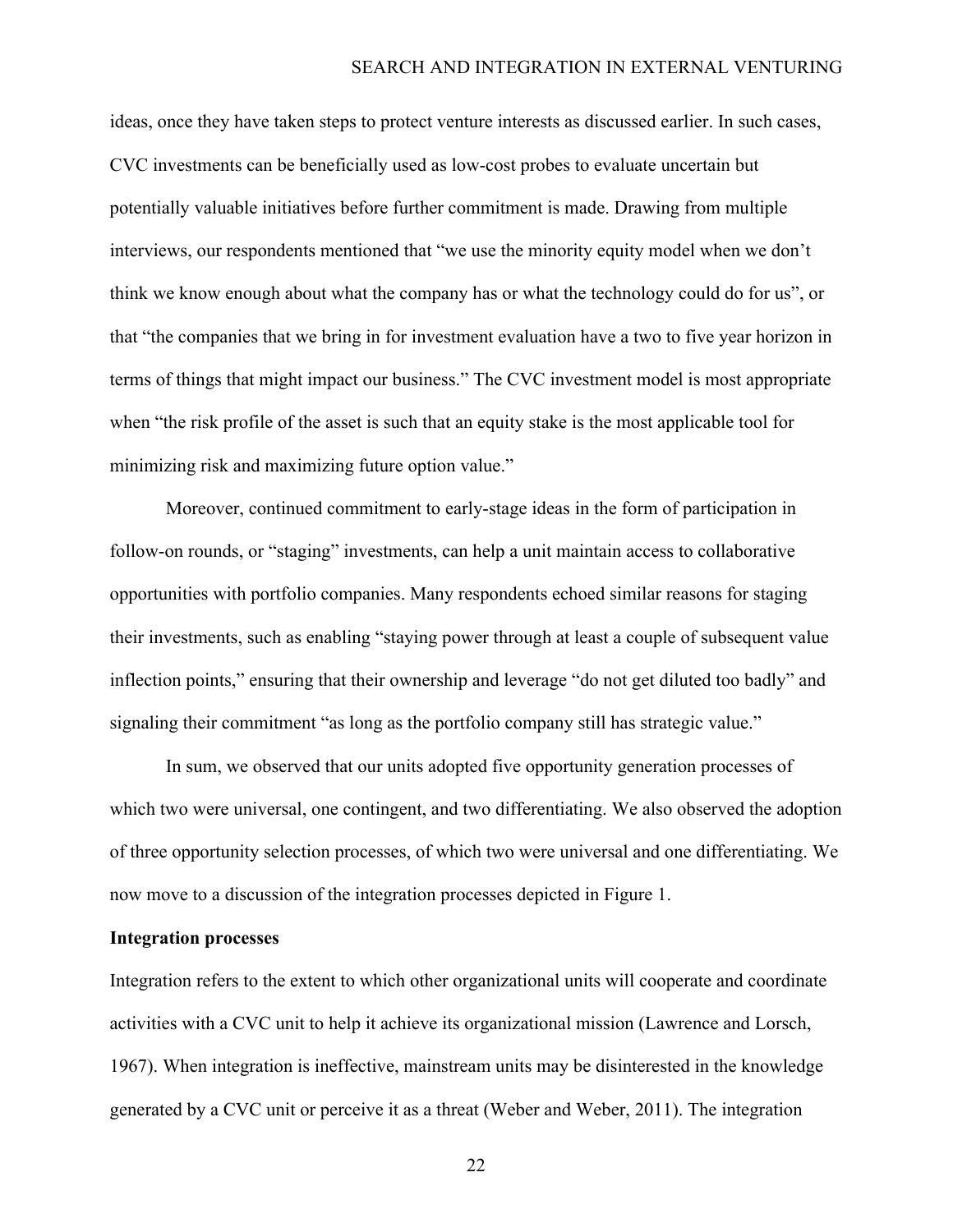processes our CVC units adopted helped link both specific ventures and overall unit activities with mainstream units of the parent firm. Again, these processes were a mix of universal, contingent, and differentiating processes.

*Venture-specific integration.* Some of the integration practices we observed were intended to establish effective cooperation and coordination between specific ventures and mainstream units and functions. Of these, a *universal* process was the establishment of *formal governance mechanisms* such as board memberships and observer roles to monitor venture activities and ensure these are aligned with the strategic interests of units' parent firms. We found that all units had instituted such governance mechanisms, which they complemented with informal visits and meetings. For example, our respondent from Glorious Ventures remarked:

*I walk a bit of the grey area when I fill a board role for one of these companies I'm there at the behest and for the care and loyalty of their shareholders. By the same token I sit here as a [parent firm] investor so I have to navigate both sides of everything.*

A *contingent* process, which was adopted by units with varying performance, was to seek *mainstream assistance in selection,* either to validate the strategic value of a potential partner or to obtain leads for investment opportunities. Respondents from these units indicated that these efforts made relevant business units more responsive to portfolio companies' activities<sup>14</sup>. As our respondent from Masterful Ventures noted:

*Around twenty percent of our leads are generated from our external partners in operations and around 20 percent are proposed by the business units. We also use the expertise of the business units in doing technical evaluations [of potential portfolio companies] though some of our team members also have technical backgrounds.*

In addition to the above universal and contingent processes for venture-specific

<sup>&</sup>lt;sup>14</sup> However, as we discuss later, excessive mainstream involvement in venture selection might have an adverse sideeffect of resulting in conflicts with the interests of portfolio companies. Some of our respondents pointed out that it was necessary to create a "firewall" between their portfolio companies and parent firms which was not possible when such mainstream involvement was sought. This is perhaps one of the reasons why adoption of this process did not benefit all units strongly.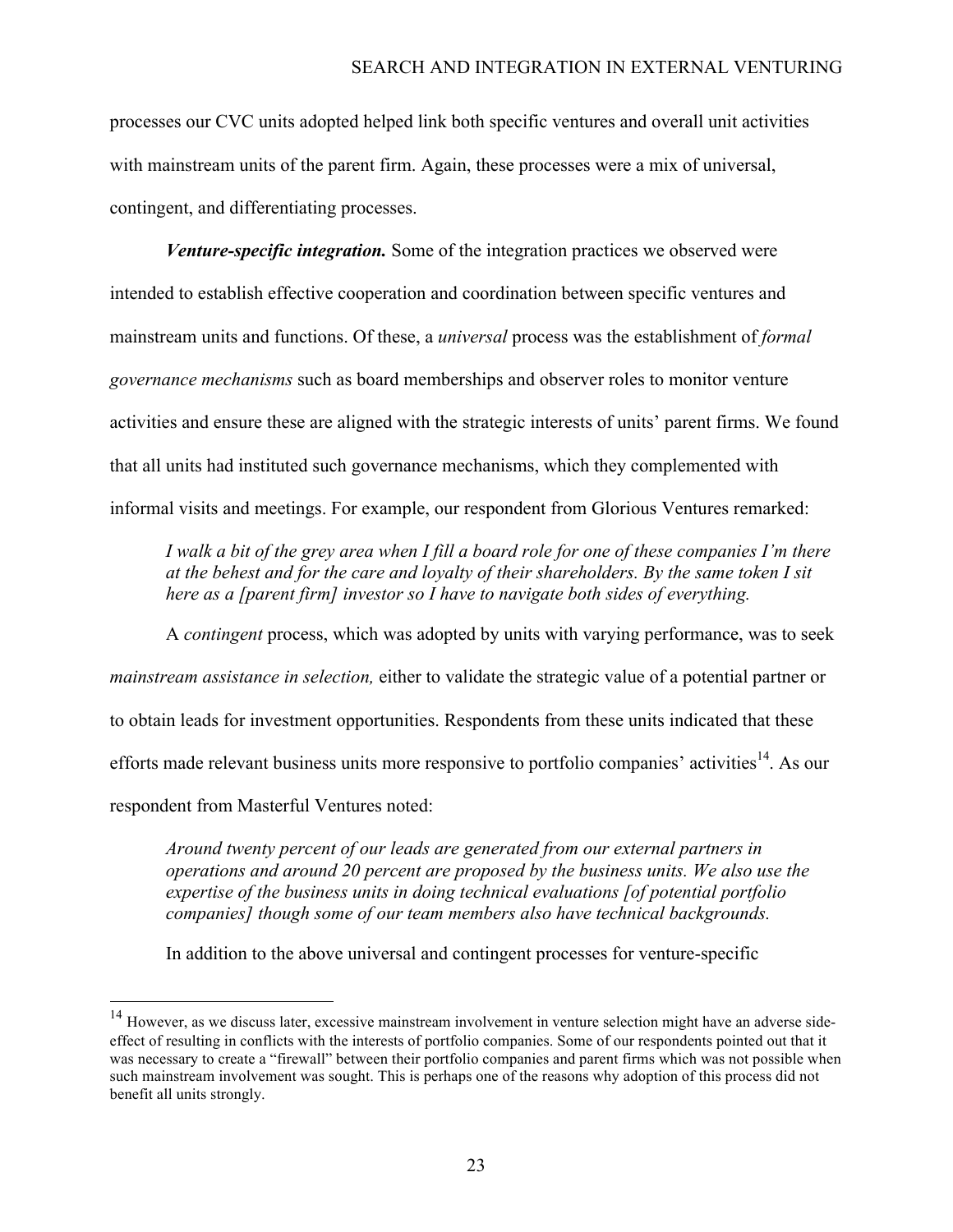integration, an important *differentiating* process that has not been documented in prior research was the proactive *development of collaborative blueprints.* Managers of units adopting this practice outlined plans for collaboration between relevant business units and individual portfolio companies, highlighting areas of mutual interest and the specific business unit personnel responsible for furthering this collaboration. As the manager of Qualified Ventures observed:

*One of the things that the venture group did was develop fairly deep relationships with the companies that we invested in. The business development aspect was important for us regardless of whether we made the investment or not. And so, going in, we would be very focused on the relationship, the alliance aspect of it.* 

As an important aspect of a collaboration blueprint, units often requested that key

business unit personnel work closely with a venture. For example, the manager of Momentous

Ventures assigned such individuals to board observer roles in his portfolio firms.

*In many instances the prospective holder of the commercial agreement will be the relevant observer . . . because traction's got to take place inside and that really is dependent upon a strong relationship with the business units.*

Tables 3 and 5 indicate that all strong performers emphasized such blueprints and made business-unit personnel responsible for implementation. None of the weak performers developed collaborative plans at the time of investment but rather attempted to forge informal postinvestment communication between a portfolio company and relevant business units. As the quote from the manager of Knockout Ventures suggests, these unit managers hoped that informal communication would translate to subsequent collaborative activities, which did not often happen. Of the average performers, only three units tried to develop collaborative blueprints (see Table 3). None of these three units adopted more than one differentiating search process. A relative weakness in search therefore, may have prevented them from taking extracting the full benefits of this venture-specific integration process.

Our data from multiple interviews suggested why such blueprints helped in venture-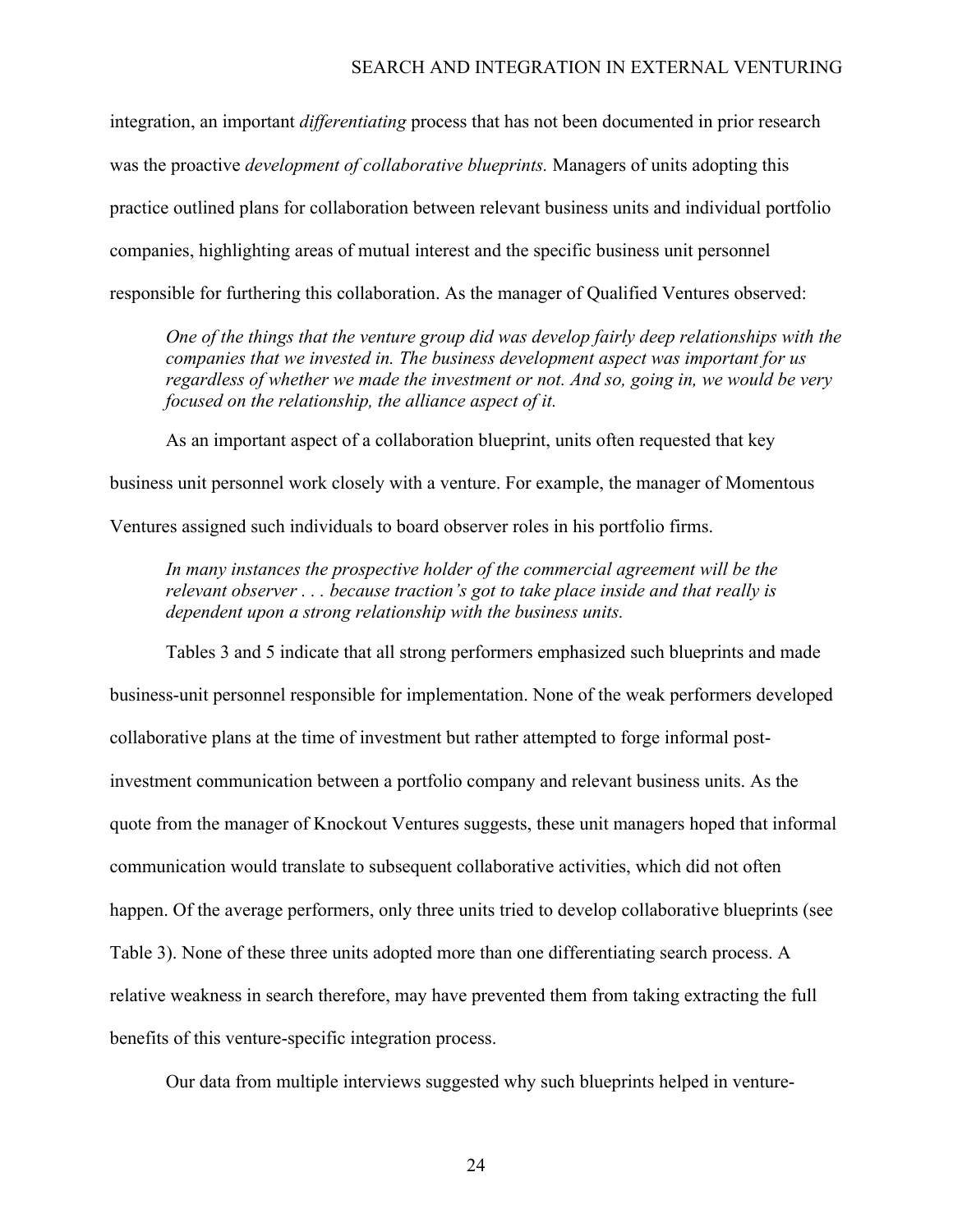specific integration. Our respondents noted that the success of an investment is often determined by "whether it ends up being a joint collaboration eventually," when it is "necessary to find opportunities for interactions within the organization." "Getting the business to buy in" to a venture is usually "[a unit's] first work," as is figuring out "the right time for [the venture] to have a conversation with key scientists in Licensing and Research groups." Collaborative blueprints helped in "identifying maps of how [the parent and the venture] are going to collaborate," generate "traction that is dependent on a strong relationship with the business units" and ensure "some element of cooperation is built into the relationship."

*Unit-generic integration.* The remaining integration practices were intended to establish effective cooperation and coordination between the generic activities of a CVC unit, independent of particular external ventures, and mainstream units. Through these practices, CVC units tried to reduce the resistance and hostility of powerful mainstream units that might perceive external venturing as a threat to their activities (Chesbrough and Rosenbloom, 2002). As an example of a *universal* process in this regard, all units adopted an *advisory role to parent management* to highlight their potential value to the mainstream organizations. Unit managers tried to regularly inform parent firm's top management of technological and market trends that they gleaned from their partnerships with external ventures. As the manager of Ultimate Ventures noted:

*We give [the top management] updates several times a year, of some of the trends in the marketplace, our portfolio companies as well as the companies we didn't invest in.*

A *contingent* process pursued by some units was the exclusive *recruitment of internal personnel* from within the parent organization, either through transfers or rotation of individuals working in business-units. In doing so, these units expected unit members to use their social ties with mainstream personnel to avoid any hostility from, and build bridges with, mainstream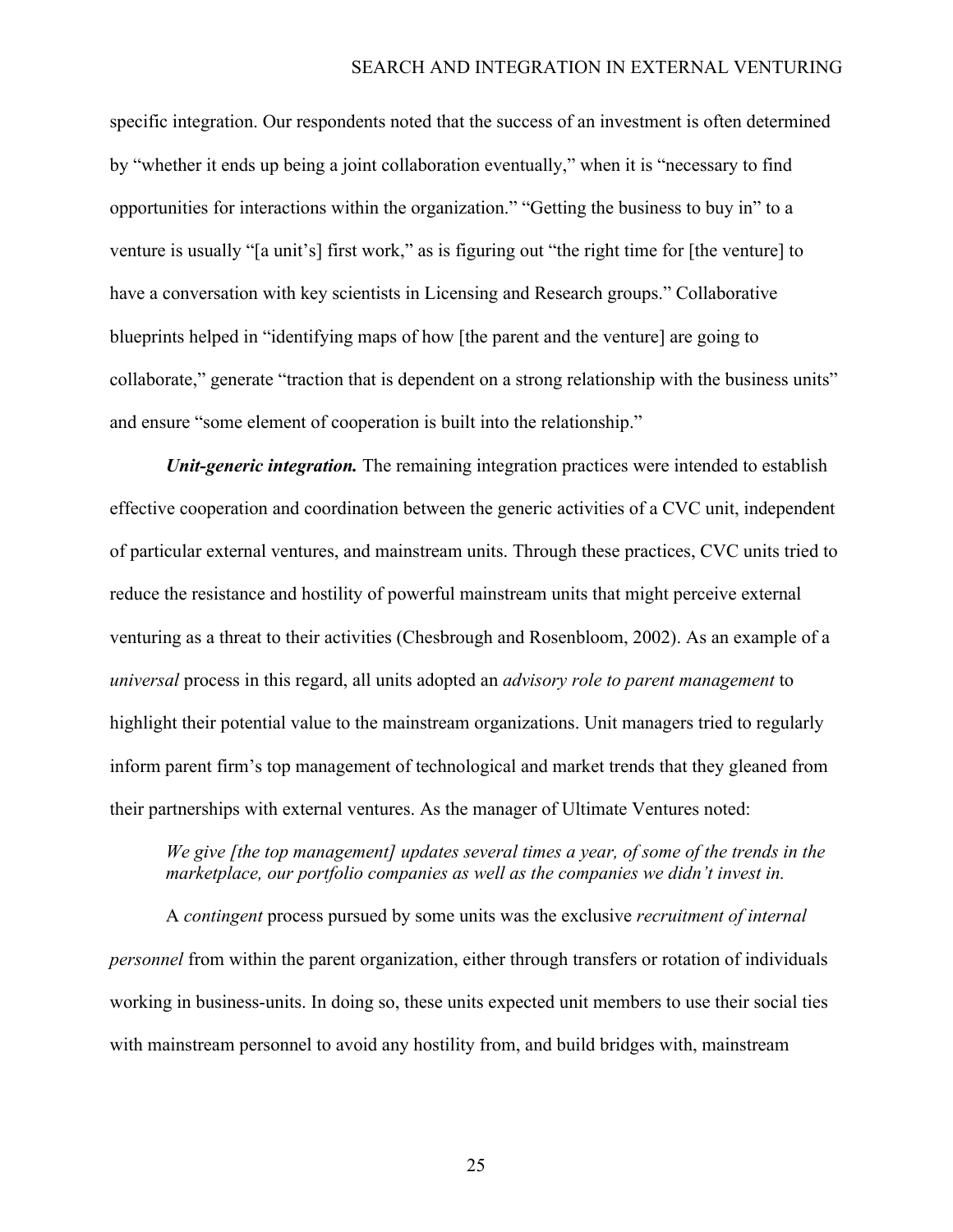$divisions<sup>15</sup>$ . For example, our respondent from Glorious Ventures noted:

*For the most part we have found that having somebody who has lived the business gives [the unit] more power both in terms of credibility and the ability to influence the businesses.* 

One important and yet little-explored *differentiating* practice through which units mitigated mainstream resistance was the deliberate *avoidance of competitive postures* with mainstream activities. These units consciously fought perceptions that their activities were substitutes for mainstream initiatives by constantly emphasizing that their primary role was to complement and assist mainstream divisions. Some units made considerable efforts to understand current and future parent initiatives to avoid competing with these initiatives. The manager of

Qualified Ventures stated:

*If the opportunity was competitive or something that [the firm] would want to get into directly in the future then it would be really hard to make investments outside that had a similar agenda. We didn't need a business unit check-off to make an investment, but if the business unit said no, then it became a politically uphill battle.*

Some units also downplayed any competitive threat by understating their relative size in

terms of budgets and/or returns in comparison to mainstream divisions. For instance, the manager

of Leading Ventures continuously emphasized that his CVC unit would never match the scale and

scope of mainstream units and therefore should not be considered a threat.

*I literally sat down the five heads of all research including their boss, and went through Accounting 101 for them. [I] explained the difference between opex and capex and said "Look guys, what I'm spending is capex." Because [the parent] has such a strong balance sheet the capex constraints on these guys are relatively minimal. Opex constraints on them are very real, but my opex is about \$1.7 million, I mean it's a rounding error. It's taken five and a half years, but that argument has thankfully just gone away.*

As seen in Table 5, most strong performers avoided investing in areas that overlapped or

<sup>&</sup>lt;sup>15</sup> However, as prior research suggests (Dokko and Gaba, 2012) and some of our respondents noted, the network contacts that external recruits possess and their experience with beneficial VC practices might often be more valuable than the integration advantages of having purely internal members. This is perhaps why not all units adopting this process experienced strong performance benefits.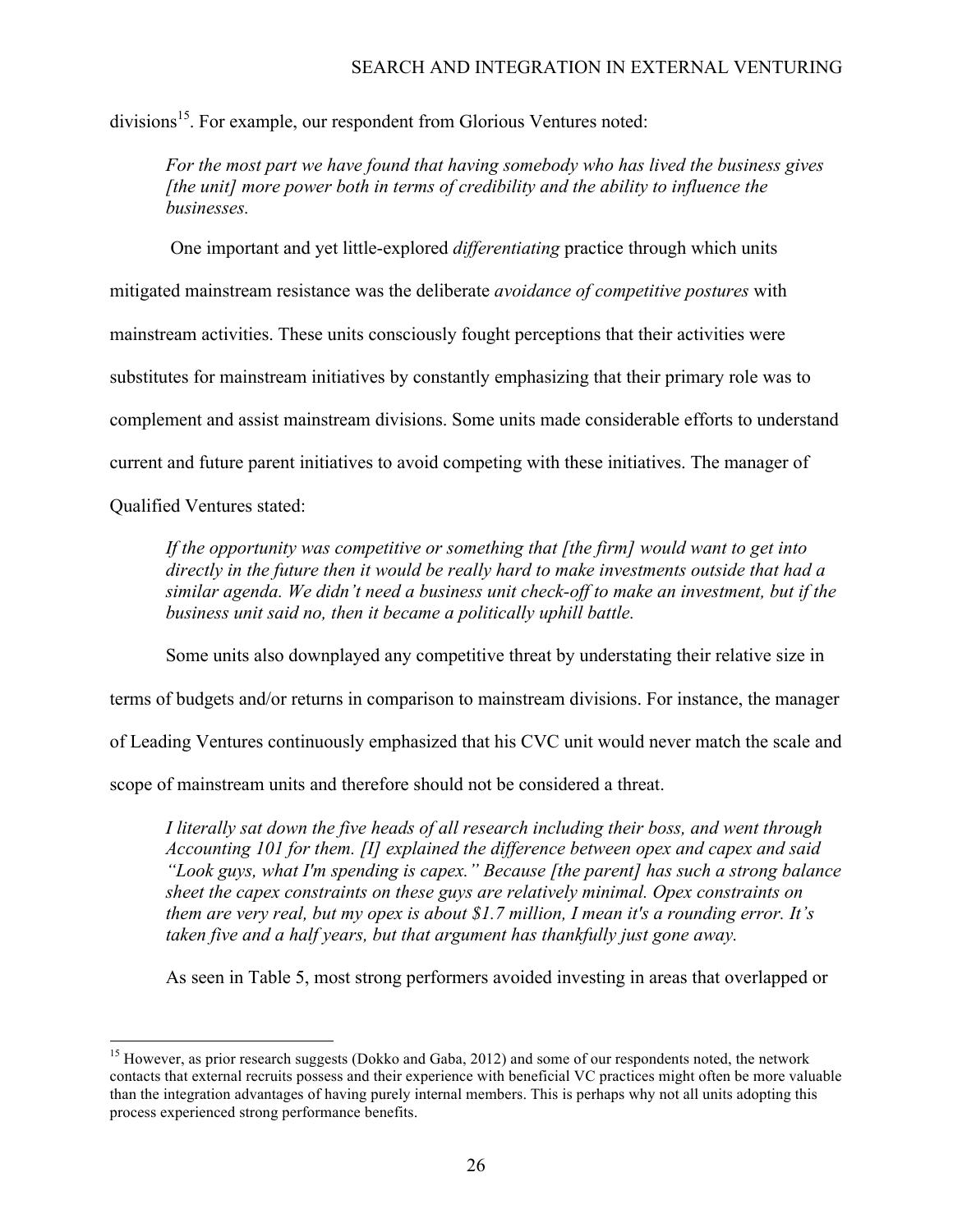competed with mainstream unit activities. While all of the weak performers were confronted with mainstream indifference and hostility, they failed to formulate an approach to counter such resistance. The managers of some of the units seemed resigned to these negative attitudes, as the quote from the manager of Knockout Ventures indicates. Moreover, as shown in Table 3, six of the 10 average performers avoided competitive postures with the mainstream units. Two of the three units that developed collaborative blueprints were also able to avoid competitive postures, suggesting some complementarity among venture-specific and unit-generic integration processes.

Data from multiple interviews indicate why avoiding competitive postures was an important practice in building acceptability for the CVC unit. A unit's activities of "bringing learning into the organization" were "dependent on the goodwill of all the other folks in [the parent]" and "the real hurdle is always more internal." "There had to be a linkage within the organization . . . both in terms of credibility and ability to influence the business." "Strategic alignment had to be managed prudently and proactively" by "maintaining close relationships with the various operating groups."

CVC units avoided a competitive posture by "asking business units for those things that will be impacting them in a two-to-five year time horizon." This prevented a "politically uphill battle if a business unit said no [to their investments]." Units "avoided the likelihood of conflict" by not making investments "in pathways where [the parent] currently has an active R&D program" and "flying a little bit below the radar because of the group's small size and newness."

In sum, our units adopted three processes relating to venture-specific integration, of which one was universal, one contingent and one differentiating. We also observed three processes relating to unit-generic integration, of which one was universal, one contingent and one differentiating. We now discuss some cases where processes may have multiple influences aspects of search and/ or integration.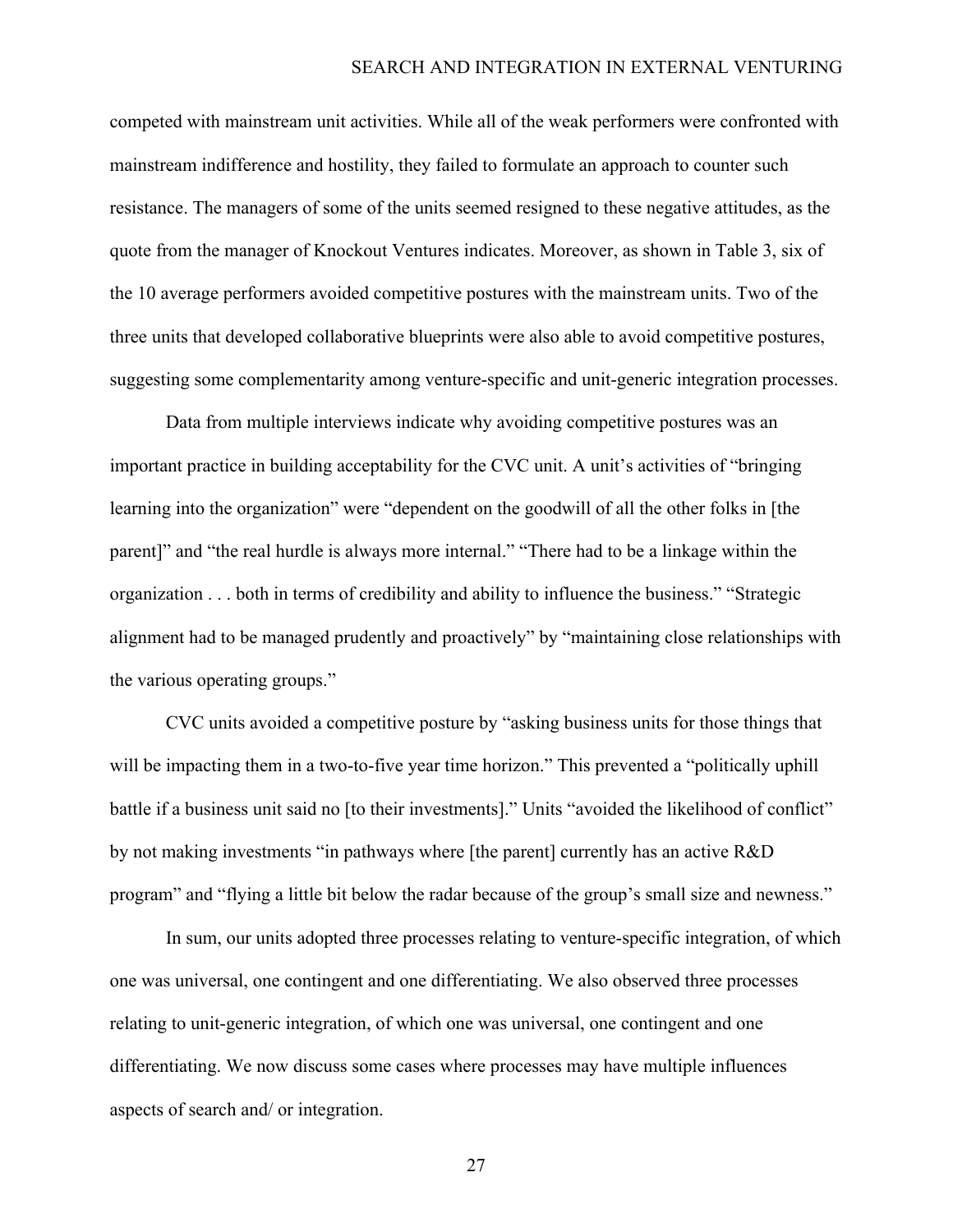#### **Interdependencies between processes**

In the interests of parsimony, we categorized first-order processes based on their primary utility in helping a particular aspect of search or integration. However, as our interviews revealed, some processes had weaker secondary effects (sometimes negative) on other aspects of search and integration.<sup>16</sup> We discuss these relationships to better understand the different ways in which a process can benefit or impede CVC unit performance.

*Interdependencies within search or integration.* From our interviews, it appeared that some opportunity generation processes had secondary relationships with opportunity selection, since these processes often resulted in the creation of relevant selection criteria. For example, units usually selected a venture for investment if the invitation was extended by a prominent syndication partner. Units that sought to protect venture interests typically avoided selection of investments where the potential for violation of venture interests existed (such as with ventures that lacked adequate intellectual property protection). Opportunity selection processes may in turn have had a favorable secondary impact on opportunity generation. As a unit focused on thematic sectors and early-stage ideas, it gained a reputation for being a valuable partner to relatively young ventures in these sectors, resulting in increased investment opportunities.

There were similar secondary relationships between venture-specific and unit-generic integration processes. The legitimacy of the CVC unit increased as more individual ventures were successfully integrated (through developing collaborative blueprints and establishment of governance mechanisms) causing the unit's positive performance to be more visible to mainstream units. Moreover, as unit managers advised parent management on external developments and their units' complementary activities, interest was often generated in specific ventures from which valuable knowledge could be accessed.

 $16$  We thank an anonymous reviewer for pointing us in this direction.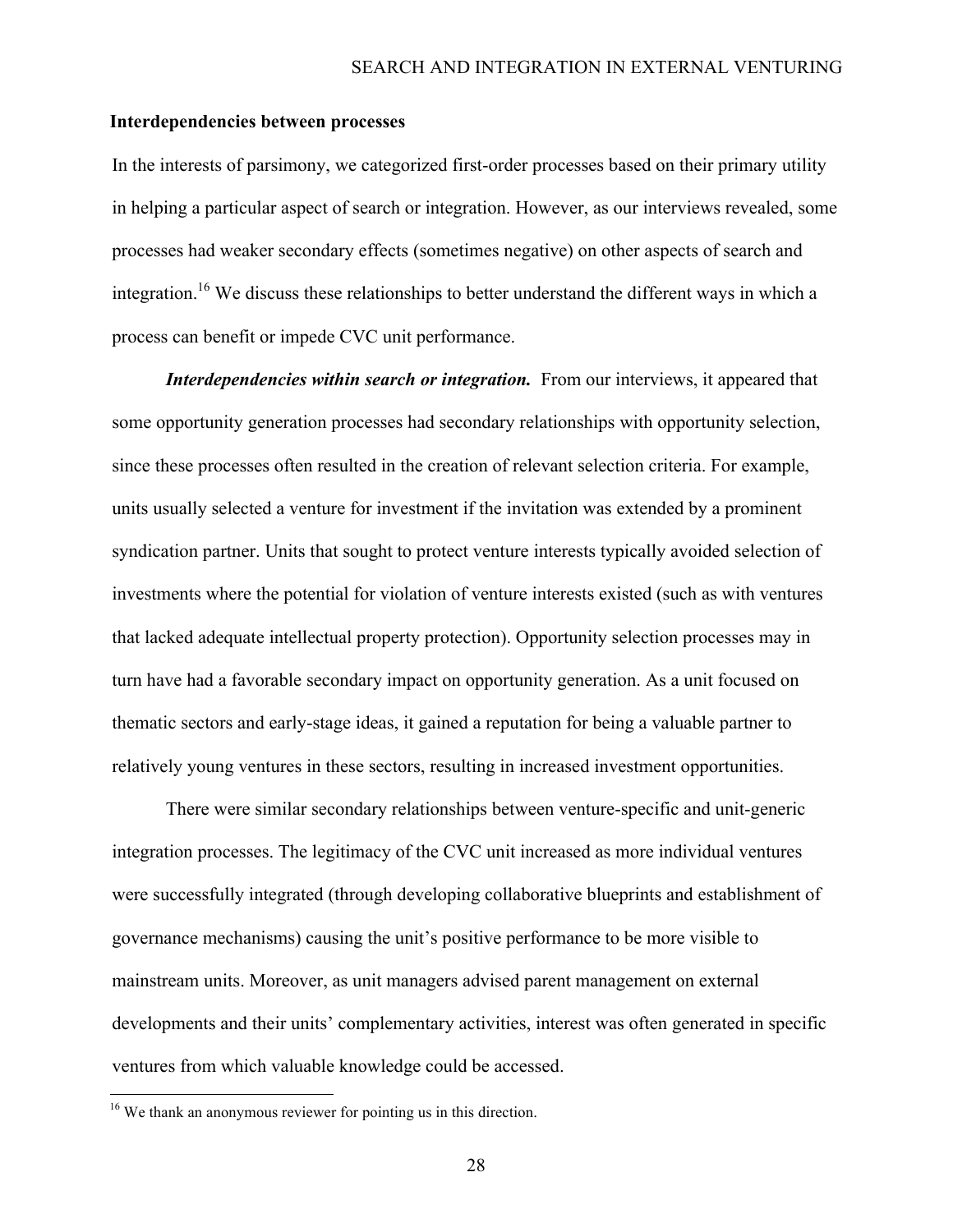*Interdependencies between search and integration.* We also observed instances of positive and negative interdependencies between search *and* integration processes. First, while the process of nurturing portfolio ventures was primarily related to opportunity generation, we found it had a secondary link with venture-specific integration. As CVC units approached relevant business-units for critical resources to support portfolio ventures, this resulted in a greater understanding and appreciation of ventures' activities within the mainstream organization. Second, the unit-generic integration process of avoiding competitive positions with the mainstream appeared to be secondarily related to selection—units adopting this process selected only those ventures for investment that did not potentially compete with mainstream units. This process also had a secondary effect on opportunity generation since the CVC unit better protected a venture's interests when the venture did not compete with the mainstream. Third, the venture-specific integration process of developing collaborative blueprints had a secondary effect on opportunity generation and selection. Greater collaboration with ventures helped create a favorable reputation for a unit as a reliable investor and thereby resulted in greater investment opportunities. It also served as a selection mechanism since units adopting the process only formed relationships with ventures that were agreeable to such collaborative blueprints. Fourth, the venture-specific integration process of soliciting mainstream assistance also impacted opportunity selection by establishing mainstream involvement as a critical part of the selection process. As discussed earlier, this process may however negatively impact opportunity generation since venture interests were harder to protect when the mainstream was closely involved in selection. Similarly, the unit-generic integration process of recruiting internal employees may negatively impact opportunity generation as internal employees lack external networks that help generate investment opportunities.

In sum, the presence of interdependencies between processes suggests that there are often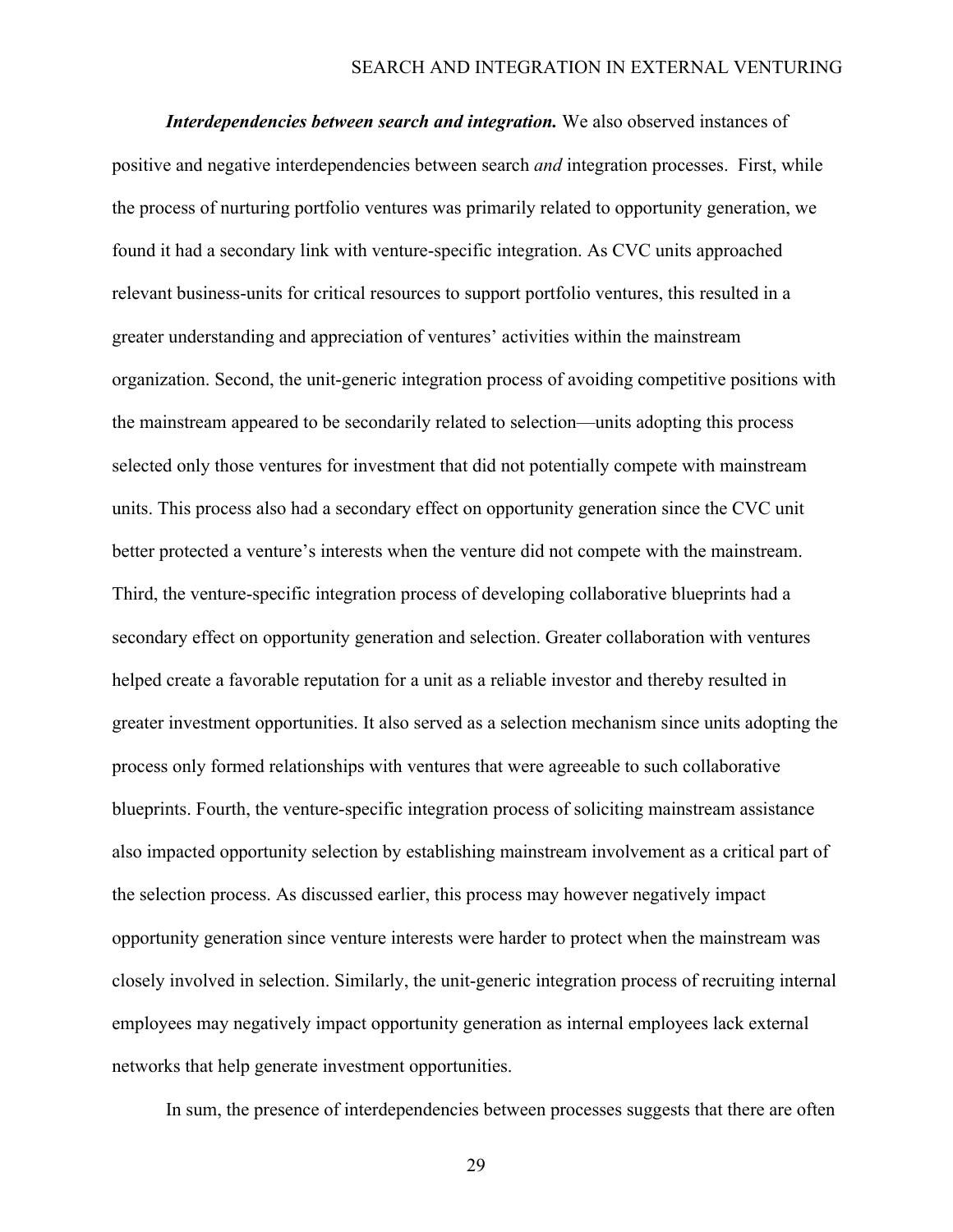multiple and indirect ways to implement the different aspects of search and integration other than the direct relationships we highlighted in our framework. Moreover, while search and integration sometimes impede each other and are therefore difficult to implement concurrently, there are also several conditions where they could complement each other. As the above findings highlight, this was particularly true of the differentiating processes we identified.

#### **DISCUSSION**

To examine how external venturing units generate valuable knowledge for their corporate parents, we studied how CVC units engaged in search and integration activities and the efficacy of their specific practices. Previous research on external venturing provides little insight into this important question and has thus overlooked the potential entrepreneurial role that unit managers may play in achieving effective search and integration. We identified and described a set of four universal practices that all sample CVC units used to facilitate the two components of their search mission – the generation and selection of new venture investment opportunities – and two universal practices used to achieve integration with mainstream units. We also identified three widely adopted practices that did not have a discernible relationship with unit performance, possibly because their influence was contingent on unobserved factors.

*Differentiating processes.* In addition to these well-known and widely adopted practices, we uncovered a set of five novel practices that varied in use across CVC units and were related to observed differences in the efficacy of unit search and integration. Specifically, units that focused on reducing deal complexity and protecting ventures' interests improved their reputation among start-ups and VCs as an attractive investor, thereby increasing the number and quality of partnering opportunities, a primary component of search. Units that evaluated and selected ventures based on an early stage of development increased the search benefits they offered their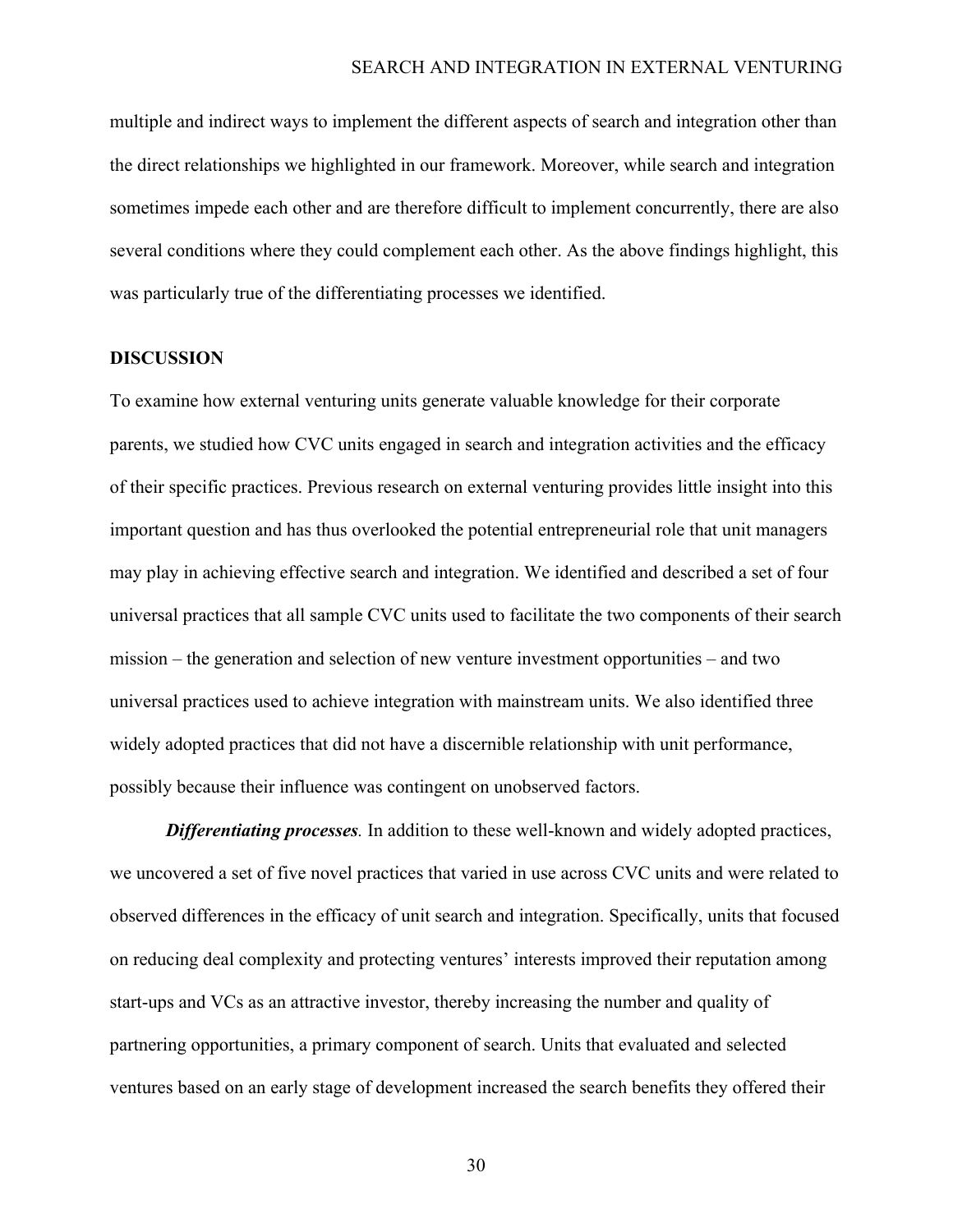parent firms by helping them probe potentially useful, but uncertain technologies, markets, or business models before rivals. In terms of integration efficacy, CVC units that helped develop explicit collaborative blueprints between specific venture partners and mainstream businesses created social contracts between the parties, thereby increasing venture specific integration. Finally, CVC units that sought to avoid a competitive posture relative to mainstream units and frame their role as complementary reduced internal political resistance to their activities, resulting in more effective unit integration.

### **Contributions and implications**

Our study makes important contributions to the external corporate venturing literature. We extend and elaborate substantive theory of CVC by documenting the above five differentiating unit practices which we found to be valuable in improving the efficacy of units' search for external venture partners and integration with mainstream organizational units. Prior research has examined some of the universal and contingent practices we identified (Hill et al., 2009; Maula et al., 2013; Basu and Wadhwa, 2013) but has not highlighted the importance of our differentiating processes in much detail. We contribute to the external venturing literature by drawing from our data to provide detailed explanations for how and why these practices influence the efficacy of CVC unit search and integration. In doing so, we show how CVC units attempt to manage the trade-offs between achieving effective search and integration and accomplish both. Although studies show CVC investing can enhance a corporate investor's innovativeness by learning from its portfolio firms (Maula et al., 2013, Wadhwa and Kotha 2006), the conditions under which this happens are poorly understood (Dushnitsky, 2012). Our results suggest that an important source of heterogeneity in the effects of CVC investing on firm-level innovation is the efficacy of CVC units' search and integration mechanisms.

We further extend substantive theory of CVC by identifying and explaining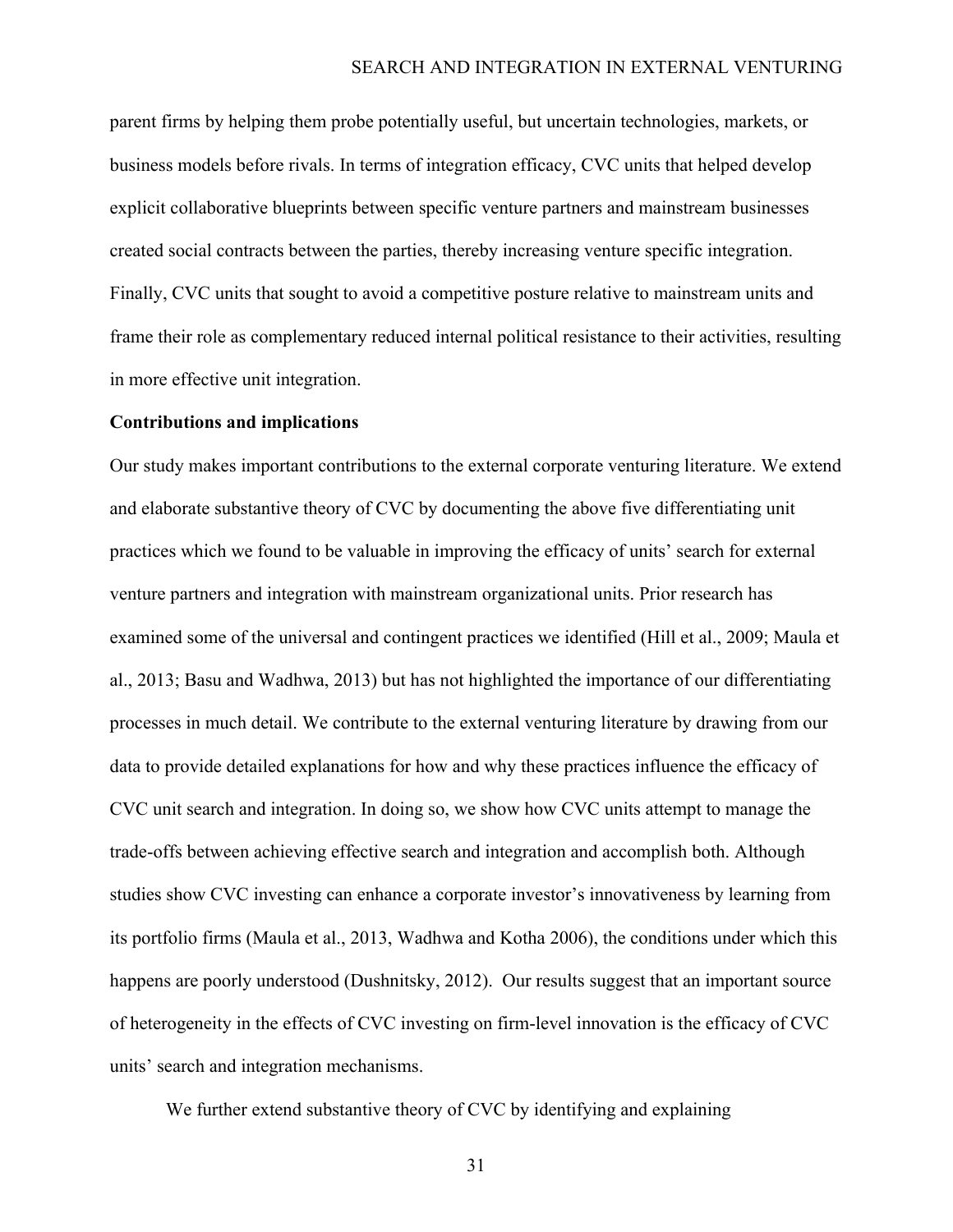complementarities among the observed CVC unit practices. Our analysis suggested the five differentiating practices complement each other and are therefore more effective when adopted as a bundle rather than as individual processes in isolation. Our analysis also indicated that the differentiating practices complement universal processes by enhancing the benefits of these processes. For example, syndication and nurturing portfolio companies (both universal processes) are more effective in stimulating opportunity generation when the investor's reputation is enhanced through protecting venture interests and reducing deal complexity. Similarly, the universal selection processes of venture evaluation and focus on thematic areas are more effective when complemented by a commitment to early-stage ideas. Board membership or observation rights work better to integrate particular ventures when collaborative plans with a mainstream unit have been developed and an advisory role to parent management is more beneficial in integrating a CVC unit when competitive postures are avoided. In sum, our analysis suggests that an organizational configuration approach, in which variations in particular bundles of practices explain organizational outcomes (Miller, 1996), contributes to better understanding of CVC unit performance relative to examining individual practices in isolation.

We also extend research on external corporate venturing by moving beyond its focus on top management in creating the structural context that enables and constrains program execution (e.g., Dushnitsky and Shapira, 2010). We instead focus attention on the role of CVC unit managers as entrepreneurial agents in pursuit of effective search and integration. Our results show how effective unit managers strive to increase the value of search initiatives for mainstream units by building bridges between specific ventures and relevant mainstream units and increasing the internal legitimacy and acceptance of their units' overall activities. Because they lack authority over many needed resources, CVC managers are involved in a variety of political processes that anticipate resistance from mainstream units and seek to mitigate it through social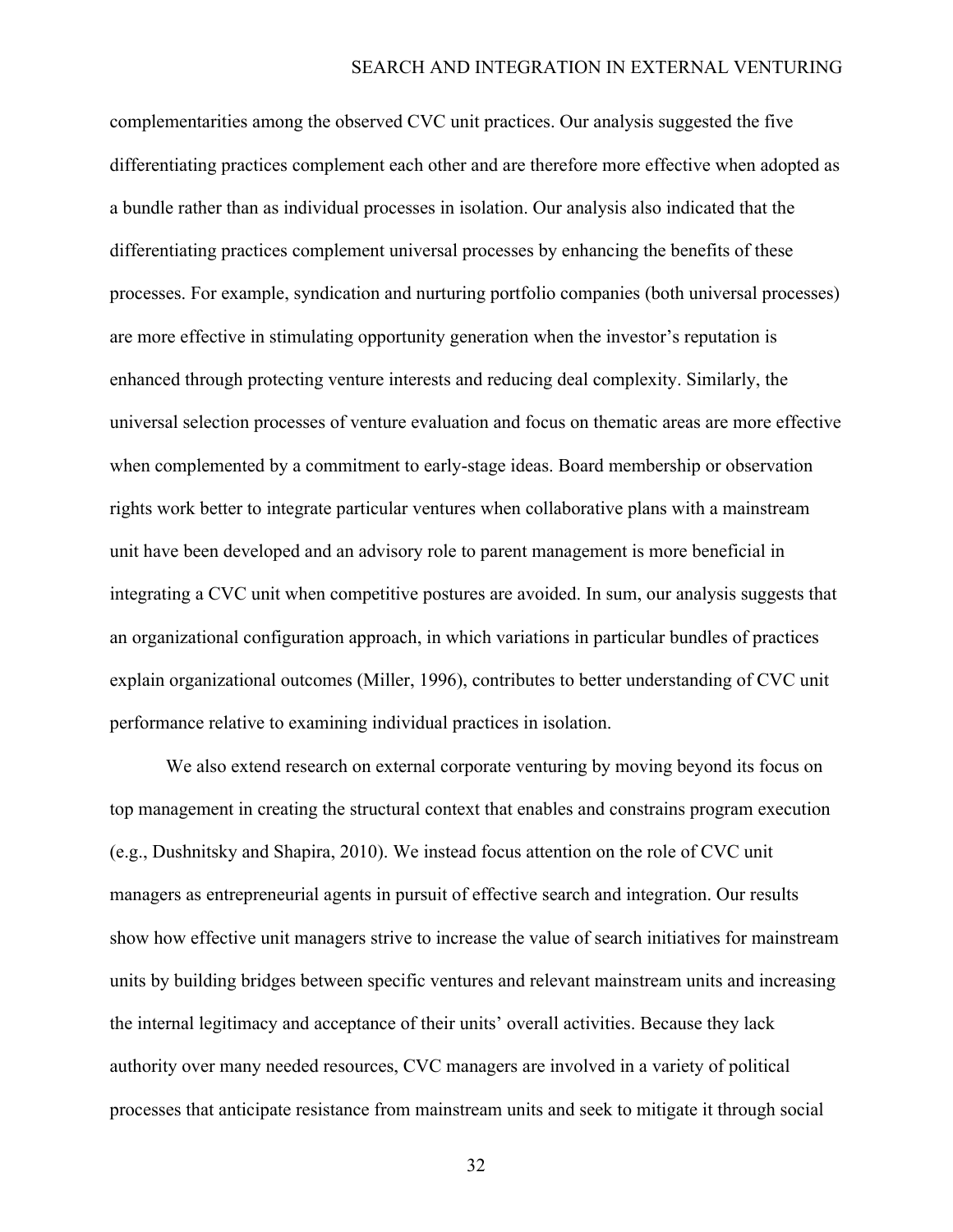influence. For example, our analysis suggests that CVC unit managers who pursued the practice of collaborative blueprinting facilitated a social exchange relationship (Starr and MacMillan, 1990) between a particular mainstream unit and a particular venture by creating a social obligation between them. The obligation is created when a mainstream unit manager agrees to pursue collaboration with a venture or agrees to participate as a board member or observer for the venture (Homans, 1958). Moreover, unit managers who pursued the avoidance of competitive postures focused much of their efforts on a political process of meaning construction (Kaplan, 2008). These managers acknowledged the potential for mainstream units to frame CVC programs as a threat, which would result in hostility and resistance towards their activities. However, they worked to replace the threat framing with an opportunity framing by mobilizing mainstream personnel around the complementary and value-enhancing nature of the CVC program. Similar to the case of effective venture integration, CVC unit managers that achieved effective unit integration were politically skilled organizational operatives.

### **Possible alternative explanations**

We considered two characteristics of our sample CVC units as possible alternative explanations for the relationship between the five differentiating practices and the efficacy of CVC unit search and integration. First, we considered if the different objectives pursued by the units drove both the choice of practices and unit performance. To recall, our units had diverse and often multiple strategic objectives involving horizon scanning, ecosystem building, and gap filling. Next, we considered if the parent firm's primary industry generated the choice of practices and unit performance. Both of these arguments are inconsistent with the data (see Tables 1 and 3). Units that pursued the same objectives varied with respect to their adoption of differentiating practices and their performance. Similarly, CVC units of parent firms in the same primary industries varied with respect to both practices and performance. Therefore, we concluded that unit objectives and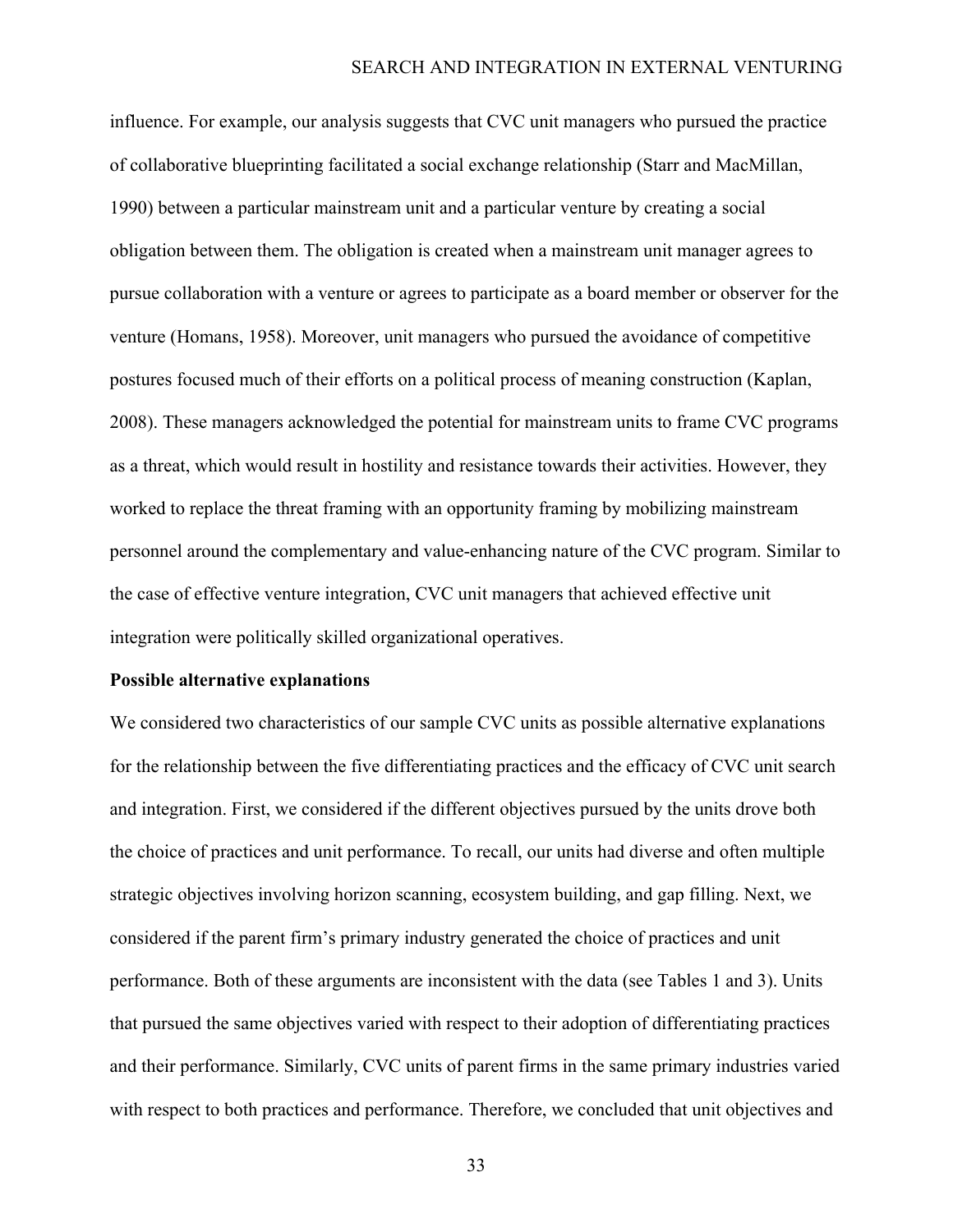parent firm industry could not fully explain the relationships between the differentiating practices and unit performance.

We also considered the possibility that the causal direction of our results is the opposite of what we inducted from our data<sup>17</sup> – i.e., do differences in CVC unit performance (in terms of their search and integration effectiveness) cause differences in their use of the five differentiating practices? While longitudinal data on practice adoption and unit performance and/or some source of exogenous variation in practice choice would help us investigate this possibility, we lack such data. However, we know from our data that some of the high performing units adopted some of the differentiating practices at the time their units were established. Consequently, these choices could not have been made in response to feedback about unit performance. Similarly, we know that one of our low performing units had never used any of the five differentiating practices, which suggests they did not abandon them in response to poor performance. Therefore, we concluded that unit performance did not cause the adoption of any differentiating practice.

## **Limitations and future research**

An interesting follow-up question to our study is why more external venturing units did not adopt the differentiating processes identified here. Unit managers may not be aware of the nuanced interactions possible among these processes. Understanding such barriers to adoption would be a valuable endeavor for future research. While identifying differentiating processes by contrasting strong and weak performing units, we found interesting differences in the adoption of these processes by average performing units. Given the scope of this study, we did not explore the reasons for, or implications of, these differences. Neither did we fully examine the conditions under which the identified contingent processes positively impact unit performance. We believe

 $17$  Given that our data are essentially cross-sectional and we observe choices, which may be made in consideration of or response to performance (i.e., are non-randomly assigned), reverse causality is a distinct possibility.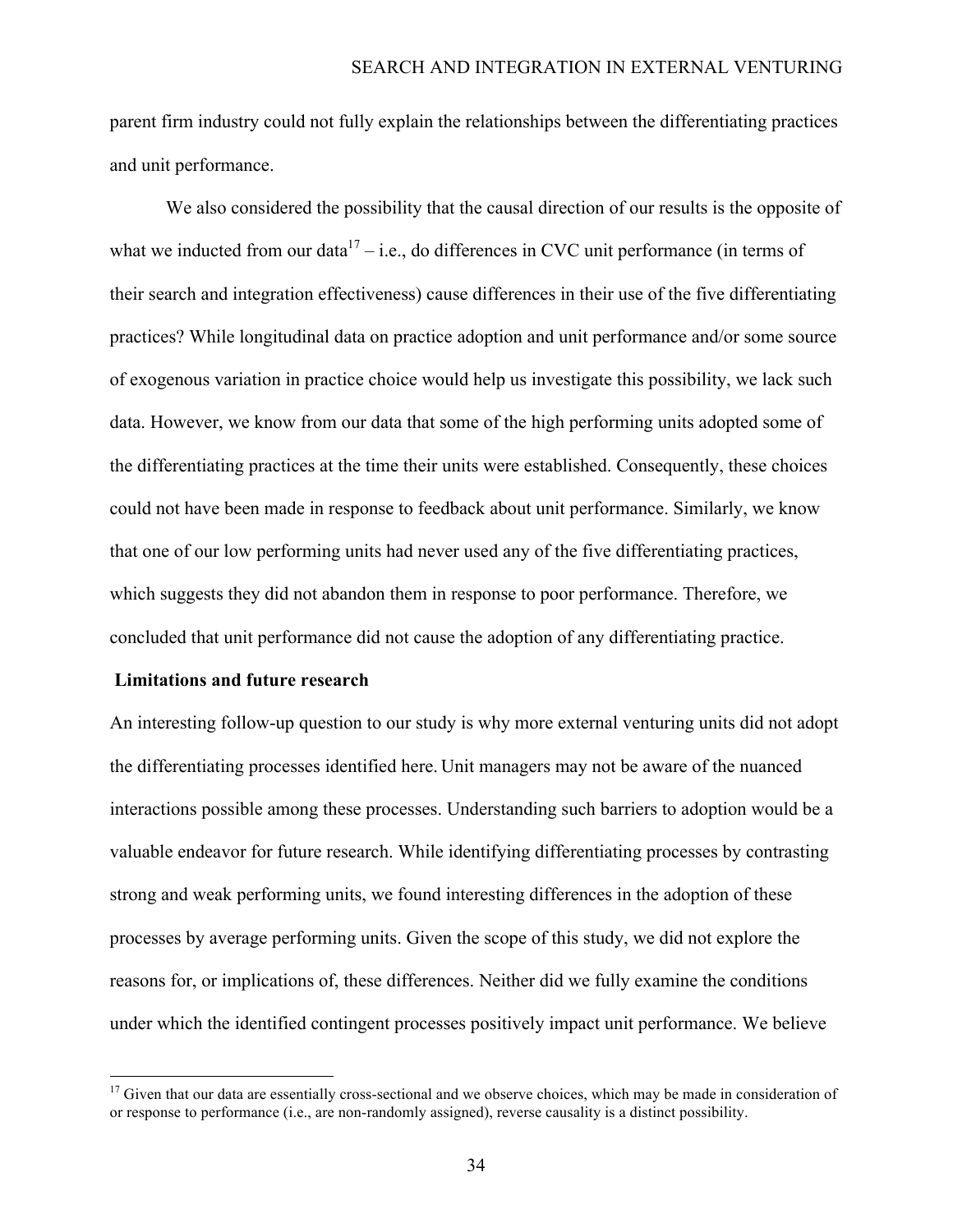these are also interesting opportunities for future researchers.

Our findings suggest that through effective integration, CVC units can often transform unfavorable corporate environments to become more receptive to their activities. Future research could dynamically examine if changes in corporate context alter the relative importance of the differentiating processes we identified. Finally, future research could examine if our findings are relevant to other types of organizational units, such as internal venturing groups, to build more general theory on how autonomous units can help parent firms become "ambidextrous" in balancing exploration and exploitation (Tushman & O'Reilly, 1996).

## **Conclusion**

How can external corporate venturing units effectively search for valuable external venture partners, leverage the resources of internal mainstream units in the process, and facilitate learning between these two audiences, thereby contributing to corporate renewal and resilience? We investigated this important, yet largely unexplored question through an inductive study of 17 corporate venture capital units. We documented a set of five practices that influence the efficacy of a unit's external search and internal integration. We also identified complementarities between these five practices and other, more common practices used by all sample CVC units. This study contributes to external venturing research by showing how unit managers can achieve both effective search and integration via entrepreneurial and politically savvy practices and provides insight into why some corporate investors are better at learning from external startups than others.

## **Acknowledgment**

We acknowledge generous financial support for this research from the Ewing Marion Kauffman Foundation through a dissertation fellowship awarded to the first author.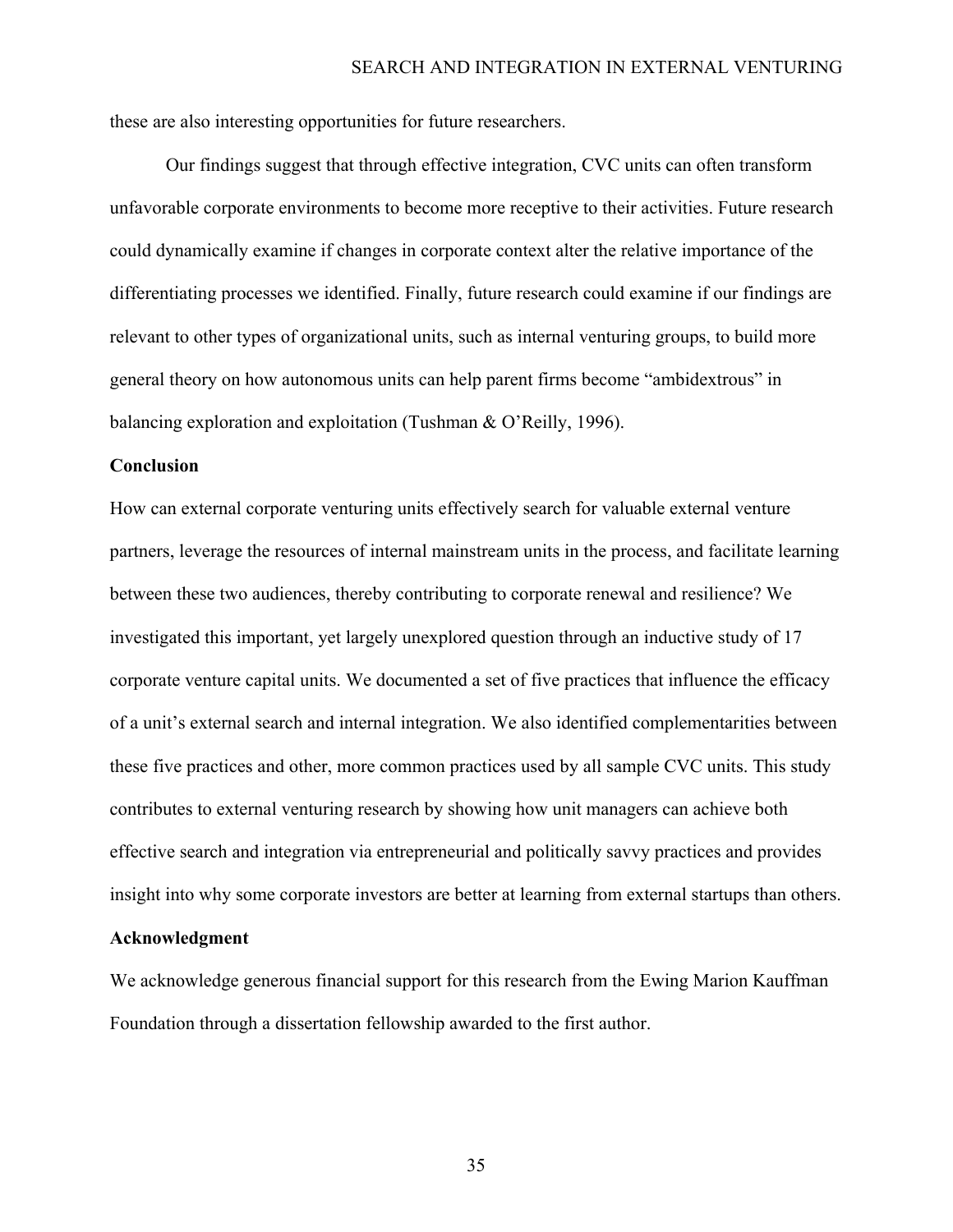## **REFERENCES**

Bassen A, Blasel D, Faisst U, Hagenmuller M. 2006. Performance measurement of corporate venture capital: Balanced scorecard in theory and practice. *International Journal of Technology Management*, **33:** 420-437.

Basu S, Phelps C, Kotha SB. 2011. Towards understanding who makes corporate venture capital investments and why. *Journal of Business Venturing,* **26:** 153-171*.*

Block Z, MacMillan IC. 1993. *Corporate venturing: Creating new businesses within the firm*. Boston, MA: Harvard Business School Press.

Burgelman RA. 1985. Managing the new venture division: Research findings and implications for strategic management. *Strategic Management Journal,* **6:** 39-54.

Burgelman RA. 2011. Bridging history and reductionism: A key role for longitudinal qualitative research. *Journal of International Business Studies,* **42:** 591-601.

Chesbrough HW. 2002. Making sense of corporate venture capital. *Harvard Business Review,*  **80(3):** 90-99.

Chesbrough HW, Rosenbloom RS. 2002. The role of the business model in capturing value from innovation: Evidence from Xerox Corporation's technology spin-off companies. *Industrial & Corporate Change,* **11:**529-555.

Dokko G, Gaba V. 2012. Venturing into new territory: Career experiences of corporate venture capital managers and practice variation. *Academy of Management Journal,* **55:** 563-583.

Dushnitsky, G. 2012. Corporate venture capital in the 21st century: An integral part of firm's innovation toolkit. In Cumming (ed.) *The Oxford Handbook of Venture Capital*, Oxford University Press.

Dushnitsky G, Lenox MJ. 2005. When do firms undertake R&D by investing in new ventures? *Strategic Management Journal,* **26:** 947-965.

Dushnitsky G, Shapira Z. 2010. Entrepreneurial finance meets organizational reality: Comparing investment practices and performance of corporate and independent venture capitalists. *Strategic Management Journal*, **31:** 990-1017.

Dushnitsky G, Shaver, JM. 2009. Limits to inter-organizational knowledge acquisition: The paradox of corporate venture capital. *Strategic Management Journal,* **30:**1045-1064.

Eisenhardt KM. 1989. Building theories from case study research. *Academy of Management Review,* **14:** 488-511.

Eisenhardt KM, Graebner ME. 2007. Theory-building from cases: Opportunities and challenges.

Gaba, V, Bhattacharya S. 2012. Aspirations, innovation, and corporate venture capital: A behavioral perspective. *Strategic Entrepreneurship Journal,* **6:** 178-199.

Gaba V, Meyer AD. 2008. Crossing the organizational species barrier: How venture capital practices infiltrated the information technology sector. *Academy of Management Journal,* **51:** 976 - 998.

Gomes-Casseres, B, Hagedoorn J, Jaffe AB. 2006. Do alliances promote knowledge flows? *Journal of Financial Economics,* **80:** 5-33.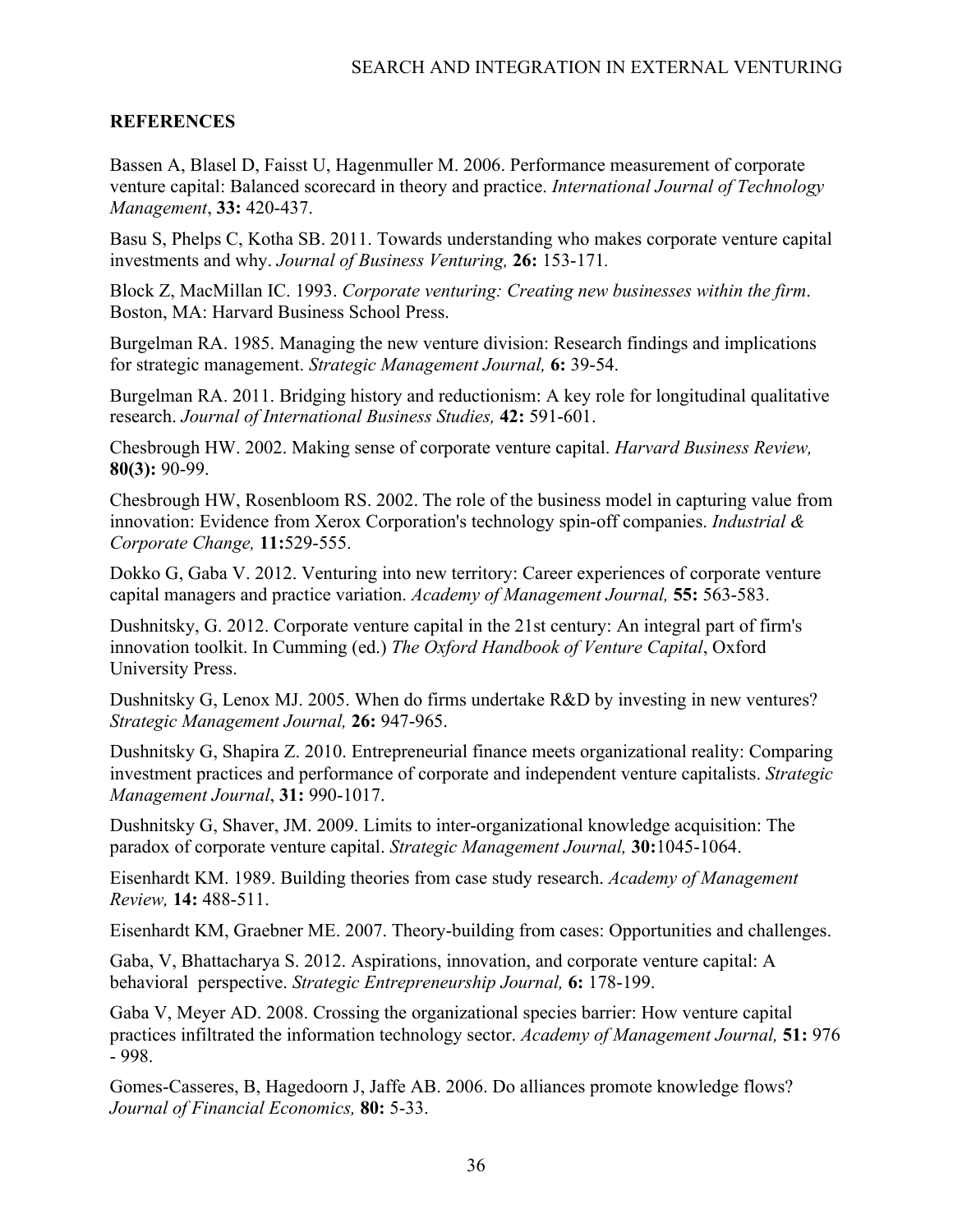Hill SA, Birkinshaw J. 2014. Ambidexterity and survival in corporate venture units. *Journal of Management,* **40:** 1899-1931.

Hill SA, Maula MVJ, Birkinshaw JM, Murray GC. 2009. Transferability of the venture capital model to the corporate context: Implications for the performance of corporate venture units. *Strategic Entrepreneurship Journal,* **3:** 3-27.

Homans, G.C. 1958. Social behavior as exchange. *American Journal of Sociology,* **63:** 597–606.

Huber GP, Power DJ. 1985. Retrospective reports of strategic-level managers: Guidelines for increasing their accuracy. *Strategic Management Journal,* **6:** 171-180.

Jick TD. 1979. Mixing qualitative and quantitative methods: Triangulation in action. *Admnistrative Science Quarterly,* **24** 602-611.

Kann A. 2000. Strategic venture capital investing by corporations: A framework for structuring and valuing corporate venture capital programs. Unpublished Ph.D. dissertation. Stanford University: CA.

Kaplan, S. 2008. Framing contests: Strategy making under uncertainty. *Organization Science*, **19**: 729-752.

Katila R, Rosenberger JD, & Eisenhardt KM. 2008. Swimming with sharks: Technology ventures, defense mechanisms and corporate relationships. *Administrative Science Quarterly,* **53:** 295-332.

Keil T. 2004. Building external corporate venturing capability. *Journal of Management Studies,*  **41:** 799-825.

Keil T, Autio E, George G. 2008. Corporate venture capital, disembodied experimentation and capability development. *Journal of Management Studies,* **45:** 1475-1505.

Keil T, Maula MVJ, Schildt HA, Zahra SA. 2008. The effect of governance modes and relatedness of external business development activities on innovative performance. *Strategic Management Journal,* **29:** 895-907.

Kumar N, Stern LW, Anderson JC. 1993. Conducting inter-organizational research using key informants. *Academy of Management Journal,* **36:** 1633-1651.

Lawrence Q, Lorsch J. 1967. Differentiation and integration in complex organizations. *Administrative Science Quarterly*, **12**:153-167.

Lee TW. 1999. *Using qualitative methods in organizational research.* Sage: Thousand Oaks, CA.

Leonard-Barton D. 1992. Core capabilities and core rigidities: A paradox in managing new product development. *Strategic Management Journal,* **13(S1):** 111-125.

Markham SK, Gentry ST, Hume D, Ramchandran R, Kingon AI. 2005. Strategies and tactics for external corporate venturing. *Research Technology Management,* **48(2):** 49-59.

Maula MVJ, Autio E, Murray GC. 2009. Corporate venture capital and the balance of risks and rewards for portfolio companies. *Journal of Business Venturing,* **24:** 274-286.

Maula MVJ, Keil T, Zahra SA. 2013. Top management's attention to discontinuous technological change: Corporate venture capital as an alert mechanism. *Organization Science,* **24:** 926-947.

Miles M, Huberman AM. 1994. *Qualitative data analysis: An expanded sourcebook.* Sage: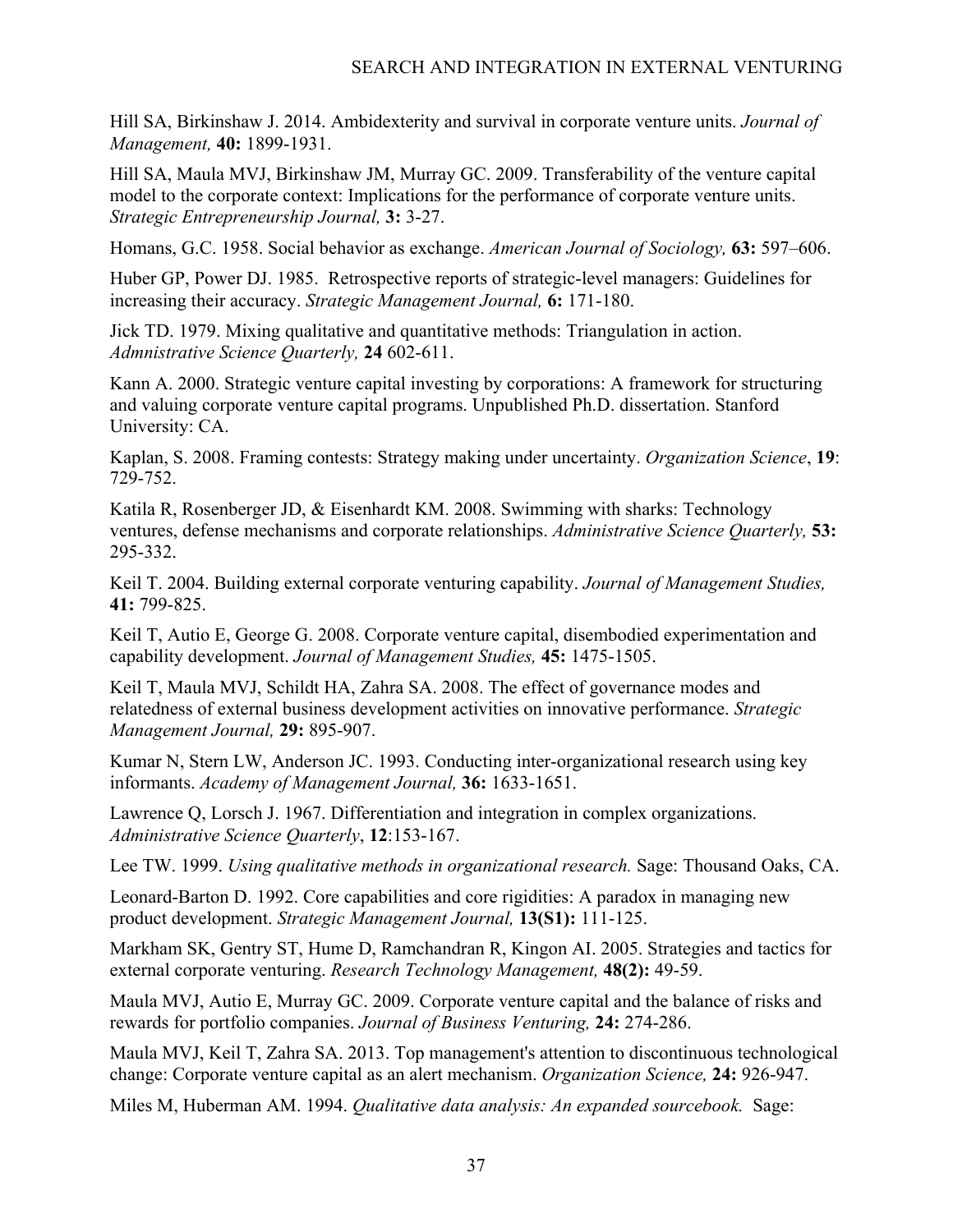Beverly Hills, CA.

Miller, D. 1996. Configurations revisited. *Strategic Management Journal*, **17**: 505–512.

Narayanan VK, Yang Y, Zahra SA. 2009. Corporate venturing and value creation: A review and proposed framework. *Research Policy,* **38:** 58-76.

O'Reilly CA, Tushman ML. 2008. Ambidexterity as a dynamic capability: Resolving the innovator's dilemma. *Research in Organizational Behavior,* **28:** 185-206.

Puranam P, Srikanth K. 2007. What they know versus what they do: How acquirers leverage technology resources. *Strategic Management Journal,* **28:** 805-826.

Sharma P, Chrisman JJ. 1999. Toward a reconciliation of the definitional issues in the field of corporate entrepreneurship. *Entrepreneurship Theory and Practice,* **23:** 11-27.

Siggelkow N, Levinthal DA. 2003. Temporarily divide to conquer: Centralized, decentralized, and reintegrated organizational approaches to exploration and adaptation. *Organization Science,*  **14:** 650-669.

Souitaris V, Zerbinati S, Liu G. 2012. Which iron cage? Endo- and exo-isomorphism in corporate venture capital programs. *Academy of Management Journal*, **55:** 477-505.

Souitaris V, Zerbinati S. 2014. How do corporate venture capitalists do deals? An exploration of corporate investment practices. *Strategic Entrepreneurship Journal*, **8**: 321-348.

Starr, JA, MacMillan I. 1990. Resource cooptation via social contracting: Resource acquisition strategies for new ventures. *Strategic Management Journal*. **11** 79-92.

Strauss AL, Corbin J. 1998. *Basics of qualitative research: grounded theory procedures and techniques.* Sage: Newbury Park, CA.

Sykes HB. 1990. Corporate venture capital: Strategies for success. *Journal of Business Venturing,*  **5:** 37-47.

Tushman ML, O'Reilly CA. 1996. Ambidextrous organizations: Managing evolutionary and revolutionary change. *California Management Review,* **38(4):** 8-30.

Wadhwa A, Basu S. 2013. Exploration and resource commitments in unequal partnerships: An examination of corporate venture capital investments. *Journal of Product Innovation Management,* **30:** 916-936.

Wadhwa A, Kotha SB. 2006. Knowledge creation through external venturing: Evidence from the telecommunications equipment manufacturing industry. *Academy of Management Journal,* **49:** 819-835.

Weber C, Weber B. 2011. Exploring the antecedents of social liabilities in CVC triads - A dynamic social network perspective. *Journal of Business Venturing,* **26:** 255-272.

Wright M, Lockett, A. 2003. The structure and management of alliances: Syndication in the venture capital industry. *Journal of Management Studies,* **40**: 2073-2102.

Yang Y, Narayanan VK, Zahra SA. 2009. Developing selection and valuation capabilities through learning: The case of corporate venture capital. *Journal of Business Venturing,* **24:** 261- 273.

Yin RK. 1994. *Case study research: Design and methods.* Sage: Beverly Hills, CA.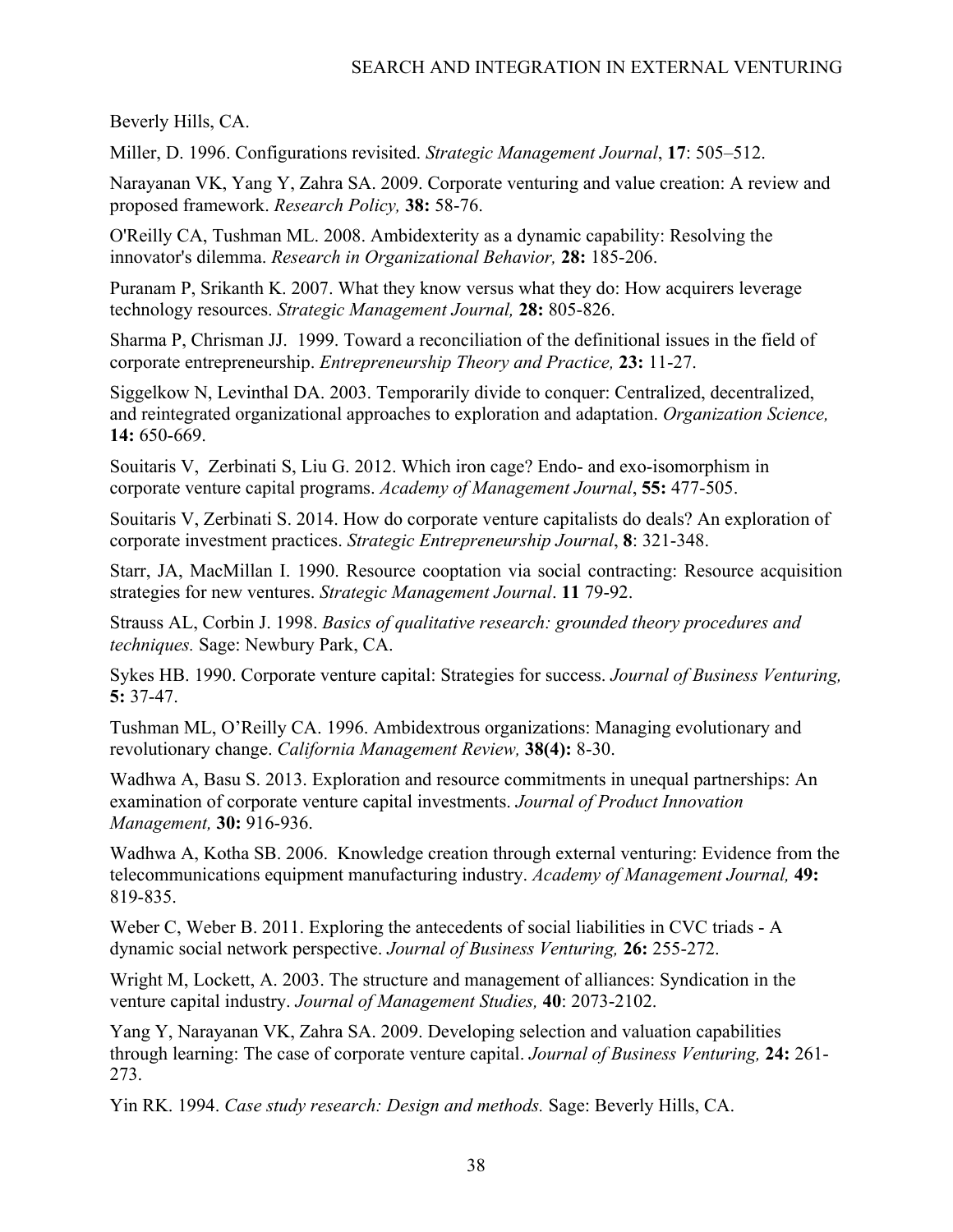## **Table 1**

## **Sample of CVC units**

| <b>CVC</b> unit<br>name<br>(coded) | Parent<br>firm's<br>industry         | Object-<br>ives+ | Parent's<br>revenues<br>in 2006<br>(SMM) | Year of<br>unit<br>establish<br>-ment                  | Cumulative<br>investment<br>volume<br>(SMM)       | Number of<br>unit<br><b>Employees</b><br>(approx.)             | <b>Informants</b>                                                                                                                            | Unit<br>status<br>in<br>2006 |
|------------------------------------|--------------------------------------|------------------|------------------------------------------|--------------------------------------------------------|---------------------------------------------------|----------------------------------------------------------------|----------------------------------------------------------------------------------------------------------------------------------------------|------------------------------|
| Impressive<br>Ventures             | Semiconduct-<br>ors                  | 1/2/3            | 35,382                                   | 1990                                                   | 3000                                              | >100                                                           | Vice President of<br>Investment Group,<br>Principal Architect<br>at Parent,<br>Principal Engineer<br>at Parent.                              | Active                       |
| Qualified<br>Ventures              | Semiconduct-<br>ors                  | 1/3              | 7,526                                    | 1999 (3<br>ad hoc<br>invest-<br>ments<br>earlier)      | 200<br>(Commit-<br>ment of<br>500mm)              | Initially 6<br>(size is<br>larger now)                         | Head of Investment<br>Group in North<br>America,<br>Sr. Director of Bus.<br>Dev. at Parent,<br><b>Chief Technology</b><br>Officer at Parent. | Active                       |
| Momentous<br>Ventures              | Telecommun-<br>ications<br>Equipment | 1/2              | 42,879                                   | 1999<br>(earlier<br>wave in<br>the $(80s)$             | 500                                               | 15                                                             | Corporate Vice<br>President and<br>Director of Equity<br>Investing.                                                                          | Active                       |
| Masterful<br>Ventures              | Software                             | 2/3              | 44,282                                   | Mid-'80s<br>(since<br>parent's<br>early<br>days)       | 800                                               | $12$ (in<br>entire<br>Corporate<br>Developme<br>nt Group)      | Managing Director-<br>Corporate<br>Development,<br>Principal Manager<br>at Parent.                                                           | Active                       |
| Joyous<br>Ventures                 | Pharmaceuti-<br>cals                 | $\overline{2}$   | 53,324                                   | 1973                                                   | 500                                               | 28                                                             | Director-Portfolio<br>Investments &<br>Analysis.                                                                                             | Active                       |
| Glorious<br>Ventures               | Medical<br>Devices                   | 1                | Acquired<br>$(3,550)$ in<br>2005)        | Just<br>before<br>IPO in<br>1994                       | 200                                               | $5-7$ (size<br>has been as<br>large as 30)                     | Vice President of<br><b>Business</b><br>Development, VP-<br>Technology at<br>competing firm.                                                 | Active                       |
| Ultimate<br>Ventures               | Logistics                            | 1/2              | 47,547                                   | 1997                                                   | 36<br>(Approval<br>required for<br>every<br>25mm) | 2 (have<br>been 5<br>earlier)                                  | Fund Manager.                                                                                                                                | Active                       |
| Auspicious<br>Ventures             | Instruments                          | 1                | 4,973                                    | $\overline{2}001$ (ad<br>hoc since<br>2000)            | 100                                               | 3 (30-40 in<br>entire<br><b>Business</b><br>Creation<br>Group) | Investment<br>Manager.                                                                                                                       | Active                       |
| Productive<br>Ventures             | Pharmaceuti-<br>cals                 | 2                | 48,371                                   | 2004<br>(earlier<br>wave<br>too)                       | 100(Commit<br>-ment of<br>200mm in 5<br>years)    | 4                                                              | Senior Manager in<br>Strategic<br>Investments Group.                                                                                         | Active                       |
| Knockout<br>Ventures               | Photographic<br>Equipment            | 1                | 13,274                                   | 2001<br>(indirect<br>invest-<br>ments for<br>25 years) | 100                                               | $\overline{9}$                                                 | Director and Vice<br>President of<br>External Alliances.                                                                                     | Active                       |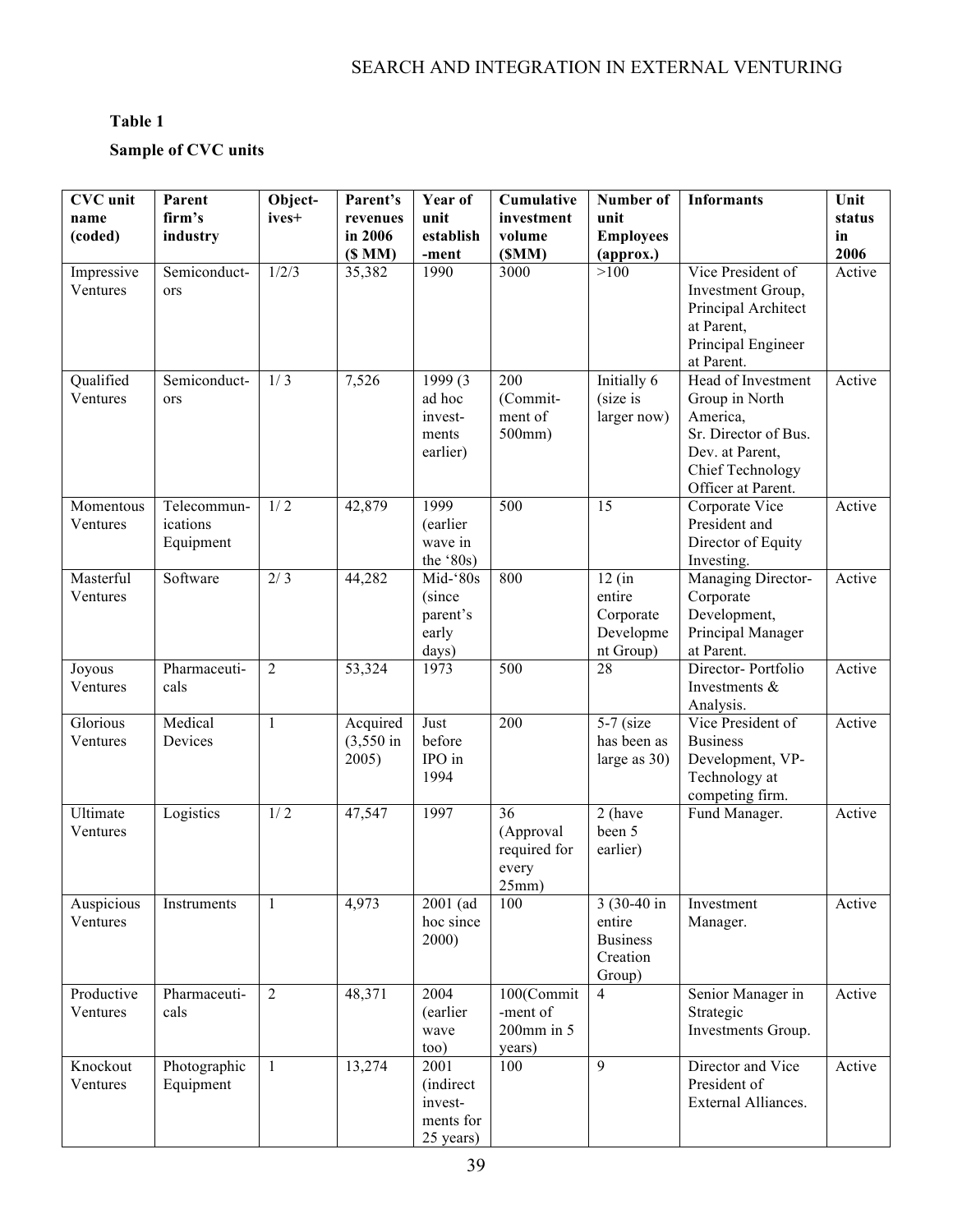## **Table 1 (contd.) Sample of CVC units**

| <b>CVC</b> unit<br>name<br>(coded) | Parent<br>firm's<br>industry       | Object-<br>ives+ | Parent's<br>revenues<br>in 2006<br>(SMM) | Year of<br>unit<br>establish<br>-ment            | Cumulative<br>investment<br>volume<br>(SMM)          | Number of<br>unit<br>employees<br>(approx.) | <b>Informants</b>                                                                                                                                 | Unit<br>status<br>in 2006                     |
|------------------------------------|------------------------------------|------------------|------------------------------------------|--------------------------------------------------|------------------------------------------------------|---------------------------------------------|---------------------------------------------------------------------------------------------------------------------------------------------------|-----------------------------------------------|
| Dynamic<br>Ventures                | Chemicals                          | $\overline{2}$   | 28,982                                   | 2003 (ad<br>hoc since<br>'70s)                   | 30                                                   | 5                                           | Venture<br>Development<br>Manager,<br>VP-R&D at<br>competing firm.                                                                                | Active                                        |
| Accomplish<br>-ed<br>Ventures      | Biotechnol-<br>ogy                 | $\overline{2}$   | 14,268                                   | 2004<br>(indirect<br>investme<br>nts<br>earlier) | $\overline{60}$<br>(Capitaliza-<br>tion of<br>100mm) | $\overline{3}$                              | Managing Director<br>of Investment<br>Group.                                                                                                      | Active                                        |
| Leading<br>Ventures                | Pharmaceuti-<br>cals               | $\mathbf{1}$     | 15,691                                   | 2001<br>(limited<br>partner<br>10 years<br>ago). | 86<br>(Capitalizati<br>on of<br>$175$ mm $)$         | $\overline{6}$                              | <b>Executive Director</b><br>of New Ventures,<br>Senior VP of<br>Research at Parent.                                                              | Active                                        |
| Booming<br>Ventures                | Aerospace                          | $\mathbf{1}$     | 61,530                                   | 1999                                             | Capital-<br>ization of<br>250mm                      | $6 - 7$                                     | Managing Director<br>of Investment<br>Group, Director of<br>Corporate<br>Innovation at<br>Parent,<br>VP of Technology<br>of portfolio<br>company. | Termin-<br>ated in<br>2005                    |
| Advanced<br>Ventures               | Management<br>Services             | $\mathbf{1}$     | 18,228                                   | 1999 (ad-<br>hoc deals<br>since<br>1995)         | 250                                                  | 25                                          | General Partner of<br>Investment Group,<br>President of<br>external<br>collaborating<br>organization.                                             | Termin-<br>ated in<br>2002                    |
| Bountiful<br>Ventures              | Engineering<br>and<br>Construction | $\overline{1/2}$ | 20,500                                   | 1998                                             | Capital-<br>ization of<br>$200$ mm                   | 20                                          | CEO & Chairman<br>of Investment<br>Group.                                                                                                         | Termin-<br>ated in<br>2002                    |
| Innovative<br>Ventures             | Information<br>Technology          | $\overline{1}$   | 91,424                                   | 1999                                             | 200                                                  | $\overline{6}$                              | VP of Growth<br>Initiatives.                                                                                                                      | Evolved<br>into<br>indirect<br>invest-<br>ing |

+1=Horizon Scanning, 2= Gap-Filling, and 3= Ecosystem Building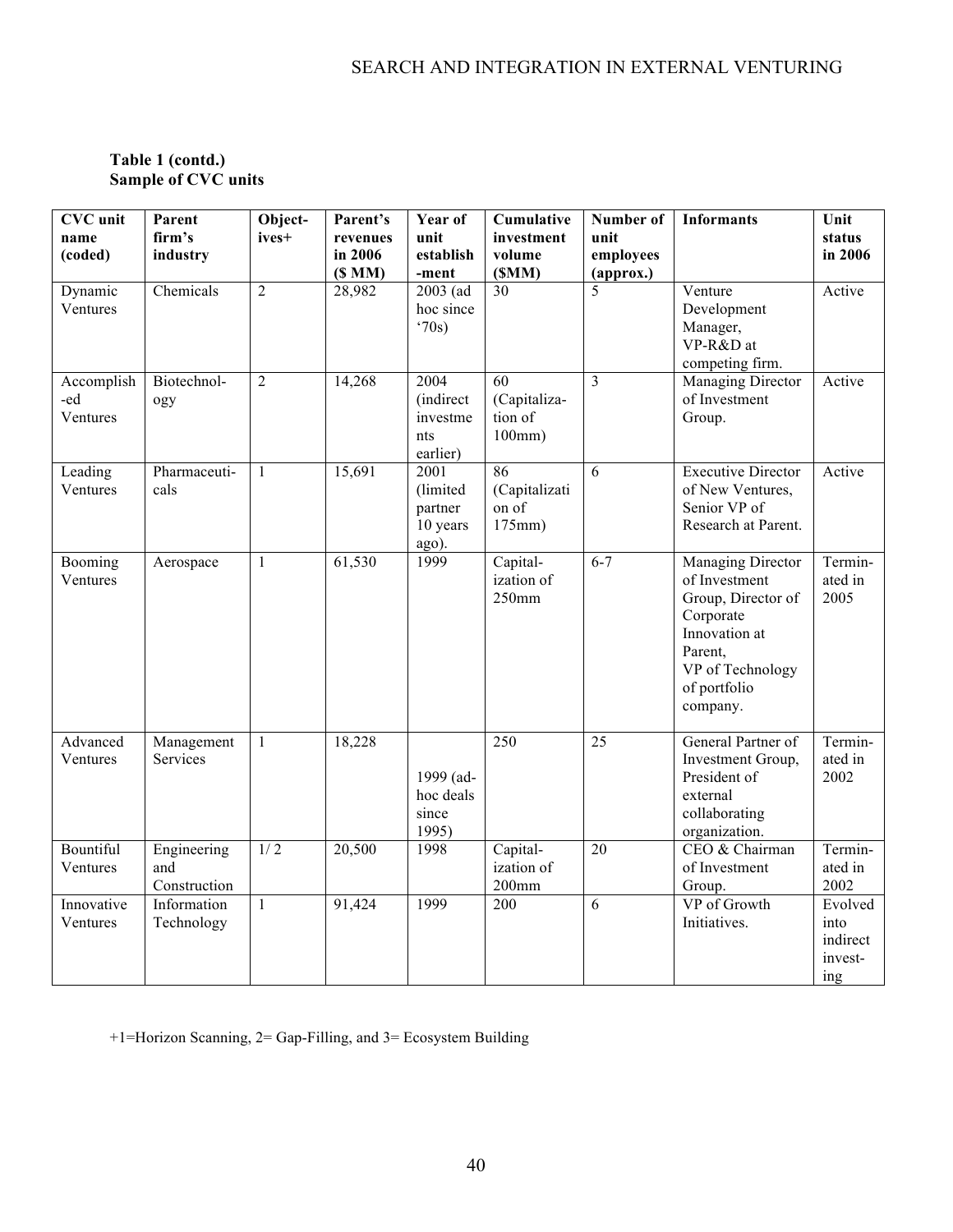# **Table 2**

| Unit       | Observed      | Representative quotes                                                                                                                                                                                                                                                                                                                                        |                                                                                                                                                                                                                                                                                                                                                                                                                                                                                                                                                                                                                                                                                                                                                                                                                                                                                                                                                                                                                                    |                                                                                                                                                                                                                                            |  |  |  |
|------------|---------------|--------------------------------------------------------------------------------------------------------------------------------------------------------------------------------------------------------------------------------------------------------------------------------------------------------------------------------------------------------------|------------------------------------------------------------------------------------------------------------------------------------------------------------------------------------------------------------------------------------------------------------------------------------------------------------------------------------------------------------------------------------------------------------------------------------------------------------------------------------------------------------------------------------------------------------------------------------------------------------------------------------------------------------------------------------------------------------------------------------------------------------------------------------------------------------------------------------------------------------------------------------------------------------------------------------------------------------------------------------------------------------------------------------|--------------------------------------------------------------------------------------------------------------------------------------------------------------------------------------------------------------------------------------------|--|--|--|
|            | Performance   | Top management                                                                                                                                                                                                                                                                                                                                               | Business unit                                                                                                                                                                                                                                                                                                                                                                                                                                                                                                                                                                                                                                                                                                                                                                                                                                                                                                                                                                                                                      | External partner                                                                                                                                                                                                                           |  |  |  |
|            |               | relationship                                                                                                                                                                                                                                                                                                                                                 | relationship                                                                                                                                                                                                                                                                                                                                                                                                                                                                                                                                                                                                                                                                                                                                                                                                                                                                                                                                                                                                                       | relationship                                                                                                                                                                                                                               |  |  |  |
| Impressive | Strong        | Positive<br>[Our management] was very<br>clear about maintaining our<br>investment pace and quite<br><i>public in their view that the</i><br>right time to invest is during<br>down cycles. We were<br>concerned about where<br>innovation was going to<br>come from, which is<br>ultimately what drives our<br>industry and we were not<br>going to let up. | Positive<br>We're viewed as kind of an honest<br>information broker source for the<br>company. People want to talk to<br>us all of the time to get a sense of<br>what's going on out there in the<br>marketplace which they might be<br>missing.                                                                                                                                                                                                                                                                                                                                                                                                                                                                                                                                                                                                                                                                                                                                                                                   | Positive<br>Our most important source of<br>quality deals is our<br>entrepreneurial network. This<br>consists of proven<br>entrepreneurs that we've<br>worked and invested with in<br>the past.                                            |  |  |  |
| Qualified  | Strong        | Positive                                                                                                                                                                                                                                                                                                                                                     | Positive                                                                                                                                                                                                                                                                                                                                                                                                                                                                                                                                                                                                                                                                                                                                                                                                                                                                                                                                                                                                                           | Positive<br>In the wireless communication                                                                                                                                                                                                  |  |  |  |
|            |               | Now, it's a situation where<br>not only is there a strategic<br>need to sustain this activity<br>but, people are actually very<br>happy about the results of<br>this. And because of that<br>want to continue this<br><i>activity.</i>                                                                                                                       | The business-units were part of<br>helping us bolster our case that a<br>company was strategic to [the<br>parent's] needs. And then they<br>would also help us on the<br>partnership side, whether it was a<br>co-development type partnership<br>or a channel partnership.                                                                                                                                                                                                                                                                                                                                                                                                                                                                                                                                                                                                                                                                                                                                                        | value chain, we were a very<br>neutral party. So, for<br>example, partnering with us<br>would not preclude partnering<br>with [the parent's rivals]. So<br>we played on that neutrality.<br>We were the Switzerland of<br>the value chain. |  |  |  |
| Momentous  | <b>Strong</b> | Positive<br>great interest in it.                                                                                                                                                                                                                                                                                                                            | Positive<br>I have endorsement at the I would say [the business-units] I sit on the ventures' boards<br>very top of the corporation. are very deeply involved. When as a [parent] investor so I<br>We have a CEO who is well there is a specific product linkage, have to navigate both sides of<br>aware of the urgency and the I want to make sure they have everything but it really has<br>speed and innovation that near day to day visibility. My team been designed to be a win $-$<br>can be realized via these spends most of it's time outside win; so that the companies I<br>outside investments; and so the walls of the garden area but invest in win as well as [the<br>a great appreciation for ultimately that traction's got to parent]. I think we've done a<br>what it is that we do and a take place inside and that really is pretty good job of that.<br>dependent<br>upon<br>$\boldsymbol{a}$<br>strong<br>relationship<br>with the business<br>units.                                                     | Positive                                                                                                                                                                                                                                   |  |  |  |
| Leading    | Strong        | Positive<br><i>The</i><br>vice<br>presidents<br>chemistry<br>and<br>way.                                                                                                                                                                                                                                                                                     | Positive<br>of We found this little company and We have always demanded<br>biology, brought it to [our researchers'] that if there is an asset within<br>discovery, etcetera, in [the attention, and so you know, we a portfolio company that's<br>parent company] are keenly were very much, the extra set of open for being licensed, that<br>interested in the explore side eyes and ears for them. On the somebody pick up the phone<br>of our investments. They see other hand, this company that and call someone at [the<br>the venture capital group as we're looking at right now was parent]. When I say<br>being a great way for them brought to our attention by some "demanded" it's probably a<br>to explore new areas of of our early stage discovery strong term because we've<br>research in a very leveraged chemists who said you know, never had anyone in our<br>there's this really bright guy in portfolio companies who's<br>Australia, and he desperately anything other than delighted<br>needs funding. | Positive<br>[to do so].                                                                                                                                                                                                                    |  |  |  |

# **Strong and weak performing units**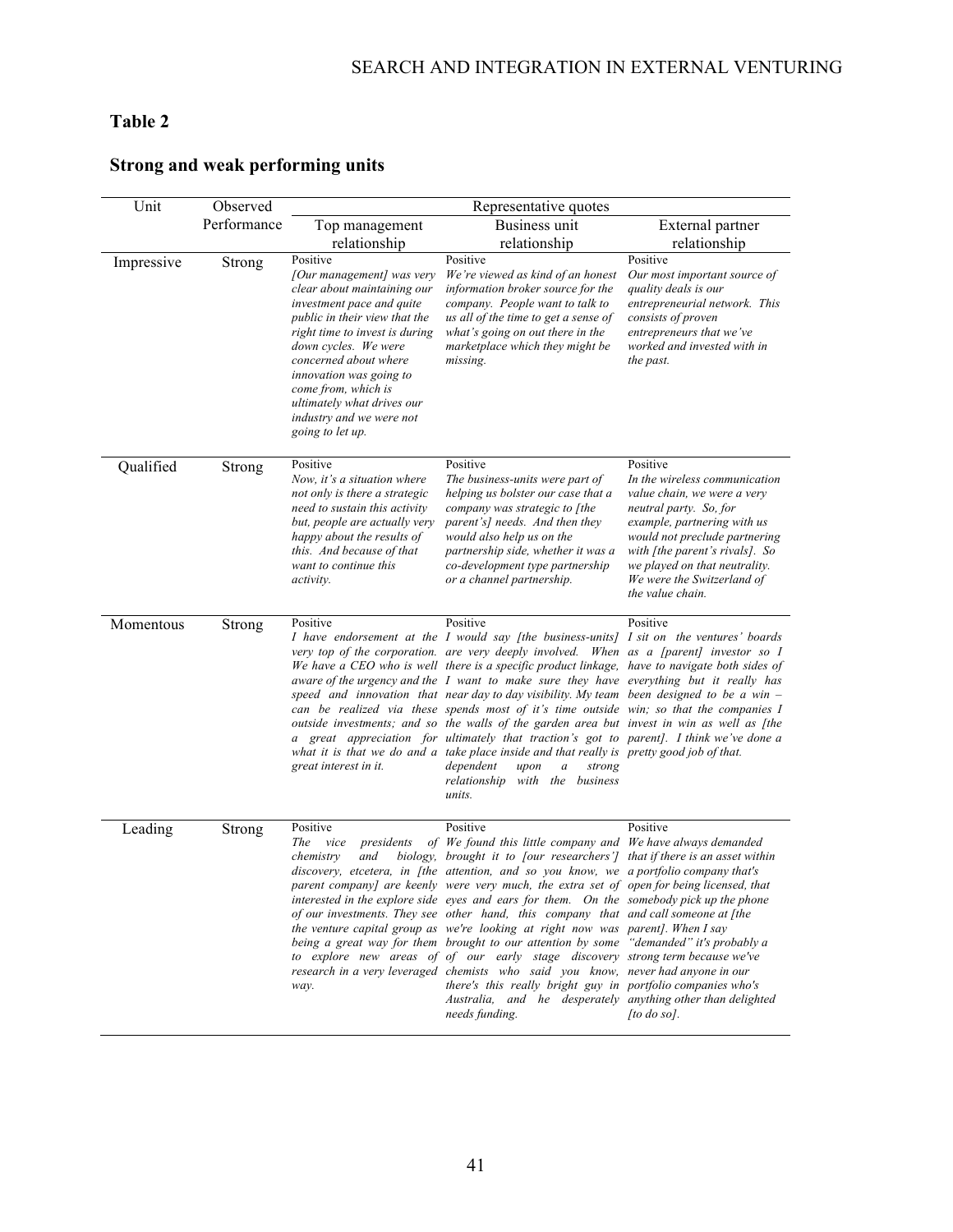| Unit     | Observed    | Representative quotes                                                                                                                                                                                           |                                                                                                                                                                                                                                                                                                                                                                                                                                                                                                                                                                                                                                                                                 |                                                                                                                                                                                                                                                                                                                                                              |  |  |  |
|----------|-------------|-----------------------------------------------------------------------------------------------------------------------------------------------------------------------------------------------------------------|---------------------------------------------------------------------------------------------------------------------------------------------------------------------------------------------------------------------------------------------------------------------------------------------------------------------------------------------------------------------------------------------------------------------------------------------------------------------------------------------------------------------------------------------------------------------------------------------------------------------------------------------------------------------------------|--------------------------------------------------------------------------------------------------------------------------------------------------------------------------------------------------------------------------------------------------------------------------------------------------------------------------------------------------------------|--|--|--|
|          | performance | Top management                                                                                                                                                                                                  | Business unit                                                                                                                                                                                                                                                                                                                                                                                                                                                                                                                                                                                                                                                                   | External partner                                                                                                                                                                                                                                                                                                                                             |  |  |  |
|          |             | relationship                                                                                                                                                                                                    | relationship                                                                                                                                                                                                                                                                                                                                                                                                                                                                                                                                                                                                                                                                    | relationship                                                                                                                                                                                                                                                                                                                                                 |  |  |  |
| Booming  | Weak        | Negative<br>their<br>ears<br>in<br>disappeared<br>because<br>nobody to manage the family<br>disputes and that's when<br>things really got ugly.                                                                 | Negative<br>Behind the scenes, people Most of the product divisions Because we were big [the<br>were going to the Chairman resented us and were jealous. VCs] never trusted us. So if it<br>and the CTO and whispering They actually viewed us as a tax. went well, they'd say, "Well,<br>because We were spending Treasury that worked out better than we<br>everybody had their different money, which is money they thought it would." And if it<br>agendas. When those guys generated, and we wouldn't be in didn't work out they'd say,<br>of the top ten things they would "See, we thought it wouldn't."<br>other problems, there was spend money on if they had a vote. | Negative                                                                                                                                                                                                                                                                                                                                                     |  |  |  |
| Advanced | Weak        | Negative<br>If you talk to a [parent]<br>partner, most of them would<br>probably say, "I don't think<br>we did all that well [in CVC<br>investing]." I was asked<br>that question six months ago<br>by our CEO. | Negative<br>A couple guys at headquarters<br>start telling the practice, "Okay,<br>here's the solution [from a<br>portfolio company] we're going to<br>use." And our practice is a bunch<br>of free, independent guys who are<br>going to say, "Bullshit. Nobody<br>tells me what to do. I'm going to<br>pick the best solution that I deem<br>fit for this client." So we always<br>had this battle going on for about<br>four or five years on that front.                                                                                                                                                                                                                    | Negative<br>Often times our portfolio<br>companies were disappointed<br>that even though they cracked<br>the venture organization, it<br>was very difficult to crack the<br>consulting organization.                                                                                                                                                         |  |  |  |
| Knockout | Weak        | Negative<br>We've never had stronger<br>support [than the present]<br>because we almost died<br>many times believe me.                                                                                          | Negative<br>[Tension with R&D groups] is<br>really, really, a hot button around<br>here. It's almost that the longer I<br>drag my project out in the<br>resources labs, the, higher<br>probability I have of guaranteed<br>employment. Why in the world<br>would I ever go outside? That<br>along with the arrogance of a<br>researcher who will never admit<br>that you could get it outside<br>better. So we struggle with that a<br>lot.                                                                                                                                                                                                                                     | Negative<br>We're experts in our industry<br>but we not going to bring an<br>expert necessarily from some<br>other industry to help the<br>company, per se. Sometimes<br>other people are concerned<br>that if you have a potential<br>customer as an investor then<br>other customers who are<br>competitive with the investor<br>might not come their way. |  |  |  |

## **Table 2 (contd.) Strong and weak performing units**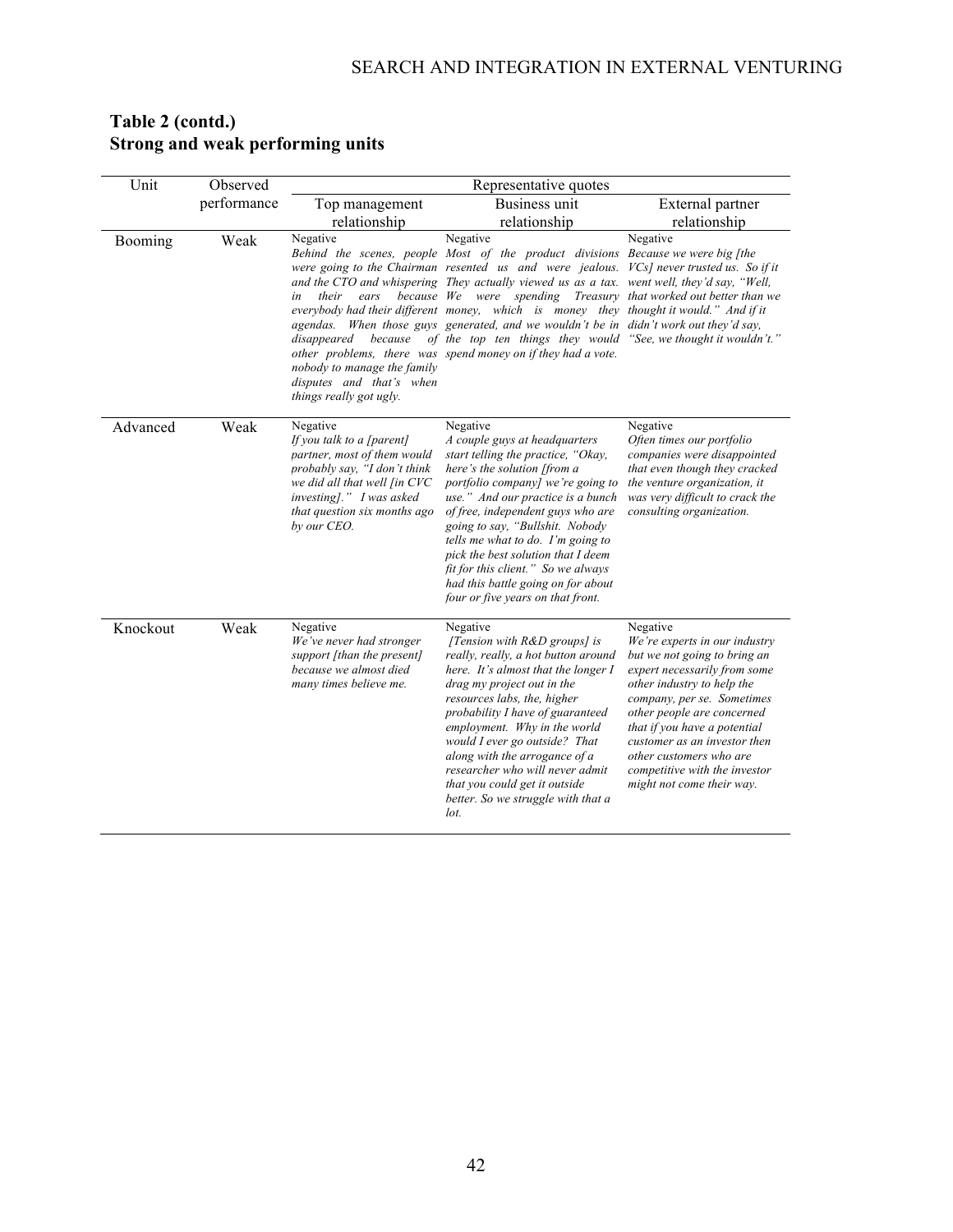# **Table 3 Case-ordered matrix of search and integration processes**

|                    |                                  | <b>Search</b>                              |                           |        |                                                |                         |                                                  |                               |                                       | Integration                        |                                                        |            |                             |                                                                   |                          |
|--------------------|----------------------------------|--------------------------------------------|---------------------------|--------|------------------------------------------------|-------------------------|--------------------------------------------------|-------------------------------|---------------------------------------|------------------------------------|--------------------------------------------------------|------------|-----------------------------|-------------------------------------------------------------------|--------------------------|
|                    |                                  |                                            | Opportunity<br>generation |        |                                                |                         | Opportunity<br>selection                         |                               |                                       | Venture-specific<br>integration    |                                                        |            | Unit-generic<br>integration |                                                                   |                          |
|                    | <b>CVC</b> Unit<br>Name          | Syndication investor Nurturing<br>with VCs | Lead<br>role              |        | Reduction<br>of deal<br>orientation complexity | of venture<br>interests | Protection Evaluation of<br>venture<br>potential | Focus on<br>thematic<br>areas | Commitment<br>to early-stage<br>ideas | Formal<br>governance<br>mechanisms | Mainstream<br>assistance in Collaborative<br>selection | blueprints | to<br>management            | Advisory role Avoidance of Recruitment<br>competitive<br>postures | of internal<br>personnel |
| Strong             | Impressive                       | $\ast$                                     | $\ast$                    | $\ast$ | $\ast$                                         | $\ast$                  | $\ast$                                           | $\ast$                        | $\ast$                                | $\ast$                             |                                                        | $\ast$     | $\ast$                      | $\ast$                                                            | $\ast$                   |
|                    | Qualified                        | $\ast$                                     | $\ast$                    | $\ast$ | $\ast$                                         | $\ast$                  | $\ast$                                           | $\ast$                        | $\ast$                                | $\ast$                             | $\ast$                                                 | $\ast$     | $\ast$                      | $\ast$                                                            |                          |
| performers         | Momentous                        | $\ast$                                     | $\ast$                    | $\ast$ | $\ast$                                         | $\ast$                  | $\ast$                                           | $\ast$                        | $\ast$                                | $\ast$                             |                                                        | $\ast$     | $\ast$                      | $\ast$                                                            | $\ast$                   |
|                    | Leading                          | $\ast$                                     | $\ast$                    | $\ast$ | $\ast$                                         | $\ast$                  | $\ast$                                           | $\ast$                        | $\ast$                                | $\ast$                             | $\ast$                                                 | $\ast$     | $\ast$                      | $\ast$                                                            | $\ast$                   |
|                    | Masterful                        | $\ast$                                     | $\ast$                    | $\ast$ | $\ast$                                         |                         | $\ast$                                           | $\ast$                        |                                       | $\ast$                             | $\ast$                                                 | $\ast$     | $\ast$                      |                                                                   |                          |
|                    | Auspicious                       | $\ast$                                     | $\ast$                    | $\ast$ |                                                |                         | $\ast$                                           | $\ast$                        | $\ast$                                | $\ast$                             | $\ast$                                                 | $\ast$     | $\ast$                      | $\ast$                                                            |                          |
|                    | Glorious                         | $\ast$                                     | $\ast$                    | $\ast$ | $\ast$                                         | $\ast$                  | $\ast$                                           | $\ast$                        | $\ast$                                | $\ast$                             | $\ast$                                                 |            | $\ast$                      | $\ast$                                                            | $\ast$                   |
|                    | Ultimate                         | $\ast$                                     |                           | $\ast$ | $\ast$                                         | $\ast$                  | $\ast$                                           | $\ast$                        | $\ast$                                | $\ast$                             |                                                        |            | $\ast$                      | $\ast$                                                            | $\ast$                   |
| Average            | Joyous                           | $\ast$                                     |                           | $\ast$ |                                                |                         | $\ast$                                           | $\ast$                        | $\ast$                                | $\ast$                             | $\ast$                                                 |            | $\ast$                      |                                                                   | $\ast$                   |
| performers         | Productive                       | $\ast$                                     |                           | $\ast$ |                                                |                         | $\ast$                                           | $\ast$                        |                                       | $\ast$                             |                                                        |            | $\ast$                      |                                                                   |                          |
|                    | Dynamic                          | $\ast$                                     | $\ast$                    | $\ast$ |                                                | $\ast$                  | $\ast$                                           | $\ast$                        |                                       | $\ast$                             | $\ast$                                                 | $\ast$     | $\ast$                      | $\ast$                                                            | $\ast$                   |
|                    | Accomplished                     | $\ast$                                     |                           | $\ast$ | $\ast$                                         | $\ast$                  | $\ast$                                           | $\ast$                        | $\ast$                                | $\ast$                             | $\ast$                                                 |            | $\ast$                      | $\ast$                                                            | $\ast$                   |
|                    | Bountiful                        | $\ast$                                     | $\ast$                    | $\ast$ | $\ast$                                         | $\ast$                  | $\ast$                                           | $\ast$                        |                                       | $\ast$                             | $\ast$                                                 |            | $\ast$                      | $\ast$                                                            |                          |
|                    | Innovative                       | $\ast$                                     |                           | $\ast$ |                                                |                         | $\ast$                                           | $\ast$                        |                                       | $\ast$                             |                                                        |            | $\ast$                      |                                                                   | $\ast$                   |
|                    | Booming                          | $\ast$                                     | $\ast$                    | $\ast$ |                                                |                         | $\ast$                                           | $\ast$                        |                                       | $\ast$                             |                                                        |            | $\ast$                      |                                                                   | $\ast$                   |
| Weak<br>performers | Advanced                         | $\ast$                                     | $\ast$                    | $\ast$ |                                                |                         | $\ast$                                           | $\ast$                        |                                       | $\ast$                             | $\ast$                                                 |            | $\ast$                      |                                                                   | $\ast$                   |
|                    | Knockout                         | $\ast$                                     |                           | $\ast$ |                                                |                         | $\ast$                                           | $\ast$                        |                                       | $\ast$                             | $\ast$                                                 |            | $\ast$                      |                                                                   | $\ast$                   |
|                    | <b>Total</b><br><b>Adoptions</b> | 17                                         | 11                        | 17     | 9                                              | 9                       | 17                                               | 17                            | 9                                     | 17                                 | 11                                                     | 7          | 17                          | 10                                                                | 12                       |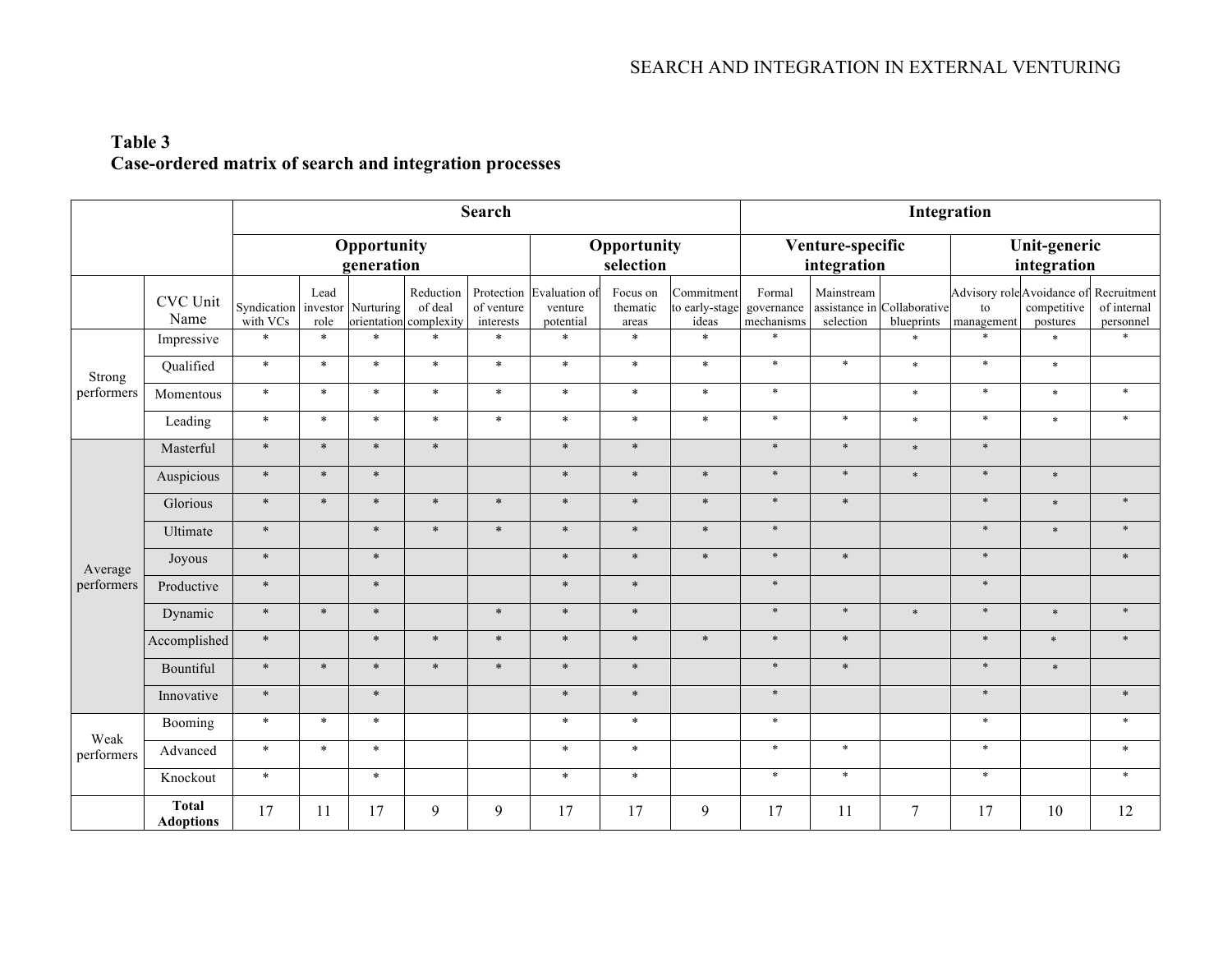## **Table 4 Differentiating search processes**

| Aspect of                 |                                        |                                                                                                                                                                                                                                                                                                                                                                                                                                                                                                                                                                                                                                                                                                                                                                                                                                                                                                                                                                                                                                                                                                                                                                                                                                                                                                                                                                                               |                                                                                                                                                                                                                                                                                                                                                                                                                                                                                                                                                                                                                                                                                                                                                                         |
|---------------------------|----------------------------------------|-----------------------------------------------------------------------------------------------------------------------------------------------------------------------------------------------------------------------------------------------------------------------------------------------------------------------------------------------------------------------------------------------------------------------------------------------------------------------------------------------------------------------------------------------------------------------------------------------------------------------------------------------------------------------------------------------------------------------------------------------------------------------------------------------------------------------------------------------------------------------------------------------------------------------------------------------------------------------------------------------------------------------------------------------------------------------------------------------------------------------------------------------------------------------------------------------------------------------------------------------------------------------------------------------------------------------------------------------------------------------------------------------|-------------------------------------------------------------------------------------------------------------------------------------------------------------------------------------------------------------------------------------------------------------------------------------------------------------------------------------------------------------------------------------------------------------------------------------------------------------------------------------------------------------------------------------------------------------------------------------------------------------------------------------------------------------------------------------------------------------------------------------------------------------------------|
| search                    | Process                                | Adoption by strong performers<br>Impressive, Qualified, Momentous, Leading-Yes                                                                                                                                                                                                                                                                                                                                                                                                                                                                                                                                                                                                                                                                                                                                                                                                                                                                                                                                                                                                                                                                                                                                                                                                                                                                                                                | Adoption by weak performers<br>Booming, Advanced, Knockout-- No                                                                                                                                                                                                                                                                                                                                                                                                                                                                                                                                                                                                                                                                                                         |
|                           | Reduction of<br>deal<br>complexity     | Impressive: We typically heard [from ventures] that our deal process<br>is too complex, we have a lot of terms and conditions. I think we're<br>addressing and getting a lot better at [these areas].<br>Qualified: We never tried to insert contractual clauses for privileged<br>access. And actually that was deliberate because I had done enough<br>research through various means to know how that kind of an approach<br>is perceived by the investment community and by the companies<br>themselves.<br>Momentous: Contractual terms like the right to first refusal is rare<br>[for the unit] because they create a financial impediment to the<br>company and quite frankly most companies won't sign them.<br>Leading: We try not to insert any sort of preferential contractual<br>language in the term sheet because we think that has a tendency to<br>reduce the value of an asset from an economics standpoint.                                                                                                                                                                                                                                                                                                                                                                                                                                                               | Booming: To avoid losing the ability to control or influence<br>as ownership dilutes, I'd negotiate things like warrants and<br>things, so if the thing was going well we could take more in.<br>Advanced: So if we had an opportunity that the practice said,<br>"Wow, this is really cool," I said, "Well, I'll tell you what,<br>there's a way of making even more money on this, we'll have<br>to do a warrant structure so we can extend the value of the<br>cash investment."<br>Knockout: We put in the right to participate should there be<br>a change of control, such as an acquisition kind of thing. At<br>times we can't always get a board seat or observer seat, so<br>we have done side letters where we'll ask for the board<br>information separate. |
| Opportunity<br>generation |                                        | Impressive, Qualified, Momentous, Leading-Yes                                                                                                                                                                                                                                                                                                                                                                                                                                                                                                                                                                                                                                                                                                                                                                                                                                                                                                                                                                                                                                                                                                                                                                                                                                                                                                                                                 | Booming-No, Advanced, Knockout-- Not indicated                                                                                                                                                                                                                                                                                                                                                                                                                                                                                                                                                                                                                                                                                                                          |
|                           | Protection of<br>venture<br>interests  | Impressive: We try not to have [the portfolio companies] be directly<br>competitive. We If an existing portfolio company strongly objects,<br>we'll go meet with them to try and figure out if we can do this in a way<br>that isn't a problem or not do the deal.<br>Qualified: We would not invest in competitors of our portfolio<br>company. We were very loyal to the company that we invested in. So<br>that created a reputation of these companies wanting to have us on as<br>an investor versus looking at us as a sort of necessary evil.<br>Momentous: We don't want to invest in things that we have conflict<br>with. We tell people: if you don't have the intellectual property on<br>something yet, [we] don't want to see it.<br>Leading: We will quite consciously segregate people who are involved<br>in our activities. With respect to intellectual property, we really never<br>let [parent] people look at the patent applications or anything like<br>that, we use outside patent counsel for that.                                                                                                                                                                                                                                                                                                                                                                 | Booming: Clearly, it was a control issue [for the ventures].<br>Would our bureaucracy and our management support these<br>things or at the same time would they stay away? And of<br>course, legal would come in and say, "Well, no, we can't<br>stay out of their hair because we have a legal<br>responsibility."                                                                                                                                                                                                                                                                                                                                                                                                                                                     |
| Opportunity<br>selection  | Commitment<br>to early-<br>stage ideas | Impressive, Qualified, Momentous, Leading-Yes<br>Impressive: For a reasonably healthy portion of our deals, we can<br>look at something and say, that thing really looks like it has serious<br>long term potential. And we're relatively patient money as long as the<br>company is progressing and moving and doing the things that make<br>sense. We can stick with it.<br>Qualified: We would often focus on Series A rounds since we would<br>look at companies with core and disruptive technologies. We would be<br>able to better assess using our internal technical resources the<br>technical merit these investments had. By series B, I would expect the<br>company to have a prototype and a well thought out business or go-to-<br>market plan.<br>Momentous: Of the [selection criteria] that matter, number one is the<br>technology. Will it fit somewhere or intersect with [the parent] some<br>day?, That's what kept us out of dot com investing and we're thankful.<br>In many instances, we ask ourselves what we could do for [the parent]<br>three to four years out.<br>Leading: Strategically our interest is in seeing enough early stage<br>innovation get funding. So we're trying to make closer alliances with<br>the few very early stage investors that remain in the life sciences, and<br>we're trying to establish some capability for ourselves there. | Booming-- Partial, Advanced-- No, Knockout-- Not<br>indicated<br>Booming: We never went beyond an A round. Once you get<br>to an A round, other investors are coming in and your<br>ownership is diluting. You're losing the ability to control or<br><i>influence.</i><br>Advanced: So we felt that we could get in earlier<br>relationships with these companies as an investor, as<br>opposed to a strategic partner, simply because as A or B<br>round investor, they don't have a marketable product. The<br>[parent] consulting business is not going to recommend to<br>our clients non-market proven solutions. So that was the<br>dilemma and that's the approach we took.                                                                                     |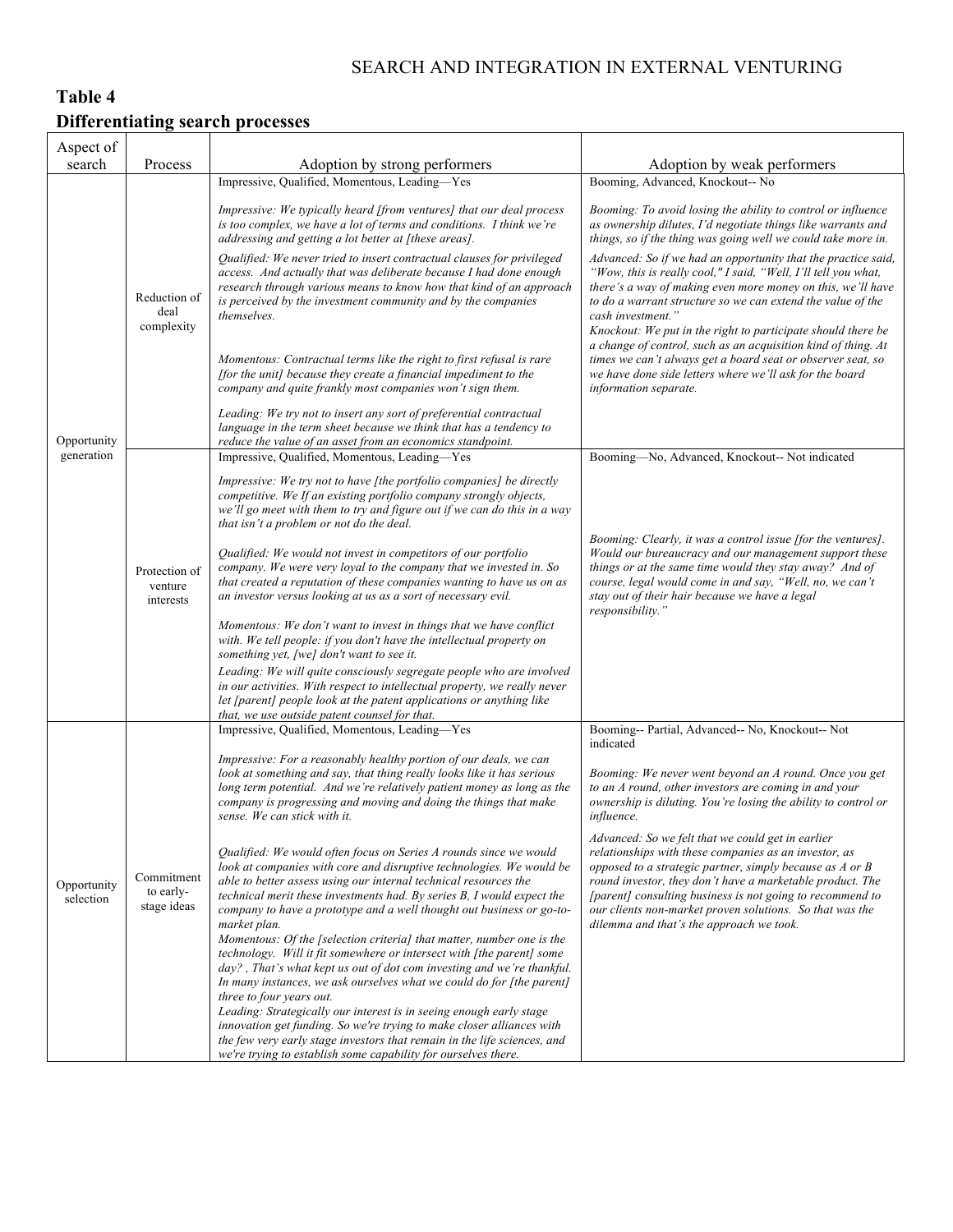# **Table 5 Differentiating integration processes**

| Aspect of<br>integration        | Process                                         | Adoption by strong performers                                                                                                                                                                                                                                                                                                                                                                                                                                                                                                                                                                                                                                                                                                                                                                                                                                                                                                                                                                                                                                                                                                                                                                                                                                                                                                                                                                | Adoption by weak performers                                                                                                                                                                                                                                                                                                                                                                                                                                                                                                                            |
|---------------------------------|-------------------------------------------------|----------------------------------------------------------------------------------------------------------------------------------------------------------------------------------------------------------------------------------------------------------------------------------------------------------------------------------------------------------------------------------------------------------------------------------------------------------------------------------------------------------------------------------------------------------------------------------------------------------------------------------------------------------------------------------------------------------------------------------------------------------------------------------------------------------------------------------------------------------------------------------------------------------------------------------------------------------------------------------------------------------------------------------------------------------------------------------------------------------------------------------------------------------------------------------------------------------------------------------------------------------------------------------------------------------------------------------------------------------------------------------------------|--------------------------------------------------------------------------------------------------------------------------------------------------------------------------------------------------------------------------------------------------------------------------------------------------------------------------------------------------------------------------------------------------------------------------------------------------------------------------------------------------------------------------------------------------------|
|                                 |                                                 | Impressive, Qualified, Momentous, Leading-Yes                                                                                                                                                                                                                                                                                                                                                                                                                                                                                                                                                                                                                                                                                                                                                                                                                                                                                                                                                                                                                                                                                                                                                                                                                                                                                                                                                | Booming-- Not indicated, Advanced, Knockout-- No                                                                                                                                                                                                                                                                                                                                                                                                                                                                                                       |
| Venture-specific<br>integration | Development<br>of<br>collaborative<br>blueprint | Impressive: It's relatively common for our deals to<br>have a business agreement component involving the<br>business-units. We generally do it upfront because we<br>know we're doing it. Because quite frankly you're<br>negotiating position once the deal is done is<br>significantly less than that when you're into it.<br>Qualified: One of the things that the venture group did<br>was develop fairly deep relationships with the<br>companies that we invested in. The business<br>development aspect of it was important for us<br>regardless of whether we made the investment or not.<br>And so, going in, we would be very focused on the<br>relationship, the alliance aspect of it.<br>Momentous: In many instances the prospective holder<br>of the commercial agreement will be the relevant<br>observerbecause traction's got to take place inside<br>and that really is dependent upon a strong relationship<br>with the business units.<br>Leading: For example, in the investments that we<br>made in healthcare IT, nearly every one of those<br>companies had a pretty substantial agreement with<br>[the parent] immediately. for our investments in<br>research tools, which was very hot a few years ago but<br>turned into a financial dog, two of the three companies<br>have significant commercial agreements subsequent<br>to our venture capital investment. | Advanced: Now, when it got into doing alliances and<br>things like that, we were very careful to draw a line.<br>Having run the alliance function I was not going to<br>dictate that, "Because we did an investment we'll have<br>an alliance."<br>Knockout: We're always involved in monitoring the<br>commercial situation because we are responsible for<br>[the firm's] reputation in the space. We often will act<br>kind of as an in-between and it's certainly in our best<br>interest to make sure that that commercial deal is<br>pulled off. |
| Unit-generic<br>integration     | Avoidance of<br>competing<br>postures           | Impressive, Qualified, Momentous, Leading-Yes<br>Impressive: We have a small group of people from [the<br>unit] who are assigned to the central research labs.<br>Business units typically have a two to four year<br>horizon on product planning and investing in stuff and<br>these guys have three to seven years.<br>Qualified: If the opportunity was competitive or<br>something that [the firm] would want to get into<br>directly in the future then it would be really hard to<br>make investments outside that had a similar agenda.<br>We didn't need a business unit check-off to make an<br>investment, but if the business unit said no, then it<br>became a politically uphill battle.<br>Momentous: [Our position] is that you can't do<br>everything yourself in a big corporation fast enough to<br>satisfy all your customers. But even more importantly<br>we tell the units you don't have to do everything<br>yourself. So the things that we leverage outside are<br>those that people might be able to get to more quickly<br>or that they're not looking at.<br>Leading: Because [the parent] has such a strong                                                                                                                                                                                                                                                     | Booming, Knockout-- No, Advanced-- Not indicated<br>Booming: Here they viewed it as either their money or<br>their technology or their people. And we'd end up<br>talking to the Executive Vice President about things<br>that he or she knew nothing about. Middle<br>management would jump in there and wouldn't let go<br>of things.<br>Knockout: The struggle with people embracing this<br>activity is because they're afraid that if $I$ go outside<br>then I'm outsourcing my job.                                                              |
|                                 |                                                 | balance sheet the capex constraints on these guys are<br>relatively minimal. Opex constraints on them are very<br>real, but my opex is about \$1.7 million, I mean it's a<br>rounding error. It's taken five and a half years, but<br>that argument has thankfully just gone away.                                                                                                                                                                                                                                                                                                                                                                                                                                                                                                                                                                                                                                                                                                                                                                                                                                                                                                                                                                                                                                                                                                           |                                                                                                                                                                                                                                                                                                                                                                                                                                                                                                                                                        |